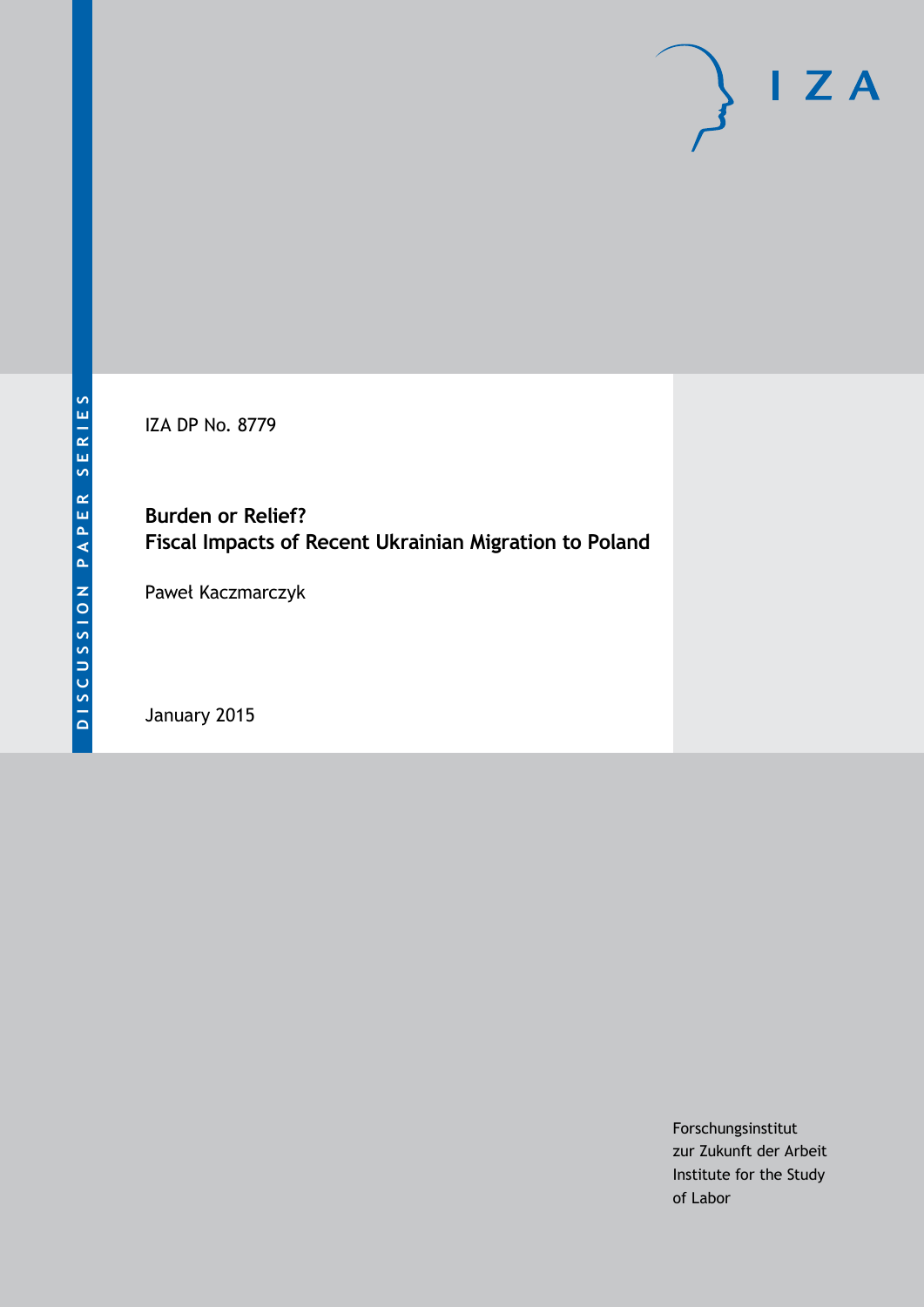# **Burden or Relief? Fiscal Impacts of Recent Ukrainian Migration to Poland**

# **Paweł Kaczmarczyk**

*MPC, European University Institute, CMR, University of Warsaw and IZA*

# Discussion Paper No. 8779 January 2015

IZA

P.O. Box 7240 53072 Bonn Germany

Phone: +49-228-3894-0 Fax: +49-228-3894-180 E-mail: [iza@iza.org](mailto:iza@iza.org)

Any opinions expressed here are those of the author(s) and not those of IZA. Research published in this series may include views on policy, but the institute itself takes no institutional policy positions. The IZA research network is committed to the IZA Guiding Principles of Research Integrity.

The Institute for the Study of Labor (IZA) in Bonn is a local and virtual international research center and a place of communication between science, politics and business. IZA is an independent nonprofit organization supported by Deutsche Post Foundation. The center is associated with the University of Bonn and offers a stimulating research environment through its international network, workshops and conferences, data service, project support, research visits and doctoral program. IZA engages in (i) original and internationally competitive research in all fields of labor economics, (ii) development of policy concepts, and (iii) dissemination of research results and concepts to the interested public.

IZA Discussion Papers often represent preliminary work and are circulated to encourage discussion. Citation of such a paper should account for its provisional character. A revised version may be available directly from the author.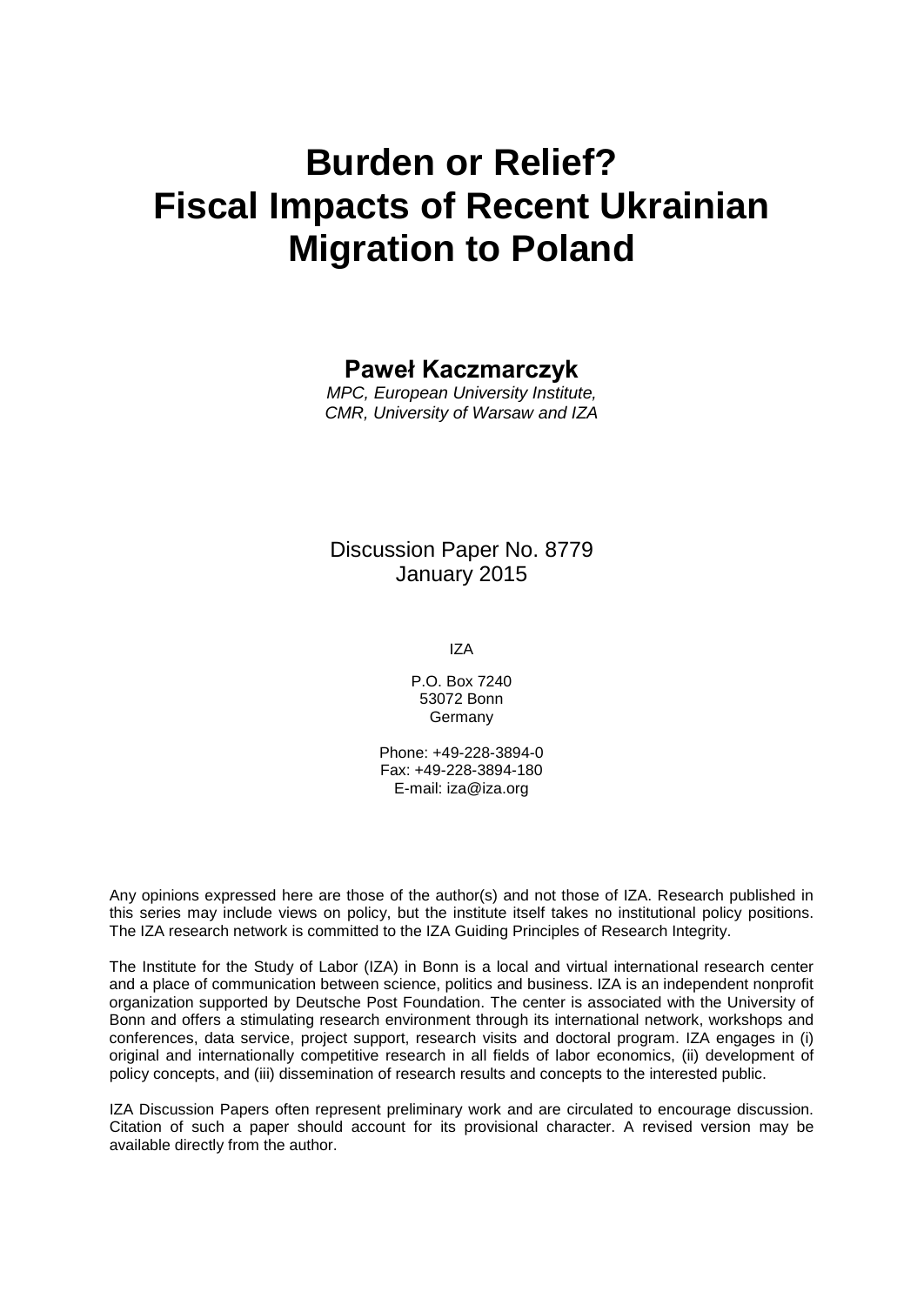IZA Discussion Paper No. 8779 January 2015

# **ABSTRACT**

# **Burden or Relief? Fiscal Impacts of Recent Ukrainian Migration to Poland**

Immigration has become recently one of the most important subjects in socio-economic debates. In many countries immigrants are commonly presented as a threat to host economies and societies. On top of this fiscal impacts of immigration are ones of the hottest and most controversial topics in recent debate on migration. Against this background this paper aims at (1) discussing and synthesizing both theoretical and empirical literature on fiscal impacts of immigration, and (2) assessing empirically net fiscal position of Ukrainian immigrants in Poland. On the theoretical level we show that there exists no clear or coherent theoretical framework to explain fiscal effects of migration. Outcomes of empirical studies are mixed and not unequivocal, but generally prove that fiscal impacts of immigration are small or negligible. In terms of explanation, type of migration, labor market incorporation (absorption) and institutional framework at destination (structure of the welfare state) are presented as critical factors. Importance of those factors is clearly supported by empirical analysis presented. Net fiscal position of Ukrainian immigrants in Poland is unequivocally positive (and more beneficial than it is in case of the natives). This is mostly due to favorable characteristics of incoming immigrants (in terms of age and education) and particular migration strategies in work (pure labor migration). These features, however, to a large extent result from modes of labor market incorporation and structural characteristics of the Polish welfare state.

JEL Classification: F22, H55, H61, J11, J61, J68

Keywords: immigration to Poland, Ukrainian migration, welfare impacts of migration, net fiscal position

Corresponding author:

Paweł Kaczmarczyk Centre of Migration Research University of Warsaw Ul.Banacha 2b 02-097 Warsaw Poland E-mail: [p.kaczmarczyk@uw.edu.pl](mailto:p.kaczmarczyk@uw.edu.pl)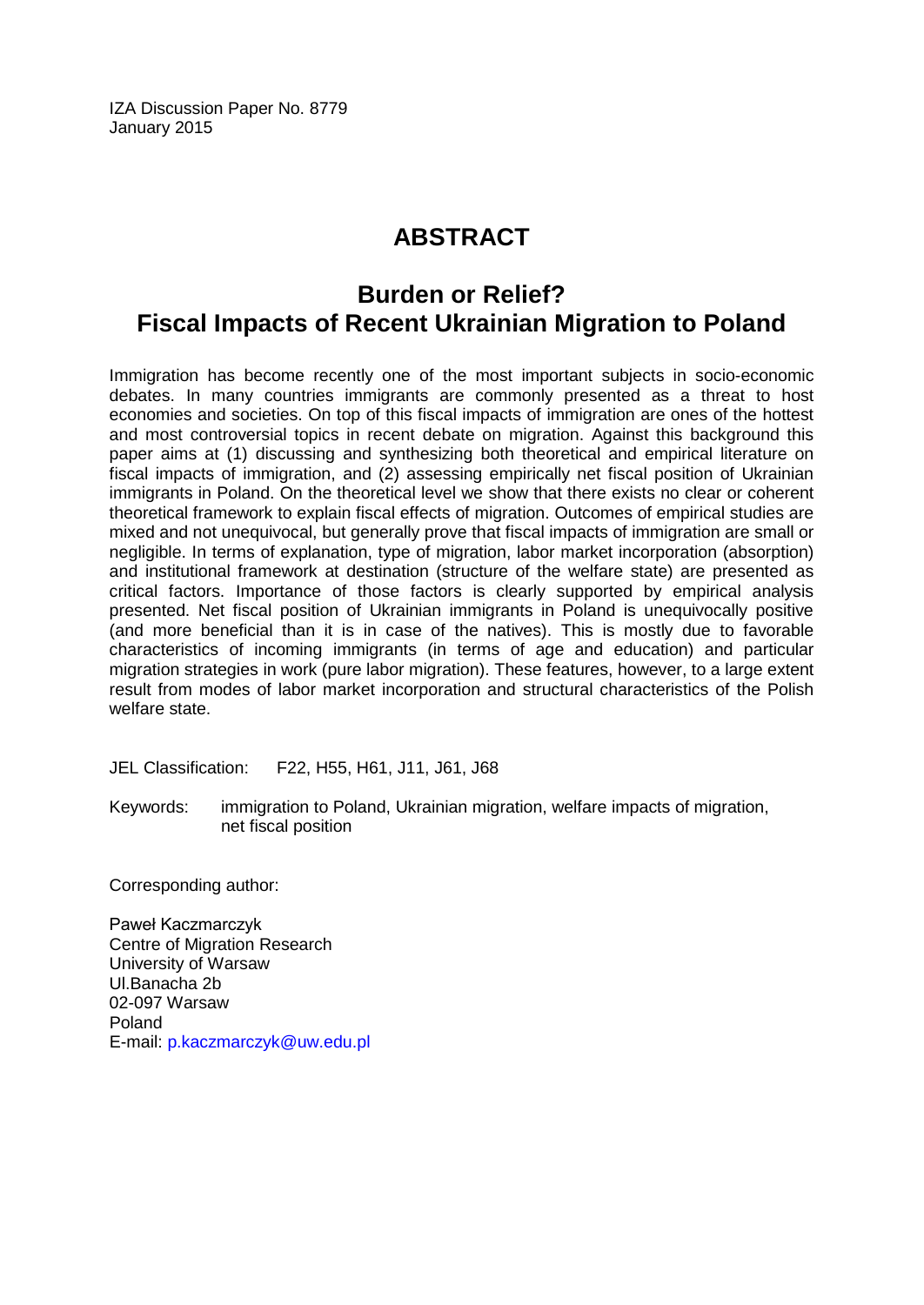#### **Burden or Relief? Fiscal Impacts of Recent Ukrainian Migration to Poland[1](#page-3-0)**

Paweł Kaczmarczyk

#### I. INTRODUCTION – AIMS AND MOTIVATION

Last decades saw a significant increase in number of international migrants worldwide. Even if the share of migrants in the total population remains relatively stable since early 1960s the global picture of migration is changing (UNDP 2009). Most of today's migrants target well developed economies with 'traditional immigration countries' (Australia, Canada, the United States) and the European Union. Particularly in those countries/regions immigration is often presented (and perceived) as a threat to host economies and societies. Leaving aside social, cultural or religious issues there is an ongoing debate on the impacts of immigration on well-being of domestic populations. This discussion concerns primarily labor market (impact on wages, displacement effects, risk of unemployment) and fiscal effects of immigration.

The latter subject became one of the most controversial topics in recent migration debates. Immigrants are commonly blamed for burdening state and local budgets of host countries and impacting negatively the welfare of non-migrants. This discussion (and its temperature) is perfectly understandable when considering the very nature of both migration and welfare system. While analyzing the fiscal implications of immigration Freeman (1986) emphasizes the very logic of the national welfare systems which – by their nature – were developed as closed systems. The idea of membership which is crucial for systems of distribution implies the existence of non-members, agents excluded from the process of sharing<sup>[2](#page-3-1)</sup>. Thus the main challenge to the welfare system results from the very fact that national welfare states do exist in a global economy and become increasingly dependent on other players in the global economy. In other words, the openness of the welfare state is supposed to create extraordinary challenges to its viability and sustainability. International trade and capital flows have indirect or direct impact on the welfare system. The impact of migration, on the other hand, is direct and critical. According to Freeman (1986) there is an inescapable tension between closed welfare states and free mobility of labor undermining the whole system in the long run. This might be very radical but also an exemplary statement, one of many in recent literature on immigration and welfare.

Against this background an aim of this paper is, first, to review and synthesize existing theoretical and empirical literature on the presence of immigrants in the welfare systems<sup>[3](#page-3-2)</sup> and their impacts on contributory (taxes paid) and beneficiary (benefits and goods obtained) side of it, and, second, to assess empirically one particular migration process: recent migration from Ukraine to Poland. We

<span id="page-3-0"></span> $1$  The author would like to express his thanks to the members of the Migration Policy Centre (European University Institute) and the Centre of Migration Research (University of Warsaw), particularly to Phillippe Fargues, Alessandra Venturini, Marek Okólski and Joanna<br>Nestorowicz for their comments and suggestions that helped to improve this piece of work signi

<span id="page-3-3"></span><span id="page-3-1"></span><sup>&</sup>lt;sup>2</sup> Moreover, in historical terms the welfare state emerged in a very particular context – the context of the nation state that granted and protected the welfare arrangements. Thus, the system entails limited access to its benefits and this access is usually bounded to citizenship.

<span id="page-3-2"></span><sup>&</sup>lt;sup>3</sup> Following Nannestad (2007) welfare system will be defined as a system which comprises of income transfers (cash benefits) and in kind benefits (public services including health, education, child care, elderly care etc.). The analysis will refer predominantly to benefits and payments related to participation in the welfare system. Importantly, possible externalities related to presence of immigrants in the host society (labour market impacts, impacts on housing, consumption etc.) will not be considered.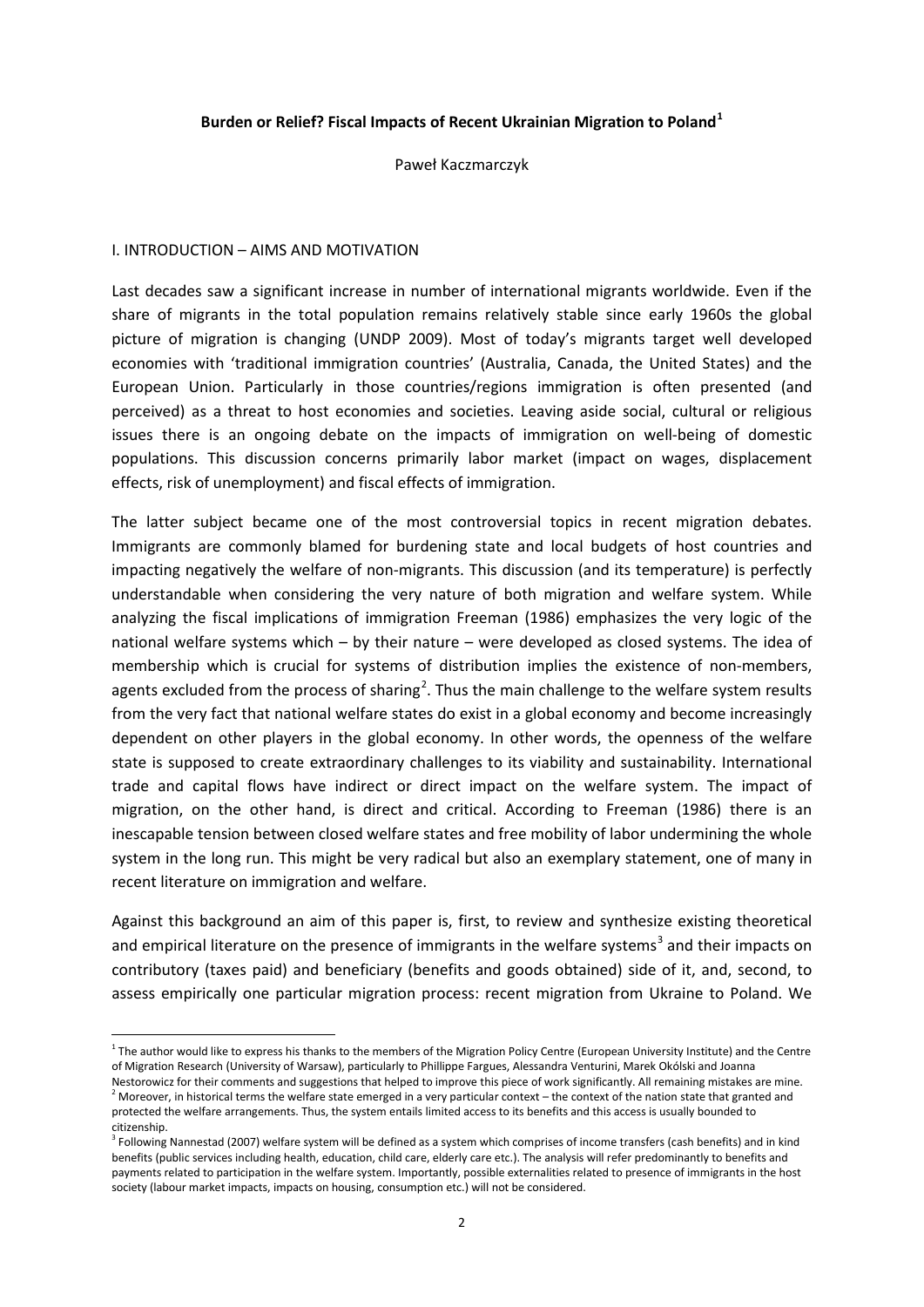hypothesize that the fiscal impacts of immigration are complex and dynamic and thus a proper assessment demands careful empirical strategy and should refer to both static and dynamic approaches. The analysis presented will be subordinated to following research questions: Is there a theoretical consensus regarding fiscal impacts of migration? What are the most important factors influencing fiscal position of immigrants at destination? Is there a convergence regarding empirical assessment of fiscal impacts of migration?

In empirical terms we will refer to one of the most interesting migration processes in contemporary Europe – immigration of Ukrainians and ask the question what is the net fiscal position of Ukrainian immigrants in Poland. Poland is still lagging seriously behind in its process of transition into net immigration area (see section III). The scale of immigration is relatively low (as for European standards) but it is likely the scale will increase in the future as a result of attractiveness of the EU in general as well as of opportunities created by the Polish economy. The importance of future immigration to Poland should not be underestimated for at least two reasons. First, there are already clear signs of labor market segmentation and growing demand for foreign labor (Duszczyk *et al.* 2013; Kaczmarczyk 2008). Second, Poland is one of the countries which combine unfavorable demographic dynamics (lowest low fertility) with massive net emigration both leading to rapid population ageing. Third, unstable political situation in Ukraine – the most important sending country – can fuel easily more massive migration flows. As a consequence, more numerous immigration can become an inevitable phenomenon in the future and that creates challenges for the country in general and for social and labor market institutions in particular, including fiscal sphere. Thus, analysis presented in the paper is important because it helps to understand recent and future consequences of the inflow for Poland. Moreover, to our knowledge this is the very first study on welfare impacts of migration to Poland (with only a few on economic impacts of immigration, generally). The paper contributes to the general discussion on immigration and its impacts. This is mostly due to the fact that in case of Poland we can observe specific forms of migration, including temporary or circular mobility in both regular and irregular forms. These forms of migration/mobility are specific but not unique. In contrary, temporary migration schemes are common in many less developed countries, including Central and Eastern Europe. Thus, the case of Ukrainian immigrants in Poland can be used as an exemplary one for European policy makers constantly interested in designing policy schemes involving short-term or seasonal movements.

In terms of theoretical outcomes we show that there exists no clear or coherent theoretical framework to explain fiscal effects of migration. Similarly, outcomes of empirical studies are mixed and not unequivocal. Generally, however, they show that fiscal impacts of immigration are small and the net fiscal position of immigrants is to be explained in terms of socio-demographic characteristics, type of migration, labor market incorporation (absorption) and institutional framework at destination (structure of the welfare state and the labor market). In terms of empirical outcomes, presented results show that Ukrainian immigrants in Poland are unambiguously net fiscal contributors. Moreover they held this position to a larger extent than it is in the case of the native population. All scenarios considered (differing with respect to assumptions taken) provide similar results (with only small differences resulting from inclusion/exclusion of dependents and elderly). The general assessment of fiscal position of Ukrainian immigrants in Poland is positive mostly due to favorable characteristics of incoming immigrants (in terms of age and education) and particular migration strategies in work (pure labor migration). These features, however, to a large extent result from modes of labor market incorporation and structural characteristics of the Polish welfare state.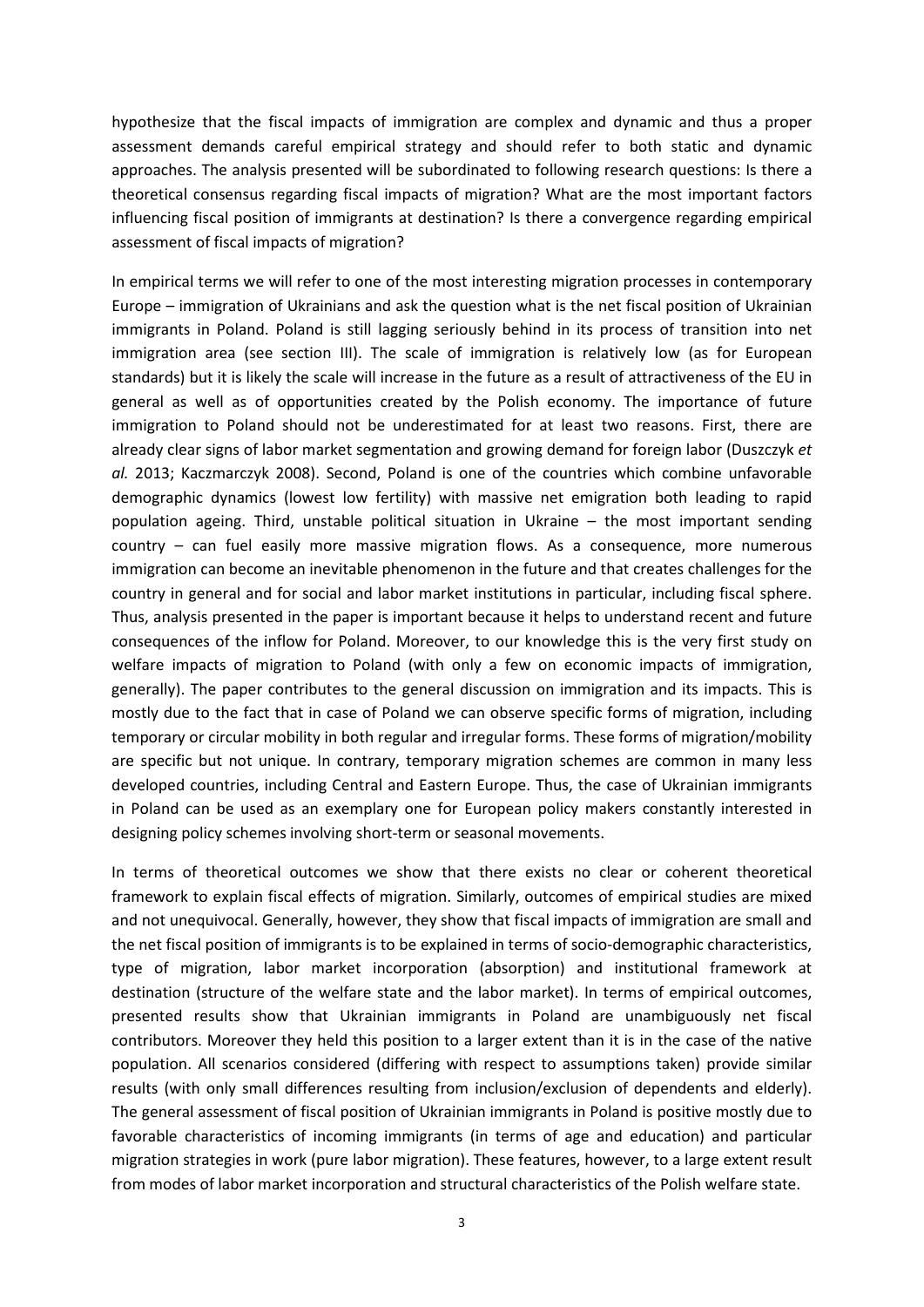Structure of the paper is following. Next section presents a review of both theoretical and empirical literature on the fiscal impacts of migration. Section III summarizes available data on Ukrainian immigrants in Poland to provide a broad understanding of the phenomenon under consideration. Fourth section discusses data used and empirical strategy applied. Results obtained are presented and discussed in the fifth section aiming at assessment of fiscal position of recent immigrants in Poland. Last section concludes.

#### II. FISCAL IMPACTS OF MIGRATION – THEORETICAL AND EMPIRICAL LITERATURE

In this paper we follow typology of approaches to migration and welfare systems proposed by Nannestad (2007) who suggests to focus on four main issues while analyzing mutual relationships between immigration and the welfare systems: 1) the role of welfare systems as potential pull factors (*welfare magnets hypothesis*); 2) impacts of welfare systems on immigrants' behavior at destination, i.e. a question to what extent the architecture and rules of the welfare system act as factors creating incentives and disincentives for successful immigrant integration; 3) impacts of immigration on the welfare system at destination, i.e. distributional and fiscal impacts of immigration; 4) impacts of immigration on the future of welfare systems, i.e. analysis in which welfare systems are treated endogenously (*political economics of migration*). This list can be extended by adding 5) relationships between immigration and the welfare system as a base for assessment (and creation) of migration policies. Due to the very nature of the empirical analysis presented in the fifth section we will focus almost exclusively on point 3), with only minor reference to points 1) and 5).

While analyzing the literature devoted to the welfare impacts of migration one needs to distinguish between studies looking at the welfare in general terms (impacts on the *social welfare*) and those assessing fiscal impacts of migration (impacts on the *welfare state*). We will focus predominantly on the latter, but the former is worth noting due to the fact that it influences significantly economic perception of immigration and, to some extent, literature on fiscal impacts of immigration. Most of the papers start from neo-classical economic literature on trade and mobility of factors of production seeing migration as beneficial to the nationals of the host country and detrimental for those inhabitants of the source country who are not mobile (this is why this strand of literature is often referred to as neoclassical trade literature). Starting from a seminal paper by Berry and Soligo (1969) many authors present more or less sophisticated models to assess the welfare impacts of immigration (Wong 1985; Djajic 1997, 2009; Fuest and Thum 1999; Michael 2003; Djajic and Michael 2009). Unfortunately, part of above quoted models suffers (in terms of welfare assessment) from rather simplified understanding / defining of welfare and welfare function and denying impact of migrants' remittances and fiscal policies. Fiscal policies have been introduced to the modeling exercise by Michael and Hatzipanayoutou (2000, 2005), and Michael (2011) who refer (and develop) a model including taxation (both direct and indirect), income transfers and public goods. Outcomes of theoretical considerations quoted above should be treated with caution for a number of reasons. First, outcomes are very sensitive to assumptions taken (in fact they play decisive role in assessment of the welfare impacts of migration). Second, part of the assumptions is detached from socioeconomic reality. The most critical point refers to low skilled migrants who are commonly assumed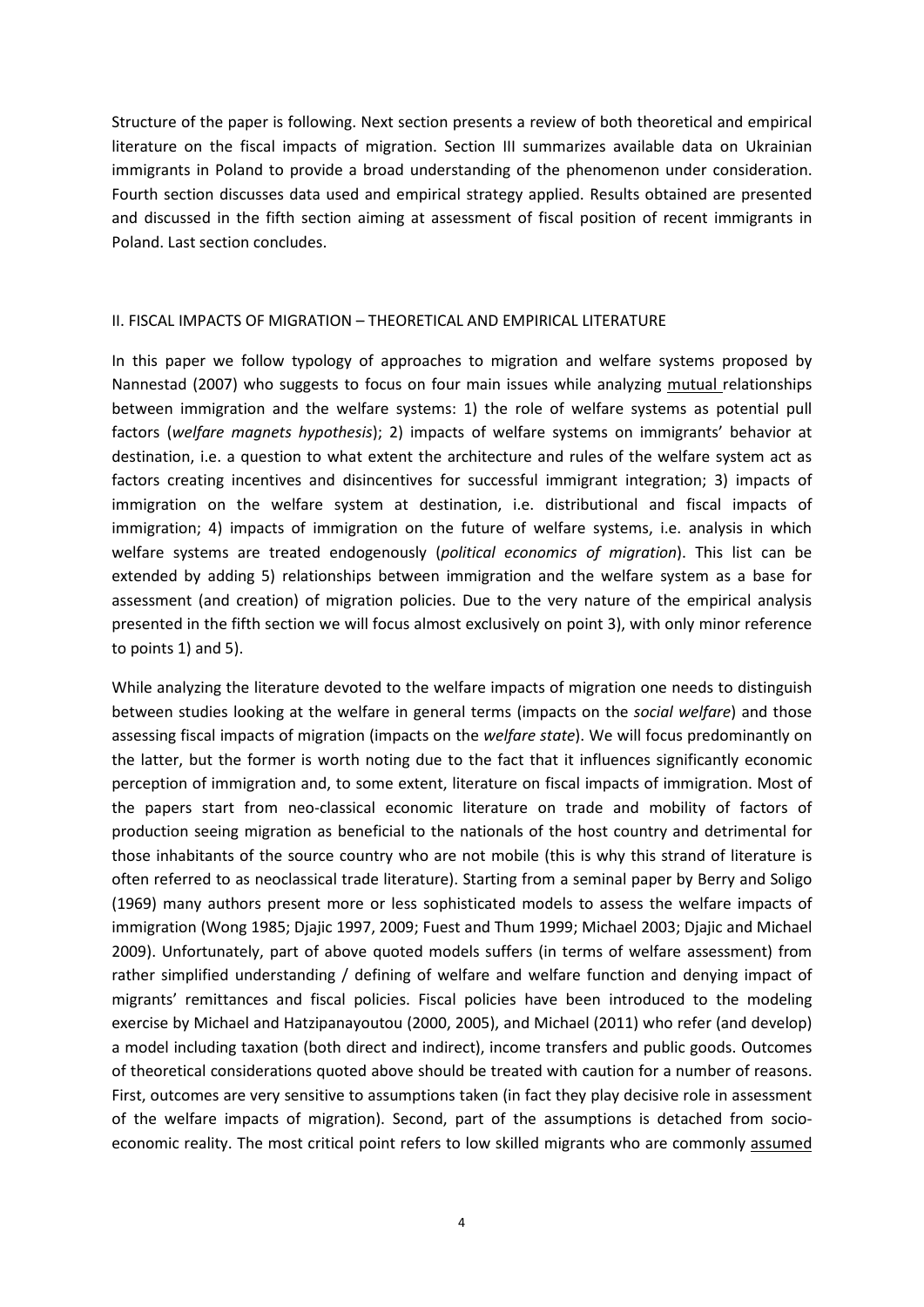to be net beneficiaries. It is also assumed that migration policies are efficient in that sense that they can impact both size and structure of incoming flows.

The second strand of literature departures from the purely welfare oriented approach and focuses more on impacts of immigration in presence of redistributive policies. Thus fiscal impacts of immigration are addressed theoretically in a direct or an indirect way. Most of the models start from the classical H-O framework and then focus on the impact of migration on redistributive policies available. From the models presented by Wildasin (1994) and Wellisch and Wildasin (1996) it follows that, first, countries may wish to attract *fiscal contributors* and to discourage *fiscal beneficiaries*, and second, welfare impacts of immigration are strictly conditional on the net fiscal position of immigrants which is to be modeled in a different way (see Storesletten 2000, 2002; Chand and Paldam 2004). Importantly, Wellisch and Wildasin (1996) explicitly state that the measuring of the net fiscal contribution of immigrants is critical for evaluation of immigration (and redistribution) policies. This status tends to change over the life cycle (due to changes in consumption patterns, savings, labor market performance, health status and also factors related to migration: return migration, remittances etc.) and is also related to demographic structure of newcomers. Additionally, proper assessment should go beyond the static analyses: immigrants may change their status, they can settle and be joined by families etc. Thus they suggest interpreting the critical variable *zi* (net fiscal contribution of immigrants) as the present value assessed over the entire horizon of one's life (eventually including fiscal position of one's descendants). Wellisch and Walz (1998) emphasize the clear preference observed around the globe to prefer free trade over free migration (e.g. most of free trade areas are reluctant to open borders for a free movement of labor). According to the authors a possible explanation for this "paradox" lies in the presence of redistributive policies and their linkages to immigration, i.e. the existence of the modern welfare state is one of the main factors hindering free mobility<sup>[4](#page-3-3)</sup>.

As compared with models dealing with the welfare as pull factor or political economics of immigration, theoretical considerations related directly to fiscal impacts of migration are very scarce. One of the commonly quoted is the one proposed by Boeri (2010) who applies a simple static model of migration to quantify the impact of immigration on the welfare of native population. The main aim is to identify the major channels by which immigration can affect both the generosity and the desirability of redistributive policies.

The model distinguishes two types of workers whose welfare functions are given by:

$$
(1) \hspace{1cm} W^s = w_s(1-t)
$$

for skilled workers<sup>[5](#page-6-0)</sup> and

(2) 
$$
W^u = w_u(1-t)(1-u_u) + u_u b
$$

for unskilled ones. In both formulas  $w_i$  denote wages,  $u_i$  unemployment rate specific for particular skill level, *b* the level of benefits, and *t* the proportional tax rate paying the unemployment benefits

<sup>&</sup>lt;sup>4</sup> It is necessary to note that there are other explanations possible, e.g. due to certain factors (market structure, differences in technologies, tradable and non-tradable goods) price equalization is unlikely, and immigration may affect native workers in many ways. Moreover, according to the Ricardian trade model or the new economic geography immigration and trade are complements and not substitutes (Wong 1995; Krugman 1991).

<span id="page-6-0"></span> $<sup>5</sup>$  Model assumes that there is no unemployment among high skilled workers. Thus in their case taxes are to be treated as a pure transfer</sup> to unskilled workers.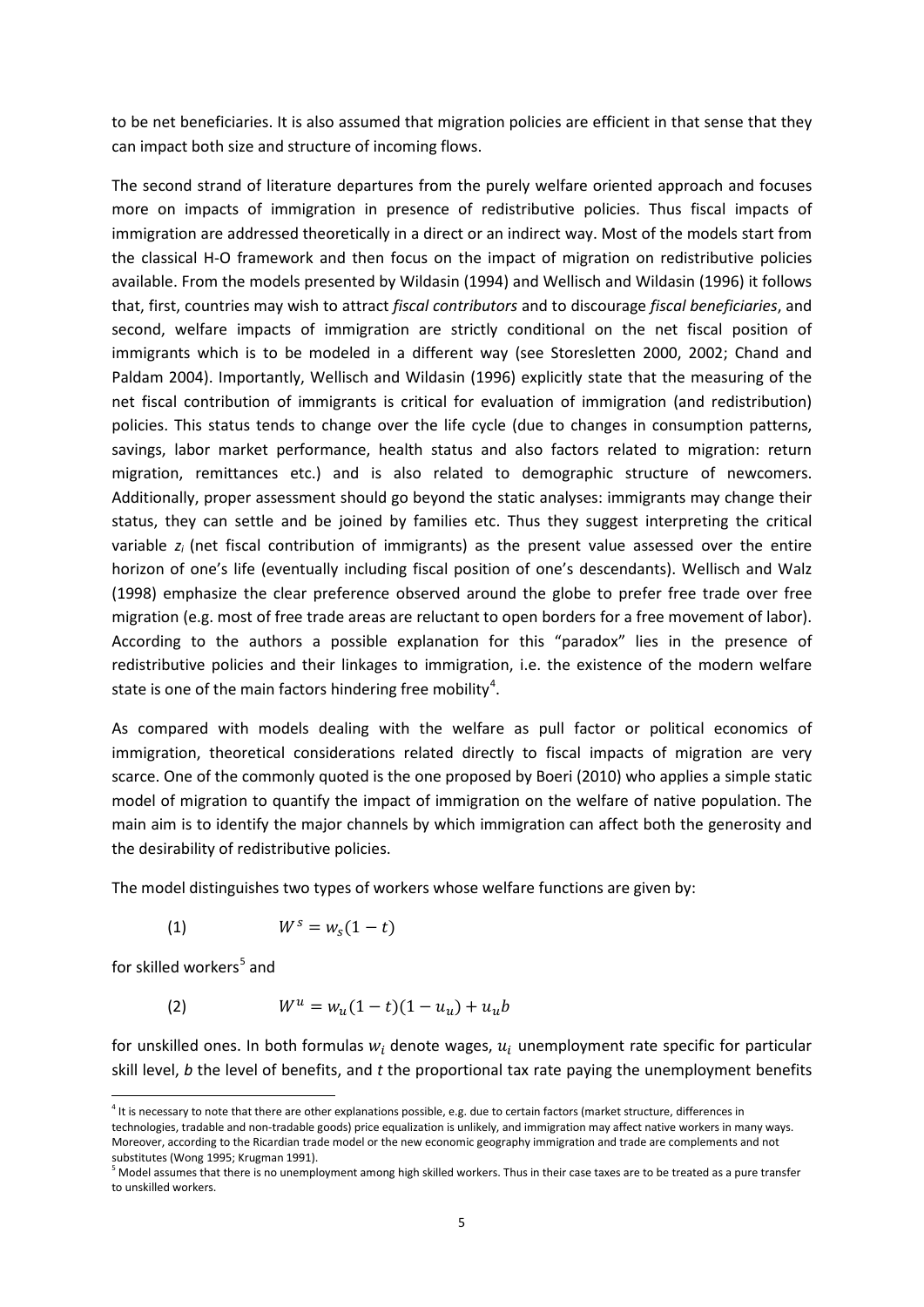(assumed to be the only redistributive transfer in this economy). Further, number of immigrants related to the receiving population is denoted by *m* and the share of unskilled workers among natives *γ* and among immigrants *γm* (in both cases holds *0<γ<1*)*.* Unemployment rates are assumed to reflect only differences in the skill composition of both immigrants and native workers.

Level of benefits is assumed to clear the government budget (for any given tax rate) and is given by:

(3) 
$$
b = t \frac{w_s[(1-\gamma)+m(1-\gamma_m)]+w_u[(1-u)(\gamma+\gamma_m m)]}{u(\gamma+\gamma_m m)+\phi m}
$$

Where ɸ denotes the "residual dependency" term capturing extreme levels of transfers usage by migrants  $(-\gamma_m < \phi < (1 - \gamma_m)^6$ . Then the impact of immigration on the welfare of natives can be expressed as follows:

(4) 
$$
\frac{dW}{dm} = u\gamma \frac{db}{dm} - \left(w_s(1-\gamma) + w_u\gamma(1-u)\right)\frac{dt}{dm}
$$

If yes, the effect of immigration on the welfare of natives is determined only by the way transfers and taxes do react in case of the inflow (Boeri refers to those effects as to benefit and fiscal externalities). In such a framework it is possible to show that the *benefit externality*  $\frac{db}{dm}$  will depend on the net fiscal position of immigrants (i.e. whether taxes paid are higher than benefits received) and that the presence of migrants can lead to decrease in *b* (level of benefits). Obviously, under set of assumptions taken this will refer to unskilled natives only (they are the only ones at risk of unemployment). Moreover, when the net fiscal position of immigrants is negative and the government attempts to keep the level of benefits as constant, the necessary increase in social spending is to be matched by higher taxation (*fiscal externality:*  $\frac{dt}{dm}$ ). Due to the fact that the tax base is larger than "benefit base" (due to assumptions taken) the fiscal externality will be spread over larger population and thus not that significant as in the previously analyzed case.

Generally, in the Boeri model (2010) there are two variables crucial for the determination of welfare impacts of immigration (see (3) and (4)) – share of unskilled workers among immigrants ( $y_m$ ) and the residual dependency term (ɸ). If yes, the model can be easily extended by referring to Borjas (1987, 1994, 1999) model of migrants' self-selection. In such a case (i.e. when skill level of immigrants is treated endogenously) any increase in taxation in the host country will affect negatively the skill composition of newcomers and thus deepen effects suggested above. In such a case, migration may impact negatively the welfare of natives even if the net fiscal position of migrants is positive<sup>[7](#page-7-0)</sup>. Nonetheless, the net fiscal position of immigrants remains the key factor in the analysis because it does affect not only the short-term outcomes of the inflow but also long-term impacts related to (possible) changes in the immigrants' skill structure.

Similarly to above discussed models on social welfare, those models assessing fiscal impacts of immigration suffer from applying very strict and not necessarily realistic assumptions. Those assumptions are important for the sake of building a relatively simple economic model but, in fact, very often they are seriously detached from socio-economic reality. The process of socio-economic integration of immigrants is a complex one and such is also the assessment of their fiscal impacts

<span id="page-7-1"></span><span id="page-7-0"></span><sup>&</sup>lt;sup>6</sup> When it is negative it indicates the low take-up of transfers or abuse of it when it is positive.<br><sup>7</sup> Again, this is mainly due to particular set of assumptions taken (e.g. risk of unemployment, welfare regime).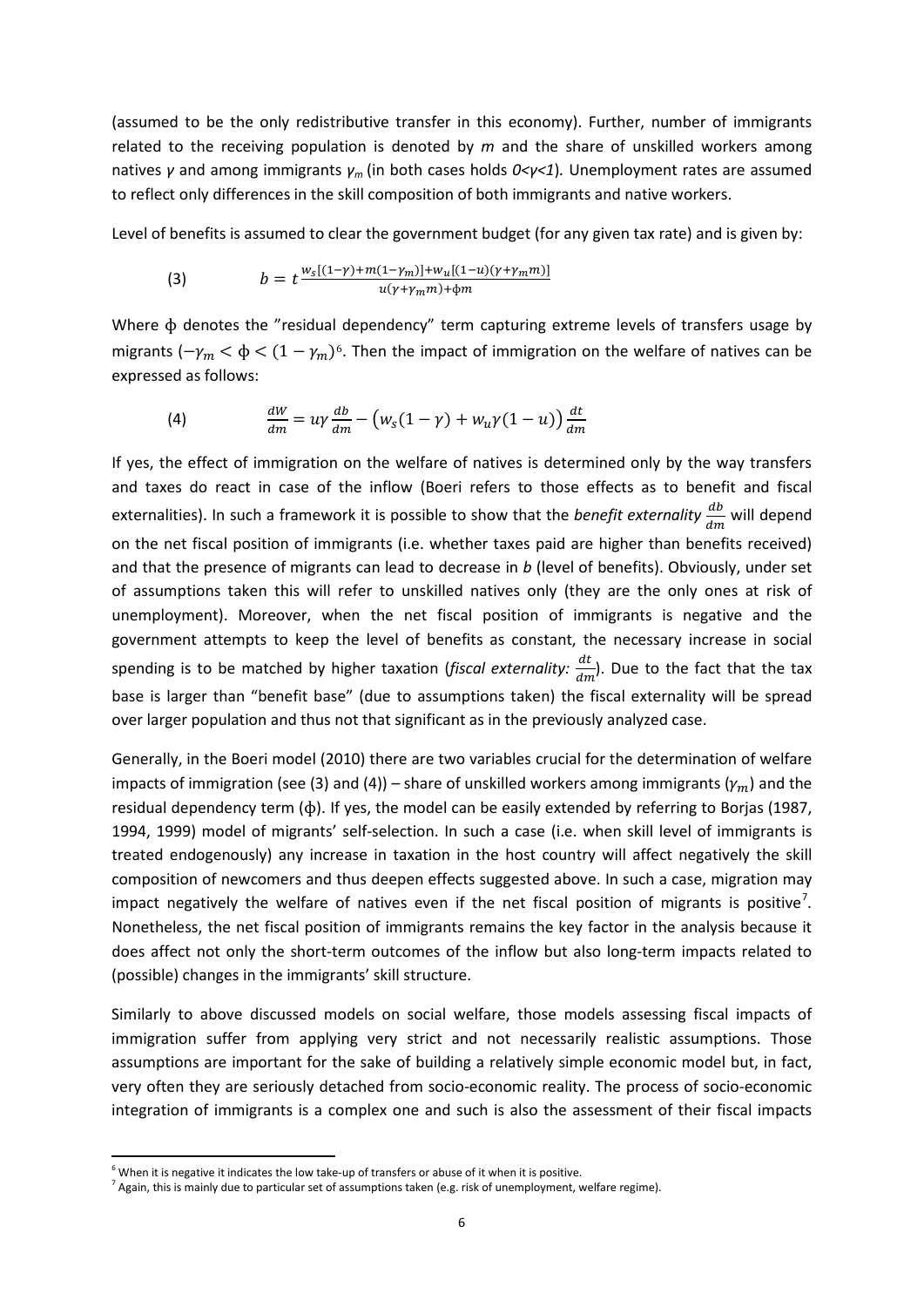(see Figure 2). Even if there is no solid or robust theoretical basis for assessment of immigration impacts on the welfare state, there are several attempts to provide at least a theoretically well founded framework of analysis.

First, this type of analysis can be extended while assessing the institutional framework at destination. Chand and Paldam (2004) provide an interesting exercise while suggesting assessing the impacts of immigration in case of three stylized types of societies: a guest worker society ("Dubai type"), an immigrant society ("US type"), and a tax-based welfare state ("Nordic type"). In that way it is possible to assess the effects of inflow in relation to the institutions of receiving economy – crucial as emphasised by Wildasin (1994), Wellish and Wildasin (1996) and DeVoretz (2006). The analytical framework employed is relatively simple but still very useful for the sake of empirical analysis and, at the same time, it addresses at least some of the problems noted above (see Wildasin 1994).

Authors apply the overlapping generations framework and look at an immigrant (outsider) entering (legally) the well-developed country in *t = 0* and then establishing a family and living forever through succeeding generations. Instead of using the term integration (not precise in labor market terms) authors refer to the labor market absorption, i.e. an immigrant is fully absorbed when he receives the salary  $w_{DC}$  (the same as insiders; as compared to  $w_{DC}$ ), he has the same unemployment rate and receives the same welfare benefits. If yes, difference between  $w_{DC}$  and  $\lambda_{DC}$  measures the development of the absorption process, Figure 1. It is assumed that directly upon arrival the immigrant is unemployed (*w = 0*), then starts working with salary rising over time – this process is depicted by a labor absorption function *λDC* rising from 0 to 1. When *λDC* < *λ(x)* there is an excess subsidy paid to the immigrant (depending on time spent in a given country and welfare state institutions - *ρ(t,…)*). Additionally, authors introduce a ratio of surplus production of immigrants *z* (with a benchmark set as *z = 0.25*). Last but not least, *X* denotes the time of social break even, i.e. time when the excess subsidy equals zero (this is intersection of *λ* and *ρ* curves). The standard model can be presented in a following way, Figure 1:



**Figure 1. Process of immigrants' absorption – standard case**

*Source:* Chand and Paldam 2004: 7.

As shown above, the wage to be paid at destination is much higher than at origin, however it takes time to reach it (*T*). The subsidy *ρ<sub>DC</sub>* consists of two parts - subsistence payment paid at the level of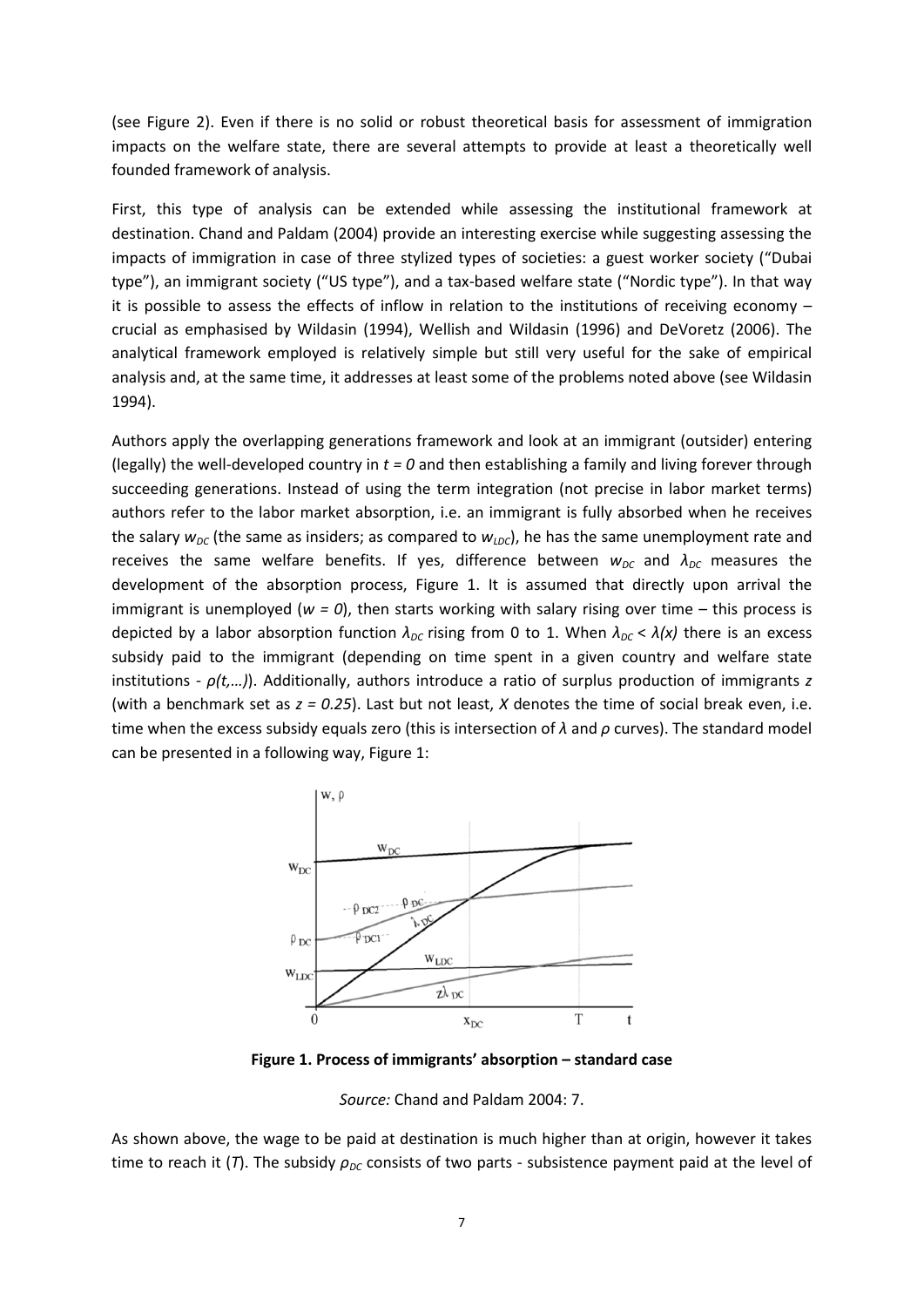$ρ<sub>DC1</sub>$  and the insurance part paid until reaching  $ρ<sub>DC2</sub>$ ;  $x<sub>DC</sub>$  denotes the break-even point, i.e. time when the immigrant ceases to be the net beneficiary of the host country. Clearly, the shape of the *λ* curve (describing the absorption process) can be modeled in an empirical way because it reflects factors related to particular economy. Chand and Paldam (2004) suggest considering two factors shaping the process of immigrants' absorption: 1) the selection process and 2) the incentives offered by the institutional framework in a given country. Regarding the first case they argue that the immigrants of diverse "labor market values" will be absorbed in a different way. In a simple words, the immigrants with a high labor market value (not necessarily highly skilled!) will try do get to those countries where there are best chances to be absorbed fully and quickly. On the other hand, the immigrants with a low labour market value will rather prefer countries with generous social support (and not necessarily offering clear path towards full absorption).[8](#page-7-1) The shape of the *ρ* curve is determined by the organization of social security in the host country. Particularly, it will depend on the extent of the social welfare, value of social benefits, extent of insurance based system, etc. Further the shape of both curves resulting from welfare and labor market institutions impacts dramatically the welfare impacts of immigration. Additionally, the structural framework at destination creates particular incentives for the immigrants themselves to integrate or not to integrate (and, as authors argue, in practice the incentive effect and the adverse selection effect are hardly distinguishable and will reinforce each other)<sup>[9](#page-9-0)</sup>.

Second, importance of the dynamic approach is critical. Storesletten (2000) points that the typical sequence of welfare effects related to the presence of particular immigrant is following: short period of net costs directly after arrival (i.e. prior to employment), long period of tax revenues and retirement with related net benefits. Additionally, proper analysis should encompass more than only one generation (and include at least offspring of recent generation). In such a framework, immigration (admission of foreigner) can be viewed as a public investment (Storesletten 2002 – see also seminal papers by Simon (1984, 1989) and DeVoretz (2006)). Storesletten (2000, 2002) does not attempt to provide a welfare analysis but a *"dynamic accounting exercise of government revenues and expenditures"* (Storesletten 2002:2) and tests whether change in immigration policy could resolve the fiscal problems faced by the US and Sweden. In methodological terms he refers to a general equilibrium *overlapping generations model*. Thus, Storesletten explicitly applies the dynamic approach and uses the net present value of getting (admitting) one extra migrant as main indicator. The analysis of immigrants includes their main socio-demographic characteristics as well as age at the time of immigration and their legal status. In case of this particular model only the first-order effects of immigration are captured, i.e. effects related to particular cohort of immigrants since their admission to retirement (with respective costs and benefits). Additionally, Storesletten (2002) introduces a break-even analysis defined in terms of expected employment rates of immigrants necessary to keep the positive net fiscal contribution $^{10}$  $^{10}$  $^{10}$ .

 $\overline{\phantom{a}}$ 

 $8$  This approach can be easily extended by referring to the model of the immigration market presented by Borjas (1999). <sup>9</sup> Chand and Paldam (2004) introduce also different outcomes for two types of competition between immigrants and natives. Under

<span id="page-9-0"></span>certain conditions immigrants may displace natives (e.g. when they are keener to work and accepted harsh working conditions, they are more enterprising or they are differences in social security provision) which may lead to social tensions. This perspective seems too simplistic. Particularly, as shown by Piore (1980) and other there are motivational issues which are responsible for the segmented labor structures present in most well developed countries.

<span id="page-9-2"></span><span id="page-9-1"></span> $10$  The break-even rate is defined as the participation rate such as the NPV for a newly admitted immigrant equals 0.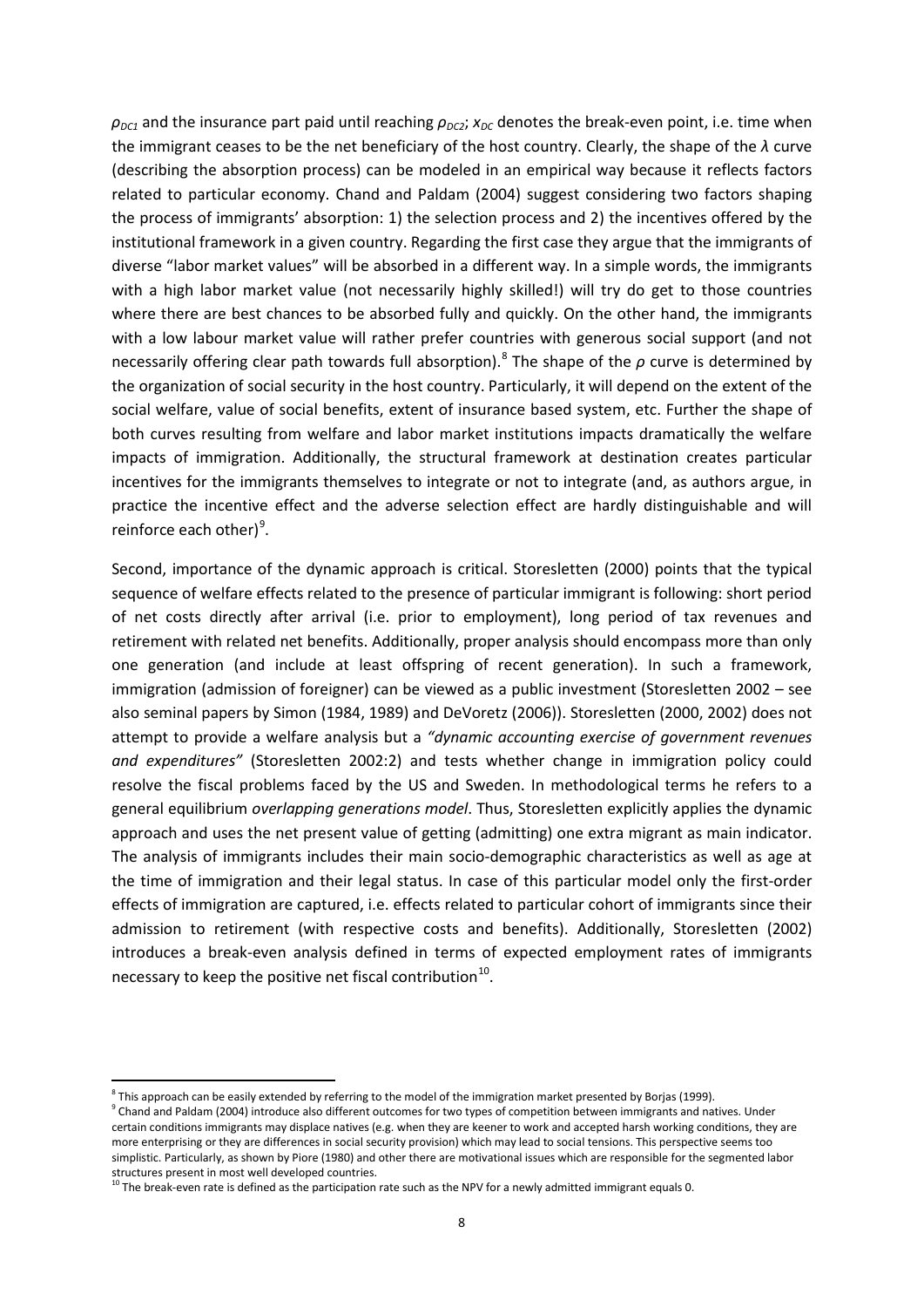To sum up, Figure 2 shows – in a schematic way – the set of factors (potentially) influencing the fiscal position of immigrants and their contribution to public treasury and answers two of research questions asked in the introduction and related to theoretical considerations on fiscal impacts of immigration.



**Figure 2. Factors influencing net fiscal position of immigrants**

### *Source:* Own elaboration.

From the theoretical review presented above (as well as from the empirical review to follow) the critical subject of interest for empirically oriented researchers is the net fiscal position of immigrants (in static or dynamic terms). The net fiscal outcome of presence of immigrants in well developed countries is not only attributable to structural characteristics of immigrants or type of migration but also to structural conditions in the host country, particularly characteristics of its labor market and welfare state organization. Moreover, those structural features are expected to shape both scale and structure of immigrant flows via direct incentives or selection process (e.g. according to the welfare magnet hypothesis) (see also Kaczmarczyk 2013; Kaczmarczyk and Rapoport 2014).

Empirical studies assessing net fiscal impacts of immigration can be divided into two broad categories – static studies and dynamic studies<sup>[11](#page-9-2)</sup>. The former approach refers to a given year (tax year) and compares the contribution of immigrants to the public treasure (in form of direct and indirect taxes; in practice, most studies are limited to the first case) with the value of benefits and services received. The latter attempts to compute the net present value of both contributions and benefits obtained over the lifetime of migrants (and their children, if necessary). Both approaches have their advantages and disadvantages. The static approaches are relatively simple to apply, use historical data and neither demand detailed data on generations nor strict assumptions concerning

<span id="page-10-0"></span> $11$  OECD (2013) distinguishes between three types of studies: static accounting (cash-flow) models, dynamic modelling and macroeconomic models. Due to the fact that the second and third category refer to dynamic accounting we present them as a joint category.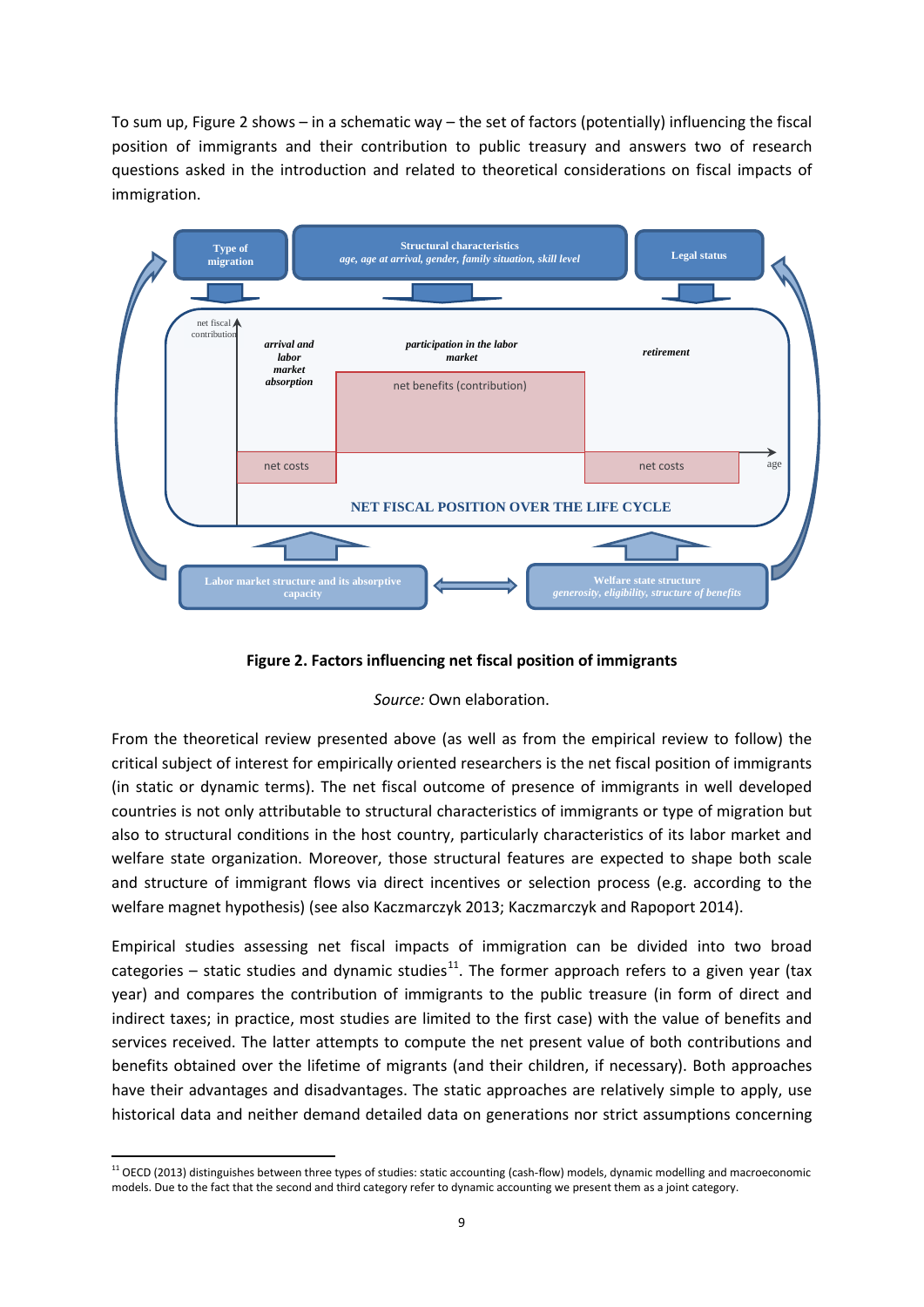future events (concerning immigrants and the native-born as well as the government's policies). However, they lack forward-looking perspective (critical for policy oriented assessments), assessment of long-term consequences of recent migration processes (e.g. inflow of persons at mobile age) and proper assessment of population ageing and its dynamics. On the other hand, dynamic approaches can provide a forward-looking perspective with a possibility to assess the fiscal impacts of immigration in the life-cycle framework and offer an option to assess the impact of immigration on structural changes resulted from population ageing (e.g. pension system and its sustainability). This all, however, at expense of very strong assumptions concerning the future: those assumptions include variables related to immigrants (fertility rates, life expectancies, return migration rates, productivity rates, labor market participation rates, regularity rates etc.), to natives (similar set of assumptions) and to the government (tax rates, government spending, structure and characteristics of the pension system). From the empirical evidence it follows that outcomes of the dynamic approaches tend to depend strongly on the set of assumptions made (Storesletten 2000, 2002; Collado *et al.* 2003).

First studies on fiscal position of immigrants have been proposed with reference to "traditional immigration countries". In a pioneer study on the fiscal and welfare impacts of immigration to the United States Simon (1984) refers to the life cycle framework and within a static approach shows that the contribution of immigrants to public coffers is to be assessed as positive (but with significant differences depending on time spent in the US). Akbari (1989) applies a similar approach to assess the net benefits (costs) of immigrants living in Canada and concludes that immigrants who resided in Canada for up to 35 years are benefitting the native population in a clear way. Borjas and Trejo (1991) analyze the participation of immigrants in the US welfare system between 1970 and 1980 and find significant differences in benefits' consumption between cohorts analyzed (attributable mainly to the change in ethnic mix of the immigrants). This way of reasoning is further explored in Borjas and Trejo (1993) looking at differences in welfare use by the country of origin (and its characteristics) and showing that the structural characteristics (including GNP per capita, income inequality, distance to the US and share of forced migrants) that can be attributed to the country of origin explain around 2/3 of the variance in the dependent variable (welfare use rate). Borjas and Hilton (1996) test the participation of immigrants in various programs making the welfare system in the United States and conclude that in case of cash benefits the difference between immigrants and natives (households) is negligible but it gets much wider after inclusion of other programs (meanstested ones, including Medicaid, vouchers or housing subsidies). In the study by Lee and Miller (2000) the subject of assessment is an effect of a change in immigration policy – increase in the number of immigrants by 100 thousand annually (and assuming that the composition will remain unchanged). It turns to be rather small but positive  $-$  it amounts to 0.4 percent of the total tax revenue (with the impact on federal treasury being positive since very beginning and the impact on local and state treasury remaining negative, but smaller than the first effect mentioned). Auerbach and Oreopoulos (1999) depart from a critics of traditional studies applied to assess the fiscal impacts of immigration mostly based on static, cross-section approach (e.g. Smith and Edmonston 1997) and apply a dynamic model to assess the economic effects of an immigration policy resulting in halting all further immigration to the United States (after 2000). They find that even a massive change in the immigration policy is expected to have only small effect on the fiscal situation in the US. Moreover, strength of this effect would depend on the fiscal policy itself, i.e. the extent to which existing fiscal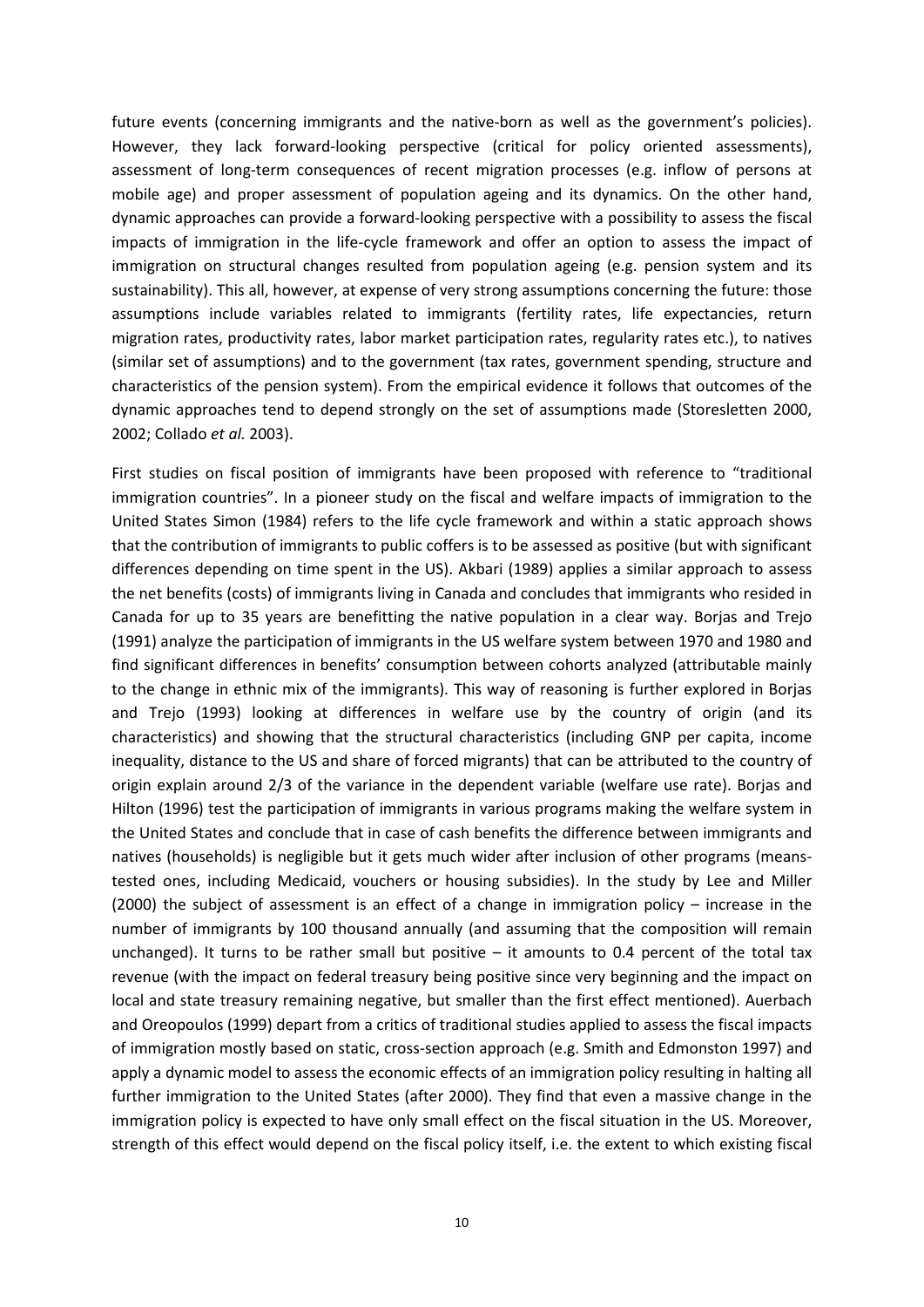imbalance will be divided between recent and future generations.<sup>[12](#page-10-0)</sup> Storesletten (2000) applies the NPV approach and finds that one feasible policy targeting fiscal problems resulting from the population ageing would be admitting 1.6 million of immigrants annually (0.62 percent of the population). Additionally, to reach the assumed goals those migrants should be highly skilled and between 40 and 44 years old<sup>[13](#page-12-0)</sup>. Thus he concludes that selective immigration policies are able to remove the need for fiscal reforms. One of the commonly quoted outcomes of Storesletten's study is clear dependence between net fiscal position of immigrants and their level of education but this is mostly due to high sensitivity of results with respect to the income level of immigrants which is strongly dependent on skill level (but this is not to be treated as a general feature).

In the American context there is a long-standing debate on the aggregate fiscal impact of immigration and it seems exemplary in terms of general assessment of immigration. Huddle (1993) assesses the net (annual) fiscal impacts of immigration at USD -40 billion (-0.4 percent of the GDP). This outcome was critically commented by Borjas (1994) because it was based on too simplistic assumptions, including flat rate of taxation (only 7 percent) and displacement effect (every sixth immigrant was supposed to displace a native worker who in turn joined the welfare program). As a comment or response to the study by Huddle, Passel and Clark (1994) estimate the net fiscal surplus of immigration at USD 27 billion (0.4 percent of the GDP) with USD 70 billion being paid in taxes and USD 43 billion value of welfare programs and public goods being provided. The problem is however that they assumed that the marginal costs of providing welfare programs to immigrants equal zero. Back-of-the-envelope calculations presented by Borjas (1994) provide the net deficit of the presence of immigrants in the United States at USD 16 billion (-0.2 per cent of the GDP) (but the results were highly sensitive to assumptions made). Lee and Miller (1998) assess the overall fiscal impact at USD 23 billion (0.35 percent of the GDP), but with an assumptions that costs of public goods are not allocated to the immigrants (national defense, R & D, etc.). Griswold (2012) presents overview of the more recent studies assessing fiscal impacts of the immigration in case of the US. Particularly, he refers to Smith and Edmonston study (1997) showing that immigrants and their descendants create a net fiscal gain for the US economy (80,000 USD in terms of NPV). In case of highly skilled immigrants this gain may become very high (198,000 USD). Similarly to previous studies potential uneven impact on different levels of government is emphasised (with federal government gaining the most and state and local governments taking most of the costs related to presence of immigrants).

<span id="page-12-1"></span>In the cross-country perspective emphasis is being put on the participation of immigrants in the welfare system. Brücker *et al.* (2002) depart from the classical economic model showing that more generous welfare systems are expected to attract migrants who are more prone to rely on welfare (due to self-selection migrants' characteristics are more elastic to fiscal measures than natives' characteristics). In case of raw data comparison, large differences between EU countries with respect to migrant welfare dependency are found as regard to both the structure of a given welfare system as well as characteristics of immigrants. Nonetheless, there are two clusters of countries easily identifiable: the first group comprises Germany, Greece, Portugal, Spain and the UK and in this

 $12$  Note however that the outcomes of the model are highly sensitive with respect to the set of assumptions taken (e.g. discount rate, growth rate). Generally, authors concluded that the overall fiscal impact of immigration is largely unclear and depends to large extent on the assumptions concerning immigrants' participation in transfers as well as public goods and services.

<span id="page-12-0"></span><sup>&</sup>lt;sup>13</sup> This result is particularly interesting in the context of existing policies based on the point system approach. Most of them favour persons aged 20-40 (and with particular skills). According to Storesletten the net fiscal gain for those aged 40-49 exceeds NPVs of persons aged 20- 24. Thus, if the objective of migration policy would be to maximize the public gain from immigration the criteria should be revised.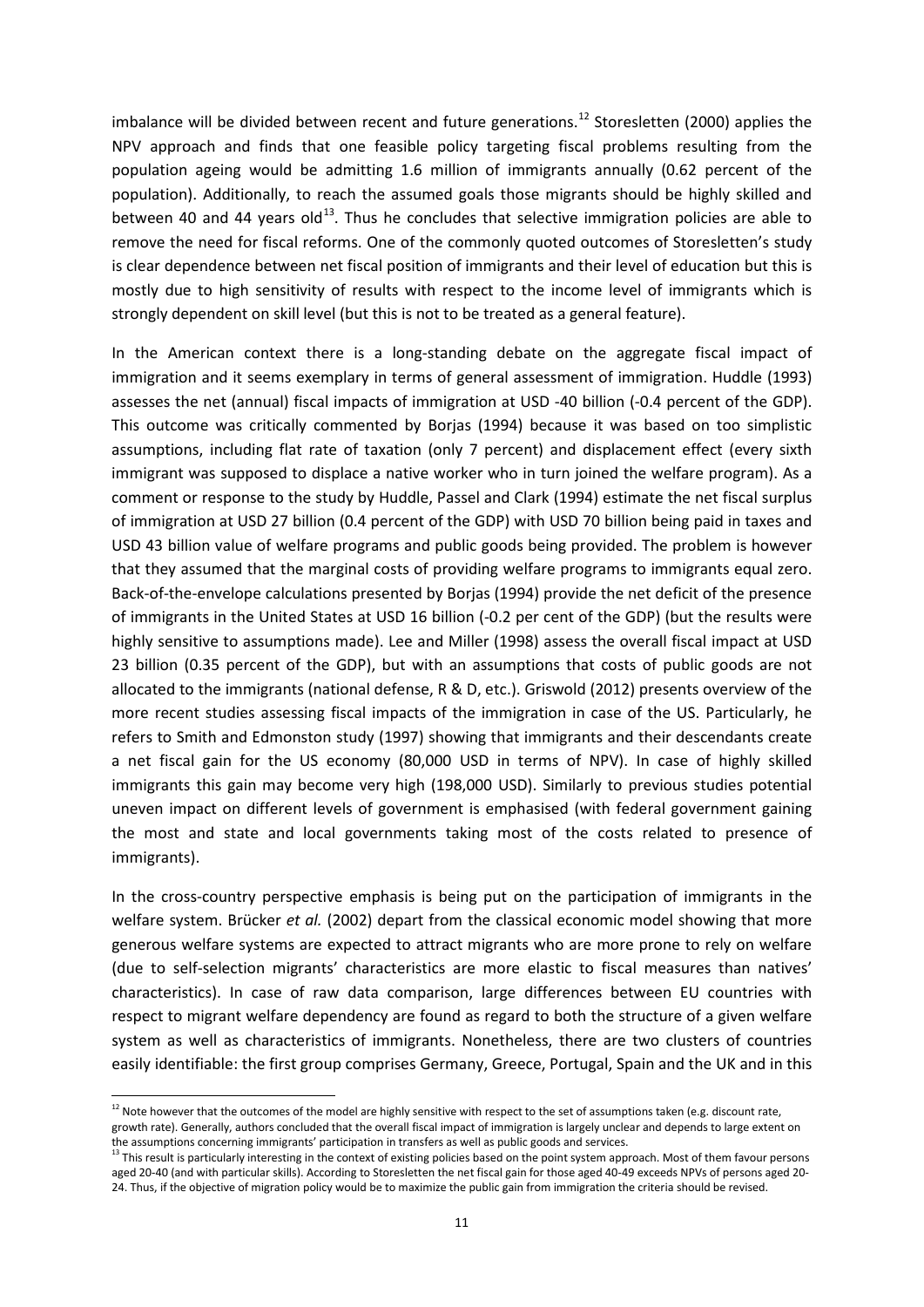case the welfare dependency rates are similar for natives and for the non-EU migrants; in case of the second group (Nordic countries, Austria, Belgium, France and the Netherlands) the welfare receipt among immigrants is significantly higher than in case of natives. Those differences are similar irrespective of the type of welfare benefit / services considered. The general conclusion is that in the mid-1990s immigrants residing in most Western European countries generated relatively large – although transitory – contributions to the pension system and this contribution could not be fully offset by the dependency on other kind of transfers (e.g. unemployment benefits). Boeri (2010) shows that immigrants are overrepresented when non-contributory transfers are considered. Barrett and Maitre (2011) use the 2007 EU-SILC data to compare immigrant welfare receipt across Europe (in both unadjusted and adjusted way and looking at EU and non-EU adult immigrants). They conclude that there is very little evidence that immigrants are more likely to receive welfare benefits (when considered in an aggregate way). In case of all types of support only in Poland, France, Finland, Sweden and Denmark the ratio of proportion of immigrants in receipt of support to the proportion of natives was slightly higher than one (with Poland as an outlier – due to low reliability of data used). Gaston and Rajaguru (2013) test the impact of immigration on redistributive policies for 25 OECD countries for the years 1980-2008 (dynamic panel data model) against the above presented framework (particularly exposure/insurance effect (those exposed to risk of being unemployed will prefer more generous welfare system) and redistribution/tax effect (persons who perform well in labor market terms will prefer lower taxation and limited welfare benefits)). Contrary to hypotheses drawn from theoretical analyses they argue that increase in migration leads to higher social spending (i.e. redistribution effect is dominated by the exposure effect).

A very broad and comprehensive overview of theories and empirical evidence related to the fiscal impacts of migration was presented recently by OECD (2013). This is by far the most detailed analysis of this issue done on cross-country basis (even if limited to OECD countries only).



**Figure 3. Net fiscal contribution of immigrant (foreign-born) and foreign households, 2007-2009 average (in EUR PPP adjusted)**

*Source:* OECD 2013: 149.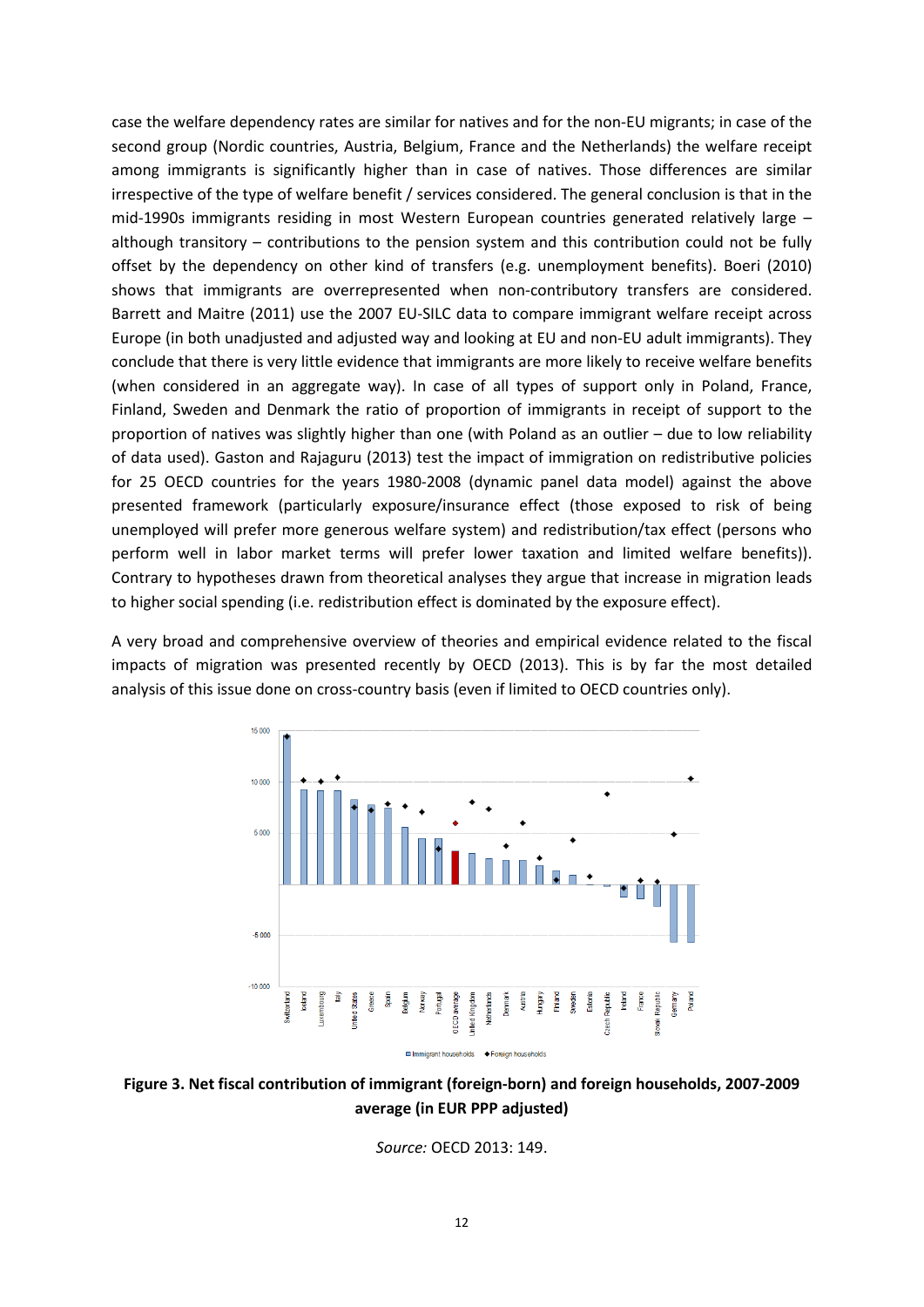The net direct fiscal position of immigrants varies between OECD countries but in majority of cases is positive (it holds true not only for traditional immigration countries but also for welfare states as Iceland or Norway), Figure 3. Authors state clearly that even if the estimates of the fiscal position of immigrants can vary, they tend to be small in terms of GDP (impact is rarely larger than 0.5 percent of GDP per year)<sup>[14](#page-12-1)</sup>. Second, generally immigrants tend to have a less favorable net fiscal position than natives but it is not due to higher dependency on welfare but rather due to lower revenues (lower taxation and social security contribution).

Most of the studies quoted show that a large portion of difference in welfare dependency between immigrants and natives disappear when controlling for structural characteristics. However, the answer to the question whether immigrants are net beneficiaries or net contributors to the systems depends not only on such basic characteristics as age, age at arrival or position in the life-cycle (Barrett and Maitre 2011; Brücker *et al.* 2002; Boeri 2010; Dustmann *et al.* 2010; OECD 2013)[15](#page-14-0). It also goes beyond the common explanation referring to skill level (with low-skilled workers commonly assumed to be net burden). In many cases the welfare use by immigrants depends on the rules and structural characteristics of the welfare system (e.g. it is country specific). OECD study (2013) points to three important characteristics responsible for different position vis-à-vis state budget: age, education and labor market status. Interestingly, first two characteristics can explain relatively small part of the difference in the net fiscal position, while the labor market status is generally the single most important explanatory factor, Figure 4. This allows Authors to conclude that cross-country differences in terms of welfare impacts of migration are due not only to structural characteristics of immigrants but also due to the design of the tax and welfare system as well as the type of immigration – as suggested by Chand and Paldam (2004) and many others. Generally, those countries with relatively higher shares of labor migrants tend to have far more favorable position in terms of fiscal impacts (see also discussion below).

<sup>&</sup>lt;sup>14</sup> Note also significant differences between immigrant and foreign households. OECD (2013) suggests referring rather to country of birth than citizenship – and this due to significant cross-country differences regarding citizenship legislation. In this case the picture can be biased in case of those countries with large numbers of people born outside recent territories (and not necessarily immigrants). As the best example countries of Eastern Europe can serve with Poland as the most prominent case. Analysis provided by OECD (2013) reveals striking differences in age structures between immigrant (foreign-born) and foreign households showing clearly that the first category encompasses many people born outside the recent territory of Poland (i.e. born before 1945). This explains also clear negative sign of fiscal impact in case of this particular category.

<span id="page-14-1"></span><span id="page-14-0"></span><sup>&</sup>lt;sup>15</sup> Importantly, Brücker *et al.* (2002) point to several reasons why differences in the welfare dependency may still arise even if controlling for the structural characteristics (*residual welfare dependency*). Those reasons include: self-selection (according to *the welfare magnet hypothesis*), migration-specific effects (e.g. psychological trauma in case of the forced migrants or pure linguistic barriers), discriminatory practices (problems with finding and securing job), network effects (leading to exclusion from the mainstream society but also impacting positively the access to welfare), non-portability of entitlements (legislative issues), and relatively lower wages (important in case of income maintenance programs). Moreover, the residual effect is found to grow where generosity of the welfare system is higher (but there is no clear correlation observable).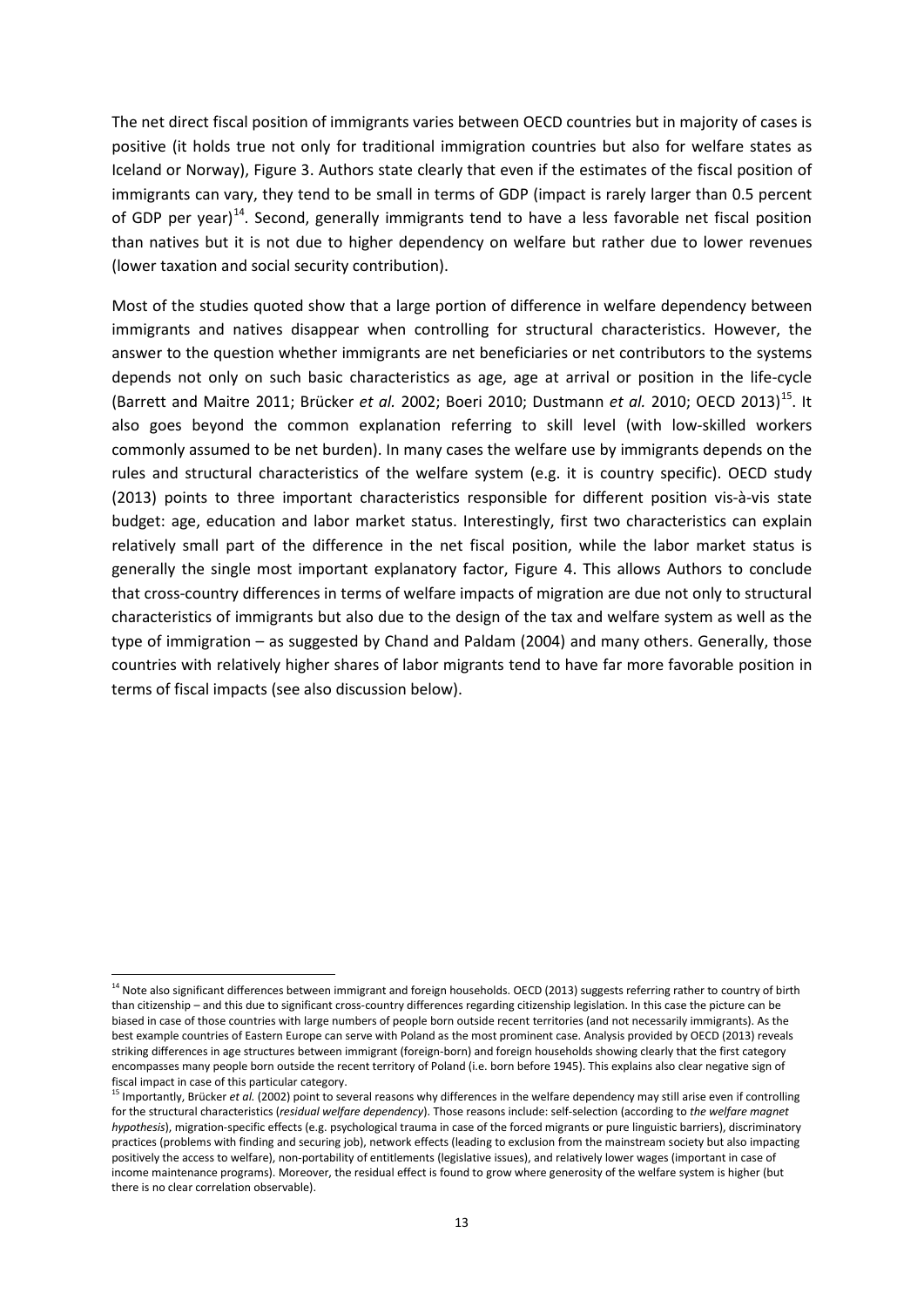

### **Figure 4. Differences between net fiscal contributions of immigrant and native-born households and their decomposition, 2007-2009 average (in EUR PPP adjusted)**

#### *Source:* OECD 2013: 151.

Indeed, European studies on the fiscal position of immigrants prove that the fiscal impact of immigration is strongly system dependent: in countries with more flexible labor markets and relatively less generous welfare systems immigration impacts the welfare system in a positive way (but the scale of its impact is small). Studies on the UK show that the net fiscal contribution of immigrants is positive and potentially sizeable (Gott and Johnston 2002; Sriskandarajah, Cooley and Reed 2005; Rowthorn 2008; Dustmann *et al.* 2010<sup>[16](#page-14-1)</sup>. Dustmann *et al.* (2010) present one of the most interesting studies looking at the impacts of the EU8 (A8 countries) immigration to the UK putting in a fiscal context. In general terms, according to the study A8 immigrants make a positive fiscal contribution to UK public finances over the years 2005-2009 (irrespective of the way that the net fiscal contribution or immigrants were defined) and it was possible mostly due to very high participation rates and employment rates (and despite employment mostly in low skilled and low wage occupations) and relatively higher contribution via indirect taxes. Similar outcomes have been presented for Ireland (Barrett and McCarthy 2008).

On the other hand, outcomes for countries with generous welfare systems are rather negative. In this case however one needs to consider both impacts of the system as such as well as very particular structure of immigration (with large share of refugees or dependents). Wadensjö (2007), Wadensjö and Orrje (2002), Nannestad (2004) and Blume and Verner (2007) consider a fiscal contribution to the Danish treasury in case of two groups of immigrants: persons originated from well developed countries (EU, USA, Australia, Canada) and immigrants from the rest of the world and conclude that while the net contribution is highly positive in the case of the former group, the

<span id="page-15-0"></span><sup>&</sup>lt;sup>16</sup> Note, however, that outcomes provided by Gott and Johnston (2002) were questioned by Coleman and Rowthorn (2004) based on methodology of apportion of costs related to immigration and congestion effects in case of public services.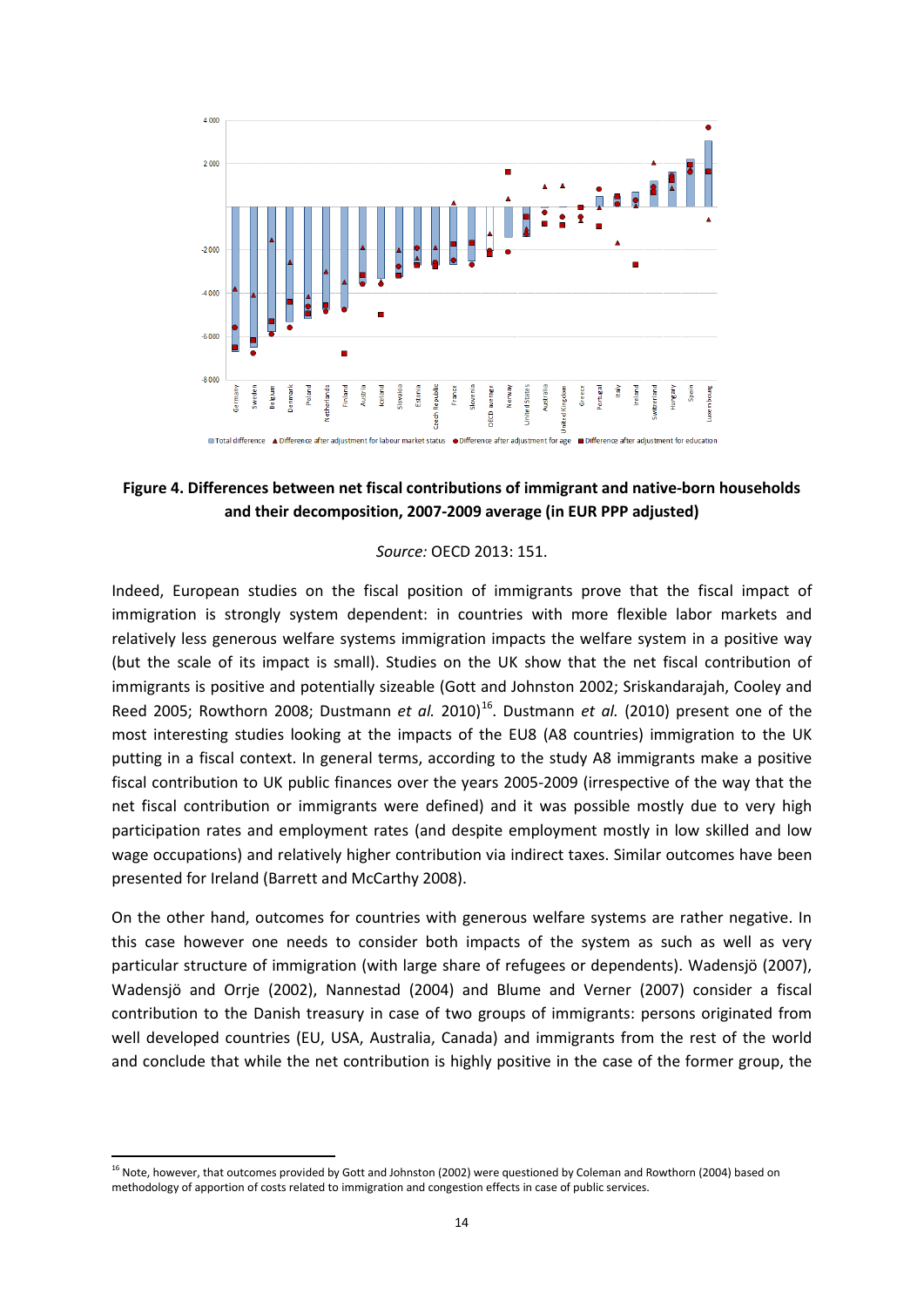opposite holds in case of non-Western migrants<sup>17</sup>. Nannestad (2004) concludes that according to the Danish experience unlimited (uncontrolled) immigration creates unresolvable challenges for the Nordic type redistributive welfare regime. The problem lies, however, not necessary in the immigration itself but rather in the construction of the welfare system which is responsible for weak incentives to be economically active and also for creation of entry barriers of immigrants into the labor market through upward pressure on minimum wages. Similarly negative picture is presented for Sweden (Ekberg 1999; Storesletten 2002; Andrén and Andrén 2012). In a commonly quoted articles Hansen and Lofstrom (2003, 2009) analyze the welfare position of immigrants and natives in the early 1990s and ask a question whether immigrants do assimilate into or out of welfare. They find that immigrants use welfare to a higher extent than natives. Additionally these differences cannot be explained by observable characteristics only - in case of refugee immigrants – a significant "welfare trap" was found. Authors argue that immigrants – including refugee immigrants are likely to assimilate out of welfare but it is a long term process. Thus, the main factor responsible for increasing welfare utilization of immigrants is the change in structure of incoming migrants (with increasing number of refugee immigrants as the main contributing factor).

Against this background outcomes for Germany are rather mixed. Bird *et al.* (1999), Castronova *et al.* (2001) and Riphan et al. (2010) show that immigrants are more likely to receive welfare benefits than native Germans, but their higher welfare participation rates among immigrants are not related to immigrant status itself, but result from their structural characteristics (incomes and household structures). Riphan (2004) finds that out of potential effects on the welfare dependence, the cohort effect was negligible and the same holds true for the country of origin. On the contrary, assimilation effect turns to be significant (and positive in terms of welfare dependency), similarly as the age effect (higher age results in higher probability of welfare dependency). The most important explanatory factors (except of household size and city size) are the labor market status and age at immigration. Brücker *et al.* 2002 point clearly that in case of Germany most of the welfare dependency is attributable to socio-demographic characteristics of immigrants and not immigration *per se*.

Importantly, different picture is revealed when analyzing dynamic approaches to welfare impacts of immigration. Several studies point that fiscal contribution of immigrants may be substantial in case of countries suffering (or expecting) rapid demographic decline (but mostly it is presented as transitory effect only). As shown by Bonin *et al.* (2000), Bonin (2002, 2006); Collado *et al.* (2004) the size of future changes (higher taxes or lower transfers) depends on the scale of immigration. Bonin (2002, 2006) applies the generational account to assess the overall fiscal impact of immigrants coming to Germany and shows that in general terms, immigrants pay less to public coffers but their net position remains positive. The net fiscal position of foreigners residing in Germany remains significantly positive also when accounting for demographic ageing (in a dynamic perspective). Additionally, the net effect of immigration can be even higher when assuming efficient selective migration policy. Slightly different picture provide Chojnicki (2004) and Chojnicki and Ragot (2011) who conclude in case of France that the impact of immigration is difficult to determine but nonetheless small and this is due to the fact that the short term positive impacts are offset in the long term by costs related to ageing of immigrant population. In one of the most interesting papers

<span id="page-16-0"></span><sup>&</sup>lt;sup>17</sup> Similar results are provided by Roodenburg *et al.* (2003) in the Dutch context. Authors conclude, however, that the negative fiscal contribution of immigrants should not be attributed solely to immigrants and their relatively poor performance but also to the generosity of the Dutch welfare system.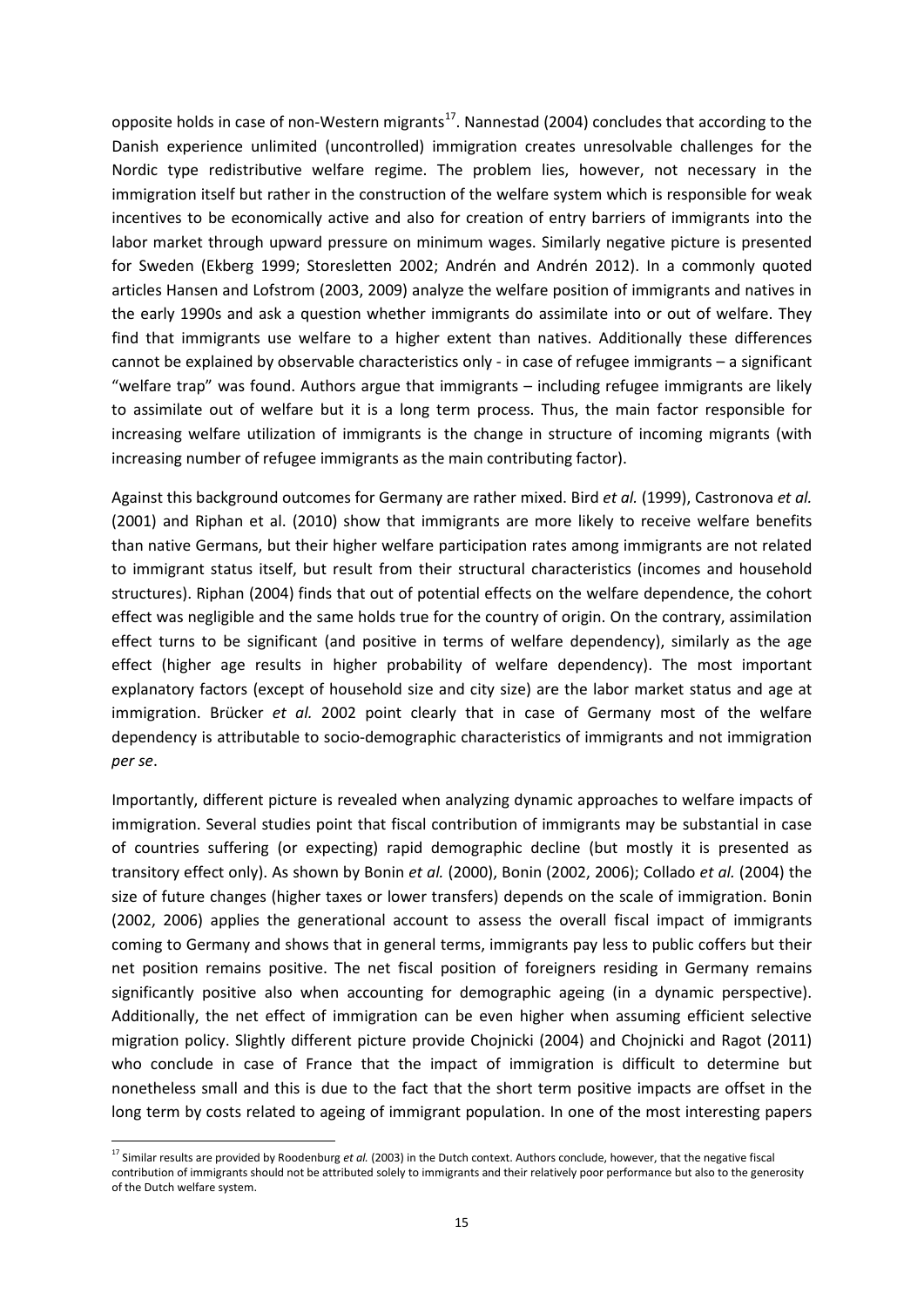based on Generational Accounting (similarly as in case of Bonin 2002, 2006 and Auerbach and Oreopoulos 2000) Collado *et al.* (2004) refer to extremely interesting case of Spain who experienced the highest dynamics of the immigration over the last decade. They analyze impact of the inflow against the background of the ageing Spanish society and ask the question whether (such a massive) immigration can improve the fiscal situation of the host country. Results presented show that the impact of immigration on the welfare system is positive and significant, and is supposed to have a significant impact on state budget (scale of this impact depends on the fiscal policy applied). The importance of the dynamic approach to the issue is also stressed by OECD (2013). The study shows clearly that in case of most OECD countries under analysis, the inclusion of pension system contribution (i.e. dynamic accounting exercise) changes significantly the assessment of immigrants' presence in well developed countries and does it in a very positive way. This point is particularly well taken in those countries which already suffer population ageing and at the same time their immigrant populations are significantly younger than native populations (e.g. Southern European countries). Thus, immigration may be treated as a safety valve. Even if this approach can be challenged (see Coleman and Rowthorn 2004) most of the dynamic studies emphasize the positive role of immigration in the sustainability of European welfare systems (see also Kaczmarczyk and Rapoport 2014).

The above presented review of empirical studies does not provide a clear nor coherent picture of fiscal impacts of immigration. Results of most studies presented so far are rather mixed, see Table 1a (in the Annex)<sup>[18](#page-16-0)</sup>. Majority of them conclude that immigrants are using social welfare to a greater extent than natives. Most of those differences, however, disappear when accounting for structural characteristics of immigrants. The answer to the question whether immigrants are net beneficiaries or net contributors to the systems depends not only on such basic characteristics as age, age at arrival or position in the life-cycle. It also goes beyond the common explanation referring to skill level (with low-skilled workers commonly assumed to be net burden). Moreover, the total net fiscal of immigration is strongly system dependent - most of the studies available emphasize the efficiency of labor market incorporation and structure of the welfare system itself. Table 1a shows that in countries with more flexible labor markets and relatively less generous welfare systems immigration impacts the welfare system in a positive way (but the scale of its impact is small). Last but not least, in general terms net fiscal impacts of immigration are small (+/- 1% of the GDP) and they cannot explain very hot temperature of the public debate on that issue.

#### III. UKRAINIAN IMMIGRANTS IN POLAND – QUANTITATIVE AND STRUCTURAL FEATURES

Poland is one of the traditional emigration countries and (still) a net emigration area. Net emigration is an outcome of two factors: very high intensity of international mobility of Poles and relatively low level of incoming flows. Polish citizens migrate on massive scale since late-19 century. Intensity of these flows increased in the 1980s and then after the EU-enlargement when the relative share of emigrants in the population reached 6-7 percent (Kaczmarczyk 2010). Beginning of transition period saw also increase in scale of immigration to Poland – previously to be considered as (almost) closed country. Poland hosted all possible categories of immigrants: from asylum seekers and refugees, highly skilled expatriates, labor migrants, seasonal workers to family members. Nevertheless, the

<span id="page-17-0"></span><sup>18</sup> For a broader discussion of empirical results see Kaczmarczyk 2014.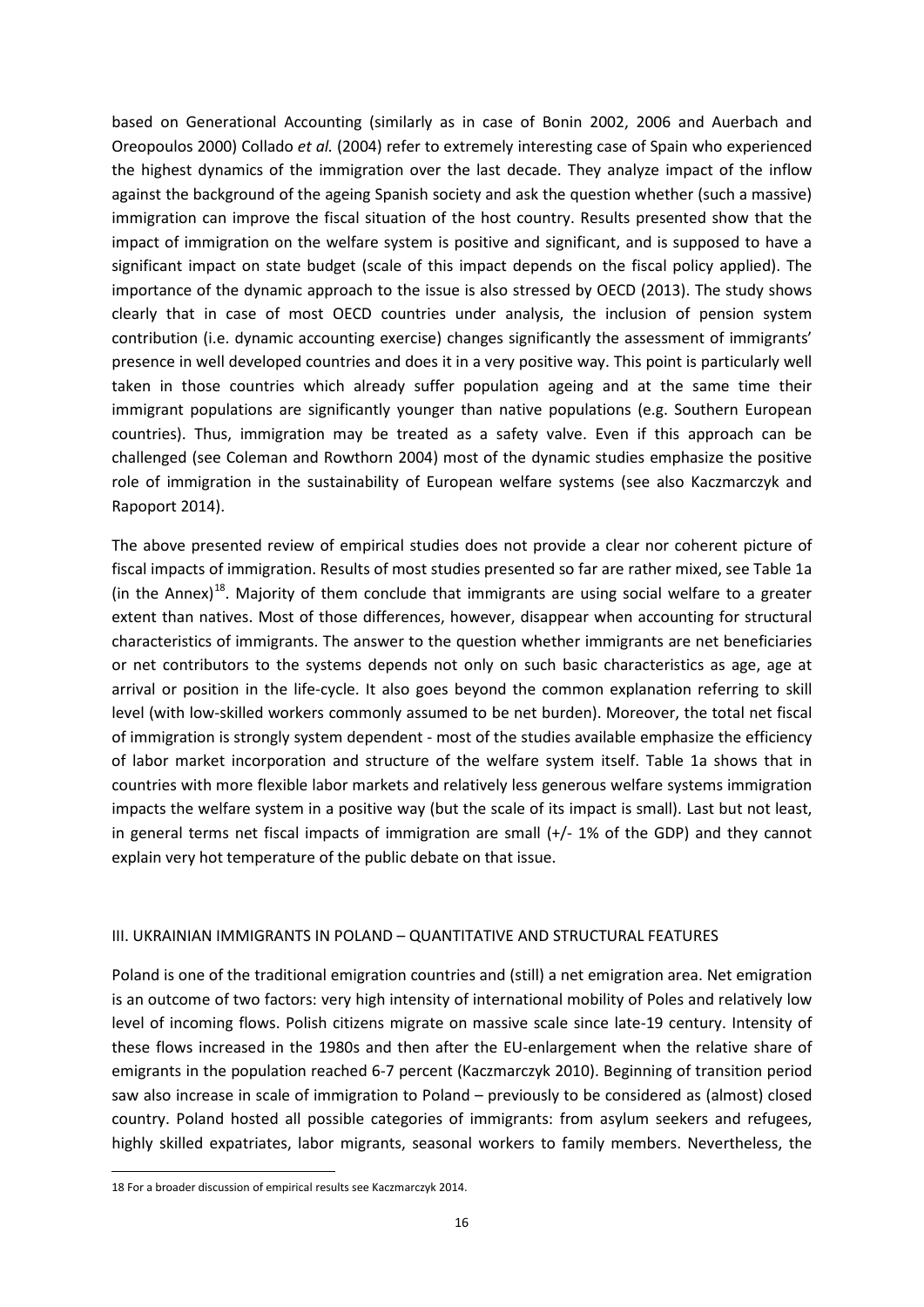scale of immigration is still remarkably low, particularly as compared to the size of out-migration. Recently published data from the 2011 National Census provides a number of 55.4 thousand persons without Polish citizenship staying permanently on the territory of Poland (0.1 percent of the total population). The number of temporary migrants (staying in Poland for over 3 months) was assessed at 56.3 thousand. Other sources provide similar numbers. According to the Central Population Register, in the period 2001-2013 around 155 thousand persons previously living abroad registered in Poland for a permanent stay. Number of those registered for temporary stay in 2013 was as high as 81 thousand. Labour Force Survey provides a number of around 60 thousand of foreigners aged 15 years and more staying in Poland in 2013 (Kaczmarczyk *et al.* 2015). Above quoted data point to specific position of Poland as emigration-immigration country.

Notwithstanding, there are several features of recent immigration to Poland which make this case extremely interesting:

- 1) Above presented data shows that in Poland the transition from migrant sending to migrant receiving area has not been completed so far. However, according to many observers this seems to be inevitable process. In a sense Poland follows steps of Northern and Western European countries (which changed their position as first) and Southern European countries. According to the concept of migration cycle this transition is closely related to both demographic and economic factors (Okólski 2012). Recent massive emigration seriously hindered the process but there are signs of slow changes with respect to immigration (see below). The scale of immigration, not being large, has become noticeable; moreover, it is likely that the scale will increase in the future as a result of attractiveness of the EU in general as well as of opportunities created by the Polish economy. That creates challenges for the country in general and for social and labor market institutions in particular.
- 2) Even if "orthodox"-kind, settlement migration to Poland is low or very low, temporary migration is growing in importance. This is the case particularly since 2007 when a new simplified procedure was introduced to allow persons from Eastern Partnership countries to work in Poland without permit for up to 6 months a year. Since then number of documents issued (employers' declarations to intent to employ a foreigner) grew to around 240-250 thousand annually (as compared to around 40 thousand individual work permits issued in 2013). Development of this process highlights a significant potential demand for foreign labor as well as migration pressure from the Eastern Partnership countries (Fihel *et al.* 2012; Duszczyk *et al.* 2013; Kaczmarczyk *et al.* 2015). It also suggests that recent immigration to Poland complies predominantly mobility of labor.
- 3) In terms of origin, immigrants to Poland come from only a few regions (countries): on the one hand from the post-Soviet space (mainly from Ukraine), on the other, from Vietnam. Recently, number of incoming Chinese or Nepalese migrants started to rise dynamically but it does not change the full picture.
- 4) In terms of regions of destination, immigrants in Poland are very strongly concentrated, predominantly in large towns and urban areas. Warsaw area is definitely the most important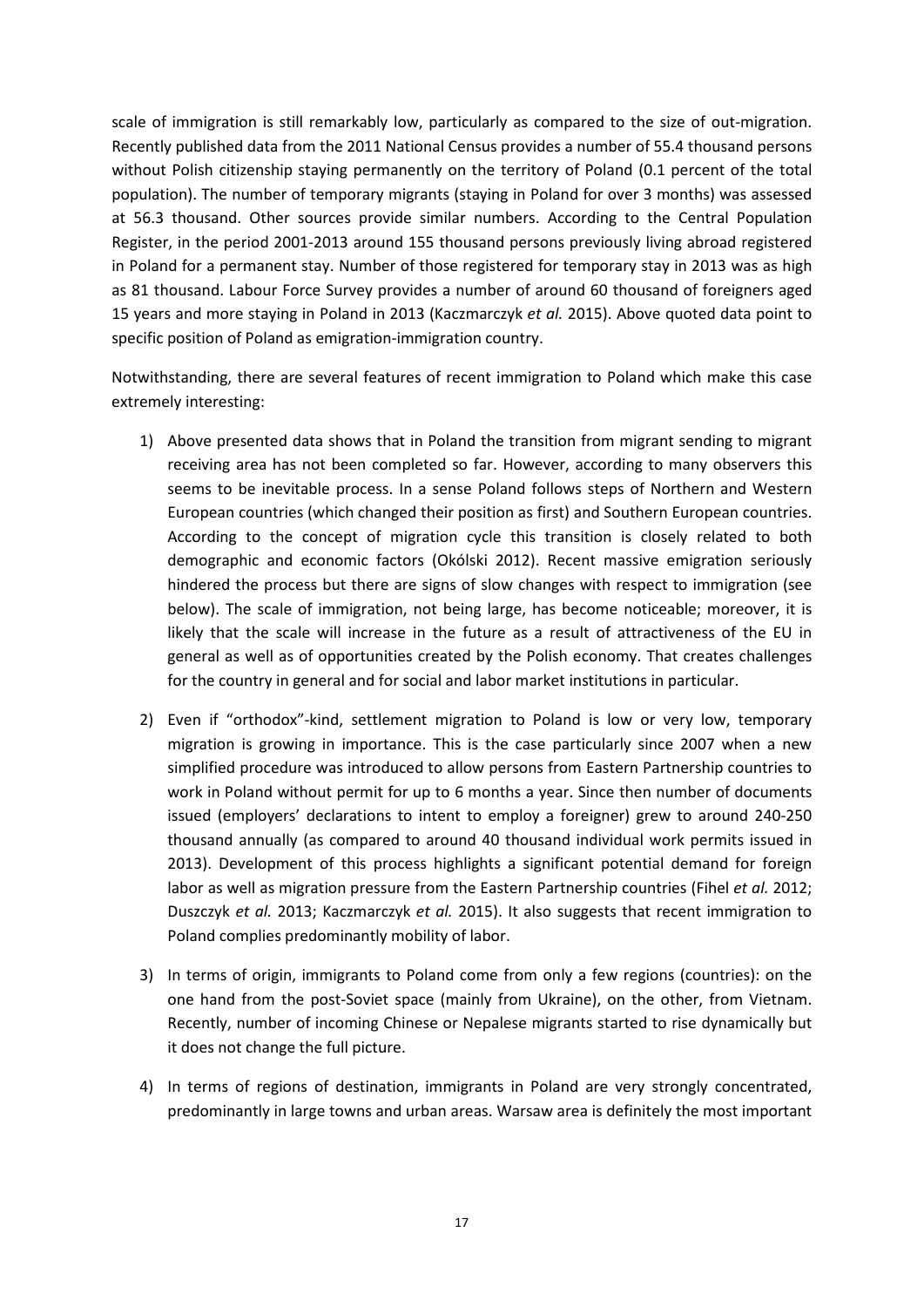one, hosting majority of all immigrants irrespective of their category or country of origin<sup>[19](#page-17-0)</sup> (Fihel 2007; Górny and Torunczyk-Ruiz 2011).

Against this background we will look now more closely at the Ukrainian immigrants in Poland. Undoubtedly Ukrainians are the single most important immigration group in the country. On more numerous scale this migration started in late 1980s when citizens of post-Soviet states commonly referred to circular migration strategies in order to gain from trade or short-term employment in Poland (Górny *et al.* 2010). Recently, Ukrainians dominate in most of categories of entry and stay (except for refugees and asylum seekers). In 2011 Ukrainians constituted 24 percent of foreigners identified by the National Census (17 percent in case of those staying temporarily), 28 percent of foreigners registered for temporary stay, 52 percent of working permit holders and, the most importantly in short-term perspective, over 92 percent of persons coming to Poland on the basis of the simplified procedure and these shares remained mostly unchanged since then (based on CSO and Ministry of Labour Data). In structural terms, large majority of Ukrainian immigrants in Poland is working or settled in the Mazowieckie region (Gorny and Torunczyk-Ruiz 2011; Górny *et al.* 2010; Fihel *et al.* 2007). This is one the reasons why most of the large scale studies were focused on this particular area. Relatively low number of methodologically acceptable studies is to be attributed to lack of official data (e.g. very low samples of immigrants in data sets like LFS or EU-SILC) and lack of sample frame. Only recently two studies have been completed which referred to the Respondent Driven Sampling as the main method of selection – see next section for methodological details (Górny and Torunczyk-Ruiz 2011; Napierala and Górny 2011). Further we focus on outcomes of one of these studies while discussing structural characteristics of Ukrainian immigrants in Poland (or precisely: in Warsaw area)<sup>20</sup>. Table 1 includes selected characteristics of the sample under consideration (as for 2012).

|                                             | No. of observation<br>/ Average + | Percentage / Std.<br>$dev. +$ | No. of observation<br>/ Average + | Percentage / Std.<br>$dev. +$ |  |
|---------------------------------------------|-----------------------------------|-------------------------------|-----------------------------------|-------------------------------|--|
| <b>Characteristics</b>                      |                                   | <b>Males</b>                  |                                   | <b>Females</b>                |  |
| Age                                         |                                   |                               |                                   |                               |  |
| Average age +                               | 35.01                             | 9.907                         | 39.56                             | 10.992                        |  |
| Persons aged 21-45                          | 145                               | 0.784                         | 174                               | 0.613                         |  |
| Persons aged 46-60                          | 32                                | 0.173                         | 96                                | 0.338                         |  |
| Persons aged over 61                        | $\mathbf 0$                       | 0.000                         | 4                                 | 0.014                         |  |
|                                             |                                   | <b>Family status</b>          |                                   |                               |  |
| Marital status                              |                                   |                               |                                   |                               |  |
| Single                                      | 62                                | 0.335                         | 70                                | 0.246                         |  |
| Informal relationship                       | 5                                 | 0.027                         | 10                                | 0.035                         |  |
| Married                                     | 90                                | 0.486                         | 106                               | 0.373                         |  |
| Divorced/separated                          | 25                                | 0.135                         | 71                                | 0.250                         |  |
| Widowed                                     | 3                                 | 0.016                         | 27                                | 0.095                         |  |
| Percentage of households with<br>dependants | 13                                | 0.070                         | 35                                | 0.123                         |  |
| Education                                   |                                   |                               |                                   |                               |  |

|  | Table 1. Descriptive statistics of the sample |  |  |  |
|--|-----------------------------------------------|--|--|--|
|--|-----------------------------------------------|--|--|--|

<span id="page-19-1"></span><sup>&</sup>lt;sup>19</sup> According to the 2011 National Census over 30 percent of all immigrants in Poland were residing in Mazowieckie region (and particularly in Warsaw area).

<span id="page-19-0"></span><sup>&</sup>lt;sup>20</sup> Data courtesy of National Bank of Poland and Centre of Migration Research Foundation.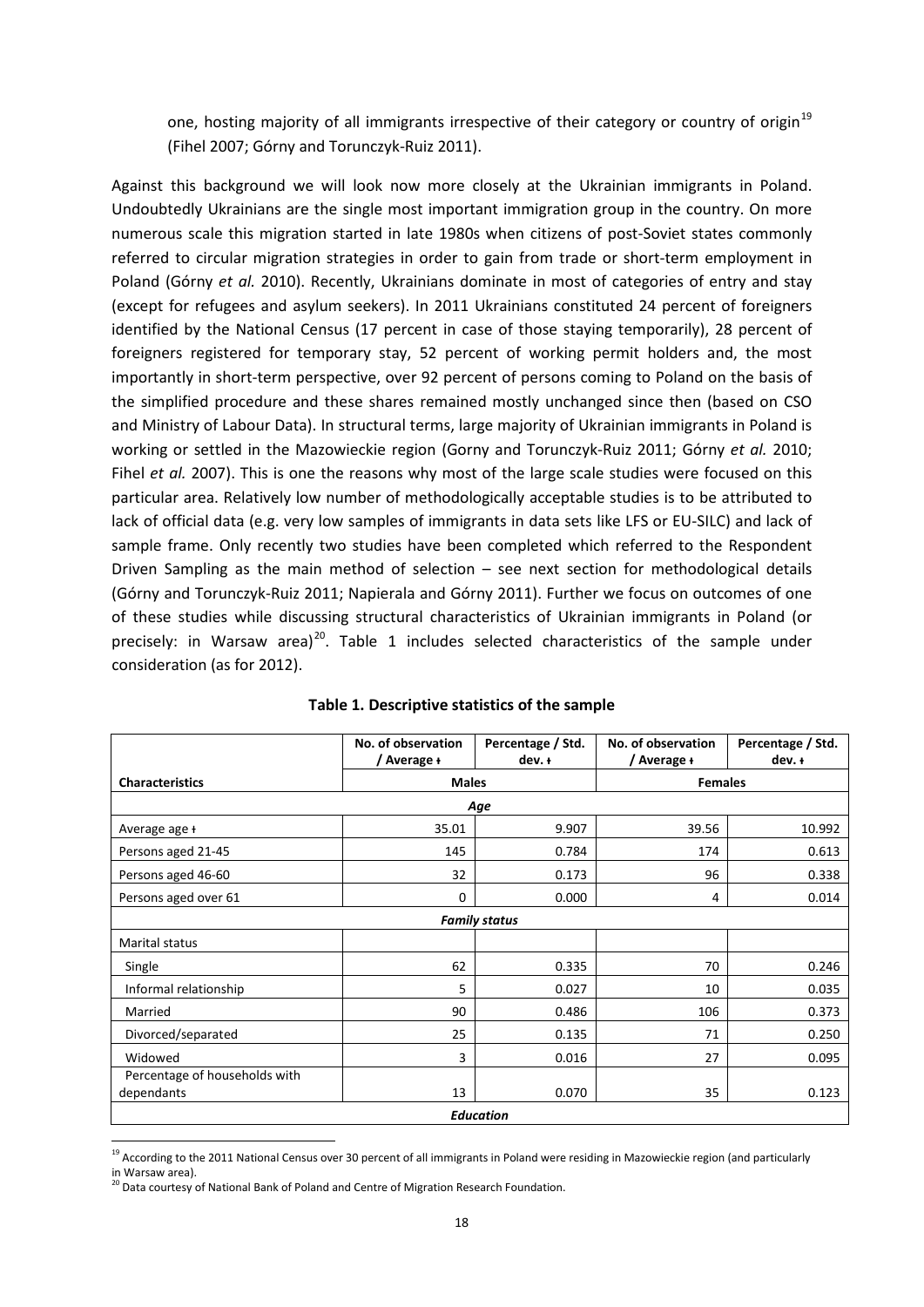| Level of education                                   |          |                          |                |         |  |
|------------------------------------------------------|----------|--------------------------|----------------|---------|--|
| primary                                              | 6        | 0.032                    | 10             | 0.035   |  |
| secondary                                            | 103      | 0.557                    | 158            | 0.556   |  |
| post-secondary and tertiary                          | 76       | 0.411                    | 116            | 0.408   |  |
|                                                      |          | <b>Migration history</b> |                |         |  |
| Year of first migration                              |          |                          |                |         |  |
| before 1990                                          | $\Omega$ | 0.000                    | 2              | 0.007   |  |
| 1990-2003                                            | 30       | 0.162                    | 87             | 0.306   |  |
| 2004-2008                                            | 36       | 0.195                    | 66             | 0.232   |  |
| 2009-2012                                            | 119      | 0.643                    | 129            | 0.454   |  |
| Average no. of migrations +                          | 2.946    | 2.136                    | 4.486          | 2.932   |  |
|                                                      |          | Labour market status     |                |         |  |
| Labour market status - employed                      | 168      | 0.908                    | 270            | 0.951   |  |
| Labour market status - unemployed                    | 15       | 0.081                    | 12             | 0.042   |  |
| Wage-employment (last week)                          | 164      | 0.886                    | 260            | 0.915   |  |
| Average net income                                   | 2762.546 | 1885.493                 | 2072.293       | 834.496 |  |
| Legal status - illegal job +                         | 38       | 0.250                    | 56             | 0.197   |  |
| <b>Fiscal position indicators</b>                    |          |                          |                |         |  |
| Persons claiming payment of taxes                    |          |                          |                |         |  |
| (direct)                                             | 78       | 0.476                    | 111            | 0.410   |  |
| Persons claiming:                                    |          |                          |                |         |  |
| Unemployment benefits<br>Family and children-related | 1        | 0.005                    | 0              | 0.000   |  |
| allowances                                           | 1        | 0.005                    | 0              | 0.000   |  |
| Social assistance payments                           | 2        | 0.011                    | 1              | 0.004   |  |
| Pension                                              | $\Omega$ | 0.000                    | $\overline{2}$ | 0.007   |  |
| Housing allowances                                   | 0        | 0.000                    | $\mathbf{1}$   | 0.004   |  |
| Ν                                                    | 185      | 1.000                    | 284            | 1.000   |  |

*Source:* Own elaboration based on the RDS/CMR/2012 data base.

From the above presented data it follows that immigrants in the sample are relatively young and this is typical feature of most mobile persons (78 percent of males and 61 percent of females at mobile age). However, the average age is higher than it could be expected and it refers predominantly to women – around 35 percent of females in the sample constitute persons aged over 46 years. This is also clearly visible when analyzing the age distribution of immigrants from Ukraine, Figure 5. There is an obvious bias towards older age groups in case of women with significant shares of mobile women in their 40s and 50s. This is one of the most prominent features or recent migration from Ukraine to countries like Poland or Italy which job offers is closely related to care sectors. The age distribution is but also function of push factors – poor labor market conditions and family situation of older women. According to the survey data, while in case of men single and married individuals dominate, in case of women around 35 percent constitute divorced and widowed persons. This reflects the specific migration strategy applied by Ukrainian women. Their migration histories are also much longer. In general, majority of migrants in the sample started to migrate to Poland only recently: 85 percent of males and 69 percent of females arrived to Poland for the first time (for non-touristic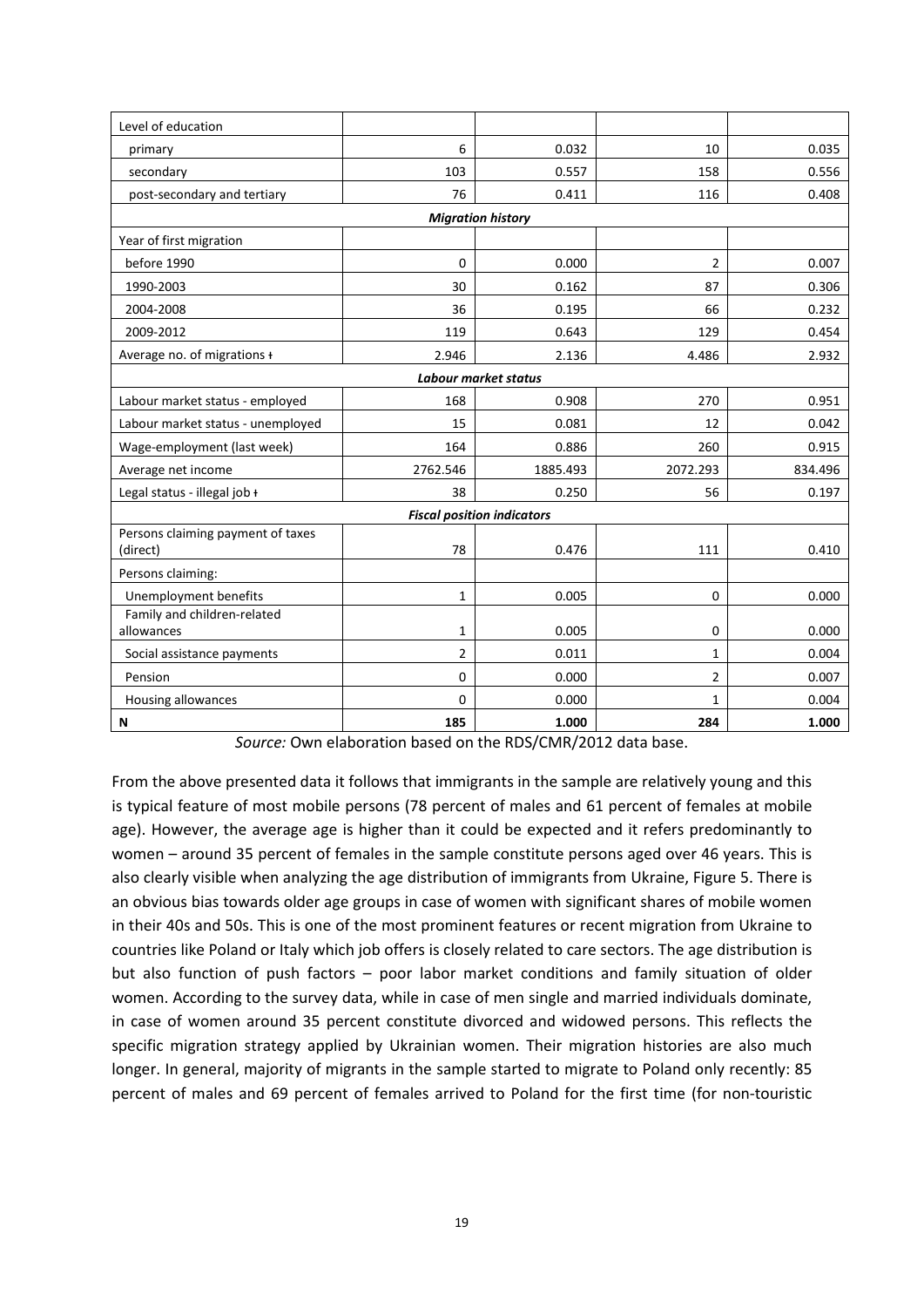purposes) after the EU-enlargement. However, around 31 percent of female migrants started their mobility paths before  $2003^{21}$  $2003^{21}$  $2003^{21}$ .



### **Figure 5. Age structure of the Ukrainian population in the Warsaw area, not weighted sample data (including imputed values)**

*Source:* Own elaboration based on the RDS/CMR/2012 data base.

Life of Ukrainian migrants in Poland – at least those captured by the survey – is still largely oriented towards country of origin. Most of the migrants apply temporary migration strategies. Only small fraction of both men and women report to have dependents present in Poland. This is absolutely critical in the context of discussion presented in next sections. The same holds true in case of education. Ukrainian immigrants are relatively well educated with majority of persons having at least secondary education. It does not necessarily translate automatically into the level of income. Ukrainian men earn slightly more than Ukrainian women but there is only minor correlation between level of education and earnings (see Figure 9). This is to be attributed to the fact that majority of Ukrainian immigrants in Poland can be classified as working in the secondary sectors of the labor market (with construction, agriculture and household services as the most prominent examples).

Two critical levels of analysis refer to labor market status and indicators of fiscal position of Ukrainian immigrants<sup>[22](#page-21-0)</sup>. Large majority of both males and females were working in 12 months preceding the survey, around 90 percent of them (in both cases) were working in last week. Share of unemployed was low and accounted to 8 percent in case of men and only 4 percent in case of women. Interestingly, it seems that due to introduction of new rules allowing relatively simple and easy access to the Polish labor market number of those being employed illegally was relatively low –

<span id="page-21-0"></span><sup>&</sup>lt;sup>21</sup> Average number of stays in Poland is also much higher in case of female migrants.<br><sup>22</sup> Note that the data on labor market status can be biased upwardly. Theoretically survey targeted those migrants who were economica active in preceding 12 months and thus it automatically excluded economically not active persons. However, risk of bias is lower due to two issues: first, collected data allowed for imputation of information collected on other household members (dependents and elderly); second, structure of the sample reflects knowledge on recent migration from Ukraine to Poland (Górny *et al.* 2010; Fihel *et al.* 2007).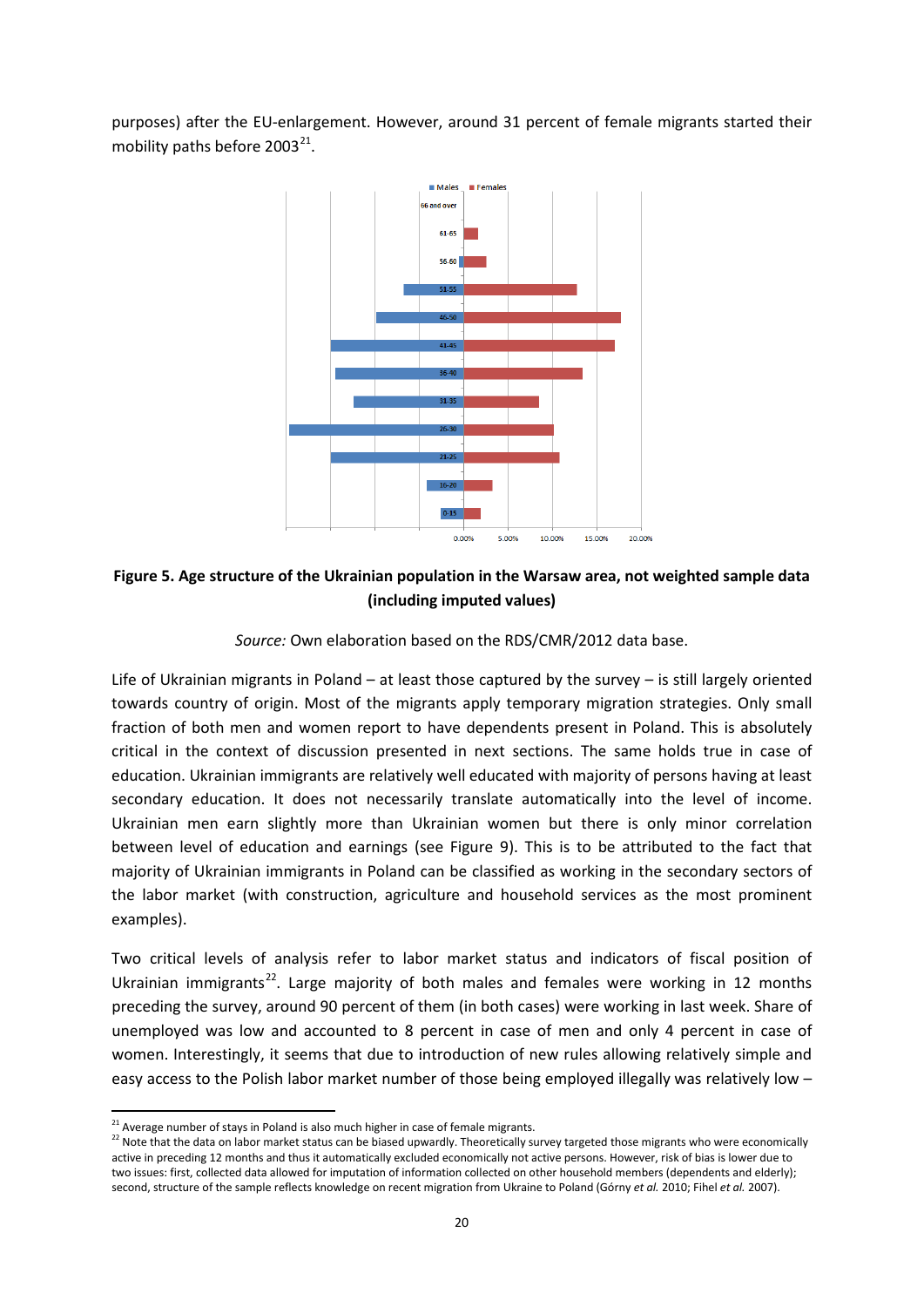as high as 25 percent in case of males and roughly 20 percent in case of females. It is important to acknowledge that the survey methodology applied (RDS) was designed among others to capture both legal and illegal immigrants. Even if majority of immigrants is expected to work legally in Poland, minority of them claimed to pay taxes (48 percent in case of men and 41 percent in case of women). This can suggest that in reality Ukrainian immigrants are somehow active in the shadow zones of Polish economy. As could be expected following structural characteristics of Ukrainian immigrants, shares of those claiming any kind of social benefits in Poland are extremely low. The data on the issue will serve as a departure point for analysis presented in next sections.

The body of research on immigration to Poland, including Ukrainian immigrants, is growing but the papers on economic aspects of the inflow are scarce. This refers particularly to economic effects of immigration. To our knowledge it is the very first study looking at fiscal effects of immigrants' presence in the Polish society.

#### IV. DATA AND EMPIRICAL STRATEGY

The analysis presented in sections to follow will be based predominantly on a unique data set on Ukrainian immigrants in Poland (precisely: in Warsaw area). As clearly indicated in the previous section there exists neither comprehensive nor reliable official data on immigration to Poland. Official register data portrays only (small) fraction of the phenomena, additionally they are not accessible as individual data $^{23}$  $^{23}$  $^{23}$ . Data sets commonly used in Western Europe for assessment of labor market incorporation or fiscal impacts of migration are of little help: the immigrant samples are too small or severely biased as clearly shown by outcomes of studies presented by OECD (2013) and Barrett and Maitre  $(2011)^{24}$ .

For above reasons the only reasonable empirical strategy is to refer to data stemming from dedicated surveys. In this paper we will refer to a survey completed in Warsaw area in second half of 2012 based on RDS methodology<sup>25</sup>. Immigrant populations – particularly when irregular ones – are commonly referred to as rare, "hidden", or hard to reach. In case of such populations conventional sampling designs would produce potential biases. Thus, one of the research strategies applied for analysis of this kind of populations is to use auxiliary information during the research. These procedures are called "adaptive sampling strategies" and are based on the idea that the procedure for selecting subsequent units (to be included) in the sample depends on values of particular variables. In case of receiving country one of the most promising strategy is to refer to Respondent Driven Sampling which uses extensive information on migrant networks as a basis for estimation of sample characteristics and its representativeness<sup>[26](#page-22-2)</sup> (Seber and Thompson 1996; Turk and Borkowski 2005; Heckathorn 1997). Data collected include comprehensive information on around 500 Ukrainian immigrants, including their detailed migration trajectories, family situation (in Poland and Ukraine), labor market participation, remittances, social benefits claimed and migrant networks. Survey data was collected on individual basis but for sake of the analysis presented in this paper there were supplemented with the data on elderly and dependents household members present in

 $\overline{\phantom{a}}$ 

 $^{23}$  2011 National Census data have not been revealed at time of writing of this paper.<br><sup>24</sup> Both based on EU-SILC data.

<span id="page-22-0"></span>

<span id="page-22-2"></span><span id="page-22-1"></span><sup>25</sup> For this reason all the administrative data as well as the data concerning the native population refer to 2012 as well.<br><sup>26</sup> This kind of information is also used for weighting of variables. In following analyses we wil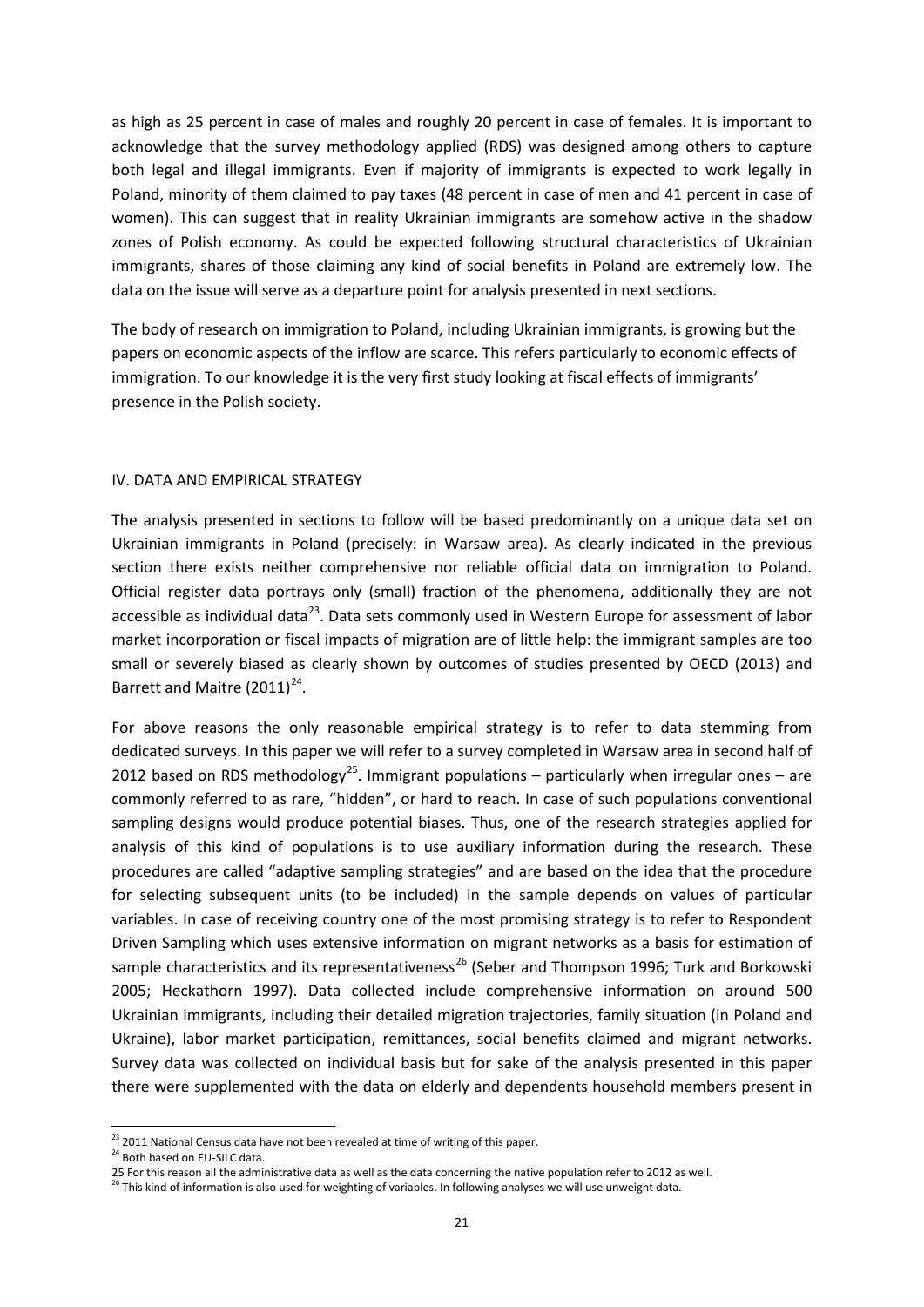Poland (imputed data). Two important features of the survey are necessary to comment on. First, survey encompassed exclusively Warsaw area and thus data presented are not representative on country level. Notwithstanding, due to structural characteristics of Ukrainian immigration and strong concentration of immigrants in Warsaw they can be used as a proxy of the general situation of Ukrainians in Poland. Second, in Polish case RDS proved to be very efficient in capturing all kind of immigrants, including settlement migrants, temporary workers and even students, legal and illegal ones (Górny and Torunczyk-Ruiz 2011). To our knowledge it is the only such comprehensive and methodologically reliable source of data to be used for analyses of immigrants' situation in Poland<sup>27</sup>.

In the following section we provide a detailed analysis of net fiscal position of Ukrainian immigrants in Poland. Thus we attempt to compare the transfers made to a given group considered against all payments made (taxes and contributions to the pension system). While doing that we will refer to all available data sources but still imposition of a number of assumptions is inevitable.

Following approach proposed by Dustman *et al.* (2010) and others we define the net government surplus (GSUR) as the difference between revenues (REV) and expenditures (EXP).

(5) 
$$
GSUR = REV - EXP = \sum_{i=1}^{N_R} rev_i - \sum_{j=1}^{N_E} exp_j
$$

Where total revenues are outcome of all kind of taxes,  $rev_i(i=1,..., N_R)$  with  $N_R$  denoting the total number of taxes and total expenditures are given by  $exp_i(i=1,..., N_F)$  with  $N_F$  denoting the total number of expenditures or services provided by the government. Further we can assess the net contribution of immigrants and natives by calculating the net fiscal position, *NFP* as difference between sum of revenues and expenditures related to particular group. If particular group contributes more to the system than it takes out in forms of benefits or services this difference should be larger than 0. Differently from Dustman *et al*. (2010) we consider difference rather than ratios of *REV* and *EXP,* for the fact that we aim at looking at one particular group and assess net costs of participation in Polish welfare system.

As in most of this kind exercises the critical issue lies in apportion revenues and expenditures (Gott and Jonston 2002; Dustmann *et al.* 2010; Barrett and Maitre 2011; OECD 2013). Due to the fact that in our case we base the assessment is based on the individual data we attempt to calculate the real value of payments/benefits. Alternative empirical strategy would imply spreading the costs and benefits among the immigrants and natives. This strategy, however, would be highly questionable considering the fact that – as it was shown above – aggregate immigration data in case of Poland is not reliable and can lead to seriously biased results (Barrett and Maitre 2011; OECD 2013). Empirical strategy applied poses other risks related to difficulties with apportion of particular costs or benefits to groups considered (and commonly acknowledged difficulties with self-reporting of particular data, e.g. income related information).

We start from apportion expenditures. According to Polish law (Act on Social Assistance) only persons holding Polish citizenship (and residing in Poland) and foreigners staying in Poland who

<span id="page-23-0"></span><sup>&</sup>lt;sup>27</sup> To some extent we will refer to ECHP data and Households' Budget Survey data (2012) when it comes to comparison of immigrants and native-born persons. Note that due to the fact that data on Poles and Ukrainians are hardly comparable (e.g. individual vs. household levels) we will focus predominantly on assessment of immigrants' situation.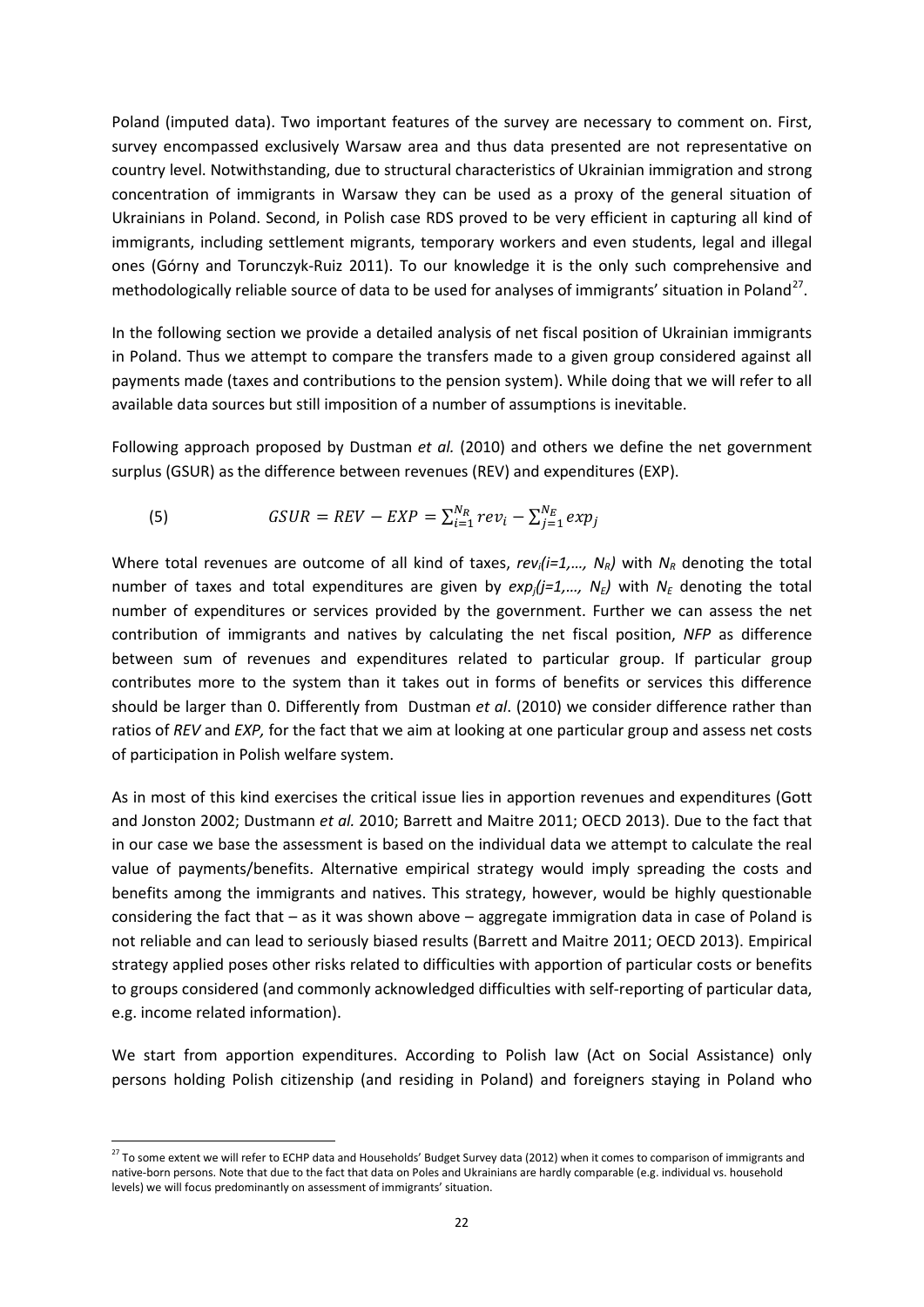holds a residence permit (or refugee status) are entitled to social benefits<sup>28</sup>. Following forms of social assistance are available: cash benefits and non-financial support. Cash benefits are granted – as a rule – only to those individuals and families whose income per capita (net of taxes and health system payments) is lower than legally set threshold (recently PLN 542 per month in case of single household and PLN 456 per month in case of families). They can have following forms: 1) Permanent benefits granted to persons unable to work due to age or disability (and fulfilling the income criterion). The amount should not be lower than PLN 30 per month and equals the difference between the income criterion and actual personal income (in case of single households maximum value is as high as PLN 529 per month); 2) Periodical or temporary benefits also based on the income criterion and granted to individuals or families with not sufficient income due to illness, disability, unemployment etc. Rules concerning the value of benefit are similar to described above (with minimum value not lower than PLN 20 per month and not lower than 50% of the difference between income criterion and the actual personal income) (in case of single households maximum value is as high as PLN 418); 3) Purpose benefits (including special purpose benefit) granted with an aim to fulfill necessary needs of a person or family (e.g. costs of purchase of food, medicines, clothing etc.). Purpose benefits can be granted to persons/families over the income threshold; 4) Integration assistance granted to the refugees and foreigners granted the subsidiary protection in Poland. The assistance is provided for up to 12 months and includes mainly: benefits related to language learning, the payment of contribution to the health insurance, and specialized guidance. Nonfinancial support consists of many forms of help including: shelter, food or clothing, social work, care services, counseling (e.g. legal, psychological). In practice, the most important cost category relates to care services, see Table 2a (in the Annex).

Table 2a provides information on aggregated and per capita values as well as structure of financial and non-financial support in Poland and Mazowieckie region. From the presented data it follows that the most important (in terms of value of expenditures and expenses per capita) are permanent benefits, temporary benefits related to unemployment, provision of food and care services. Due to structural characteristics of the sample (very low share of children) as well as inability to apportion care related expenditures in further analyses we will focus predominantly on permanent and temporary benefits and unemployment related benefits.

Unemployed persons are entitled to unemployment benefits. In order to be granted unemployment benefit a given person has to register his/herself in a labor office (on poviat level), be able to prove working experience of at least 12 months in last 18 months before the day or registration and an income as high as the minimum remuneration as foreseen by the legislation<sup>29</sup>. The system of unemployment benefits is complicated because it depends on the situation on the local labor market. In case of local labor markets with relatively favorable labor market conditions the benefit is granted for 6 months, in case of poviats with high unemployment rates for maximum 12 months. The amount of unemployment benefit depends also on work experience and fulfilling additional conditions. According to the basic and main rule it equals PLN 761.40 in first three months and PLN 597.90 in the period of following months. Due to the fact that labor market conditions in Warsaw area are very favorable in terms of unemployment we further assume that maximum period of

<span id="page-24-1"></span><span id="page-24-0"></span><sup>&</sup>lt;sup>28</sup> The same refers to citizens of the EU or EEA staying on the territory of Poland and holding a valid stay permit.<br><sup>29</sup> And obviously he or she has to be without a job, ready to take up employment and lacking the possi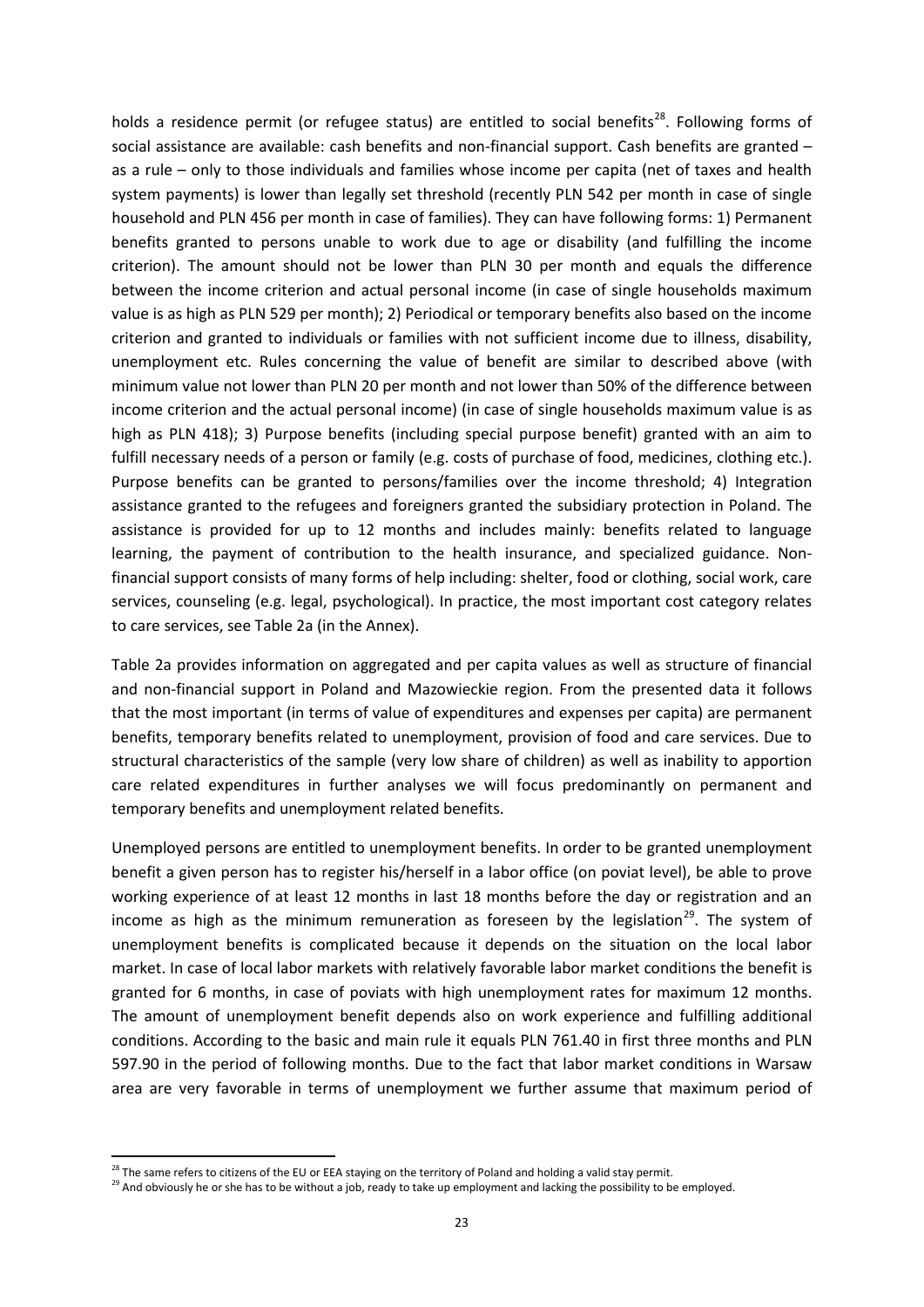unemployment benefit equals 6 months (in first three months PLN 761.40, in next three PLN 597.90 per month).

One of the most important expenditure categories relates to pensions. In 1999 a new pension system has been introduced in Poland. It was assumed that due to expected demographic changes the future pensioners would receive their pensions from at least two sources: the Social Insurance Institution (ZUS – public) and Open Pension Funds (OFE - private). A rule has been introduced to diversify choices available depending on age of given individual<sup>[30](#page-24-1)</sup>. The whole system is a capital one and is based on individual pension accounts. As for now the contribution to the system is as high as 19.52 percent (including 3.5 percent paid for the open pension fund) of the income while the insured person paid as much as 9.76 percent $^{31}$  $^{31}$  $^{31}$ .

Generally, individuals may benefit from the right to pension when they reach 60 (women) or 65 (men) years and are able to document contributory period as long as 20 and 25 years respectively. There are categories of people entitled to an earlier age pension (in case of women at age of 55, in case of men – 60), mostly including those working in special or difficult conditions (there are several sub-systems working independent of the common system, including among others employees of police, army, farmers etc.). In 2012 new rules concerning retirement age have been introduced to the Polish legal system. According to them the retirement age was set as high as 67 years for both sexes, however there is a gradual path towards this threshold foreseen starting in 2013 as well as early retirement scheme was abolished<sup>[32](#page-25-1)</sup>. In further analyses we assume that immigrants follow old rules concerning age of retirement and costs of their pensions are exclusively born by the state (e.g. they are treated as members of the PAYG part of the system).

Estimation of the costs of education and health services are beyond the scope of this paper. Considering that we refer to commonly acknowledged as reliable data provided by OECD (OECD 2012a, OECD 2012b). According to OECD (2012a) costs of education in Poland are much higher than the OECD average and can be estimated at: USD 5,303 annually for primary education; USD 5,026 annually for secondary education; and USD 7,776 annually for tertiary education (all data for 2009, in equivalent USD PPP). In case of health care the estimation of health expenditures per capita is far more complicated due to presence of various insurance schemes and strong dependence of care value on health conditions and age of a given person. Thus all average values can be seriously biased<sup>[33](#page-25-2)</sup>. As for 2010 the average annual spending per person in Poland was estimated at EUR 1,068 (PPP) as compared to EUR 2,171 as the EU-27 average (OECD 2012b). In further analyses we use above provided values transferred into PLN.

A critical issue in case of public expenditures is the allocation of public goods. Due to the fact that in case of Poland immigrants represent very small portion of the total population we suggest not to consider pure public goods in further estimates (e.g. costs of national defense). For this reasons estimates presented in the next section can be downwardly biased (see Coleman and Rowthorn 2004; Dustmann *et al.* 2010 for discussion on that issue).

 $\overline{\phantom{a}}$ 

<sup>&</sup>lt;sup>30</sup> Persons born after 31 December, 1968 were obliged to join one of the open pension funds, persons born between 31 December, 1948 and 1 January, 1969 were able to choose whether to contribute to the open pension funds or exclusively to the Social Insurance Institution, while persons born before 1 January, 1949 paid their contribution solely to the Social Insurance Institution.

 $31$  This rule is under serious discussion recently and can change in near future as well as the whole architecture of the system.

<span id="page-25-2"></span><span id="page-25-1"></span><span id="page-25-0"></span> $32$  Due to the fact that this condition does not impact on short-time outcomes of analysis provided it will not be taken into consideration.<br> $33$  But it is worth noting that according to the OECD data in case of Poland o term care which is the most strongly linked to the process of population ageing and the age structure of population itself (OECD 2012b).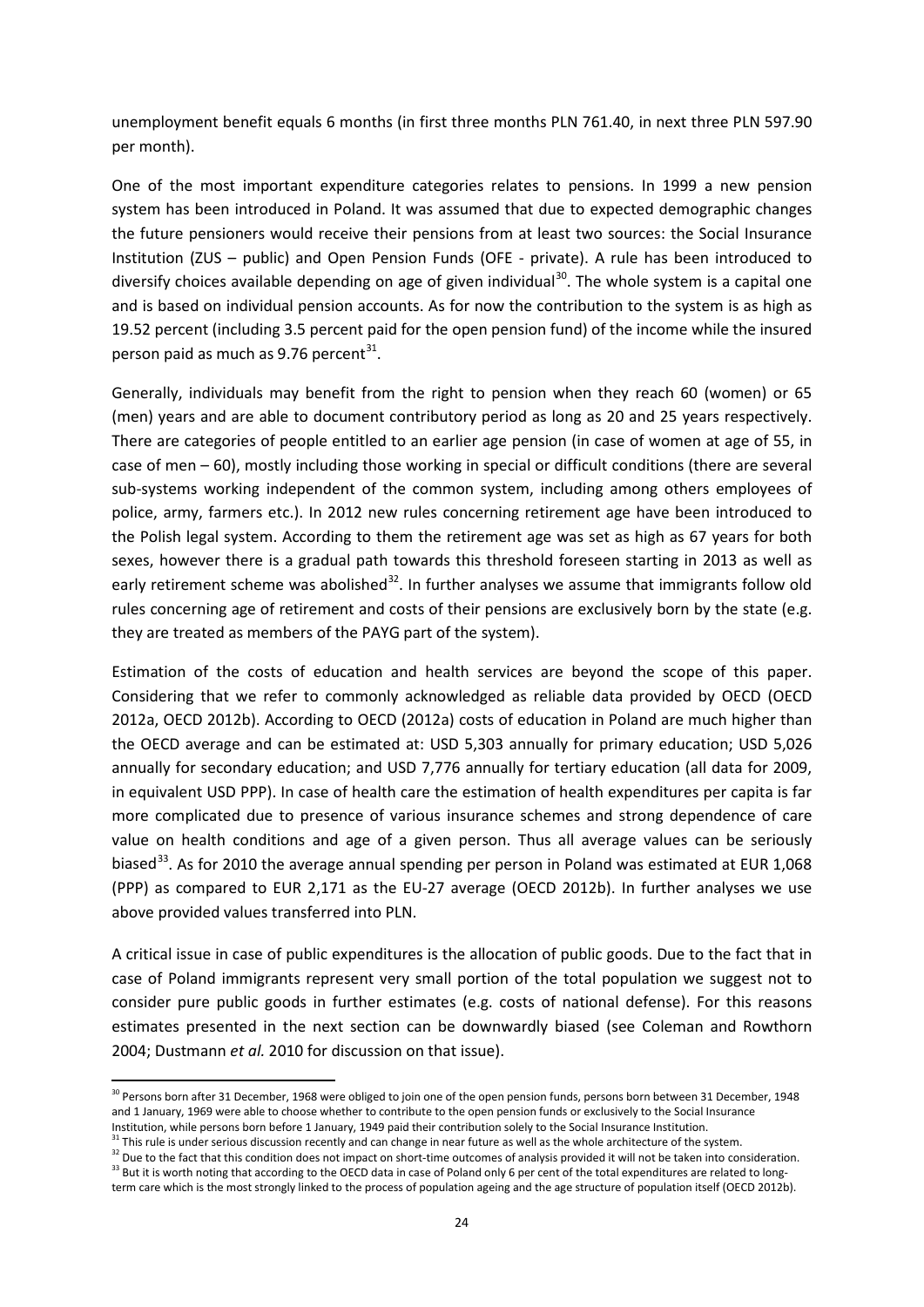As for revenue side we consider direct taxes and all related payments. The Polish tax system has been developing gradually since the beginning of socio-economic transition. In last few years the main drivers of changes were: a tendency to encourage foreign investors (this was one of the reasons why the corporate income tax was reduced from 40 to 19 per cent) and harmonization of Polish tax law with the EU legislation. Polish tax system includes:

- 1. Direct taxes, among others: personal income tax , corporate income tax, inheritance and donation tax, tax on civil law transactions, agricultural tax, forest tax, and real property tax;
- 2. Indirect taxes, mainly Value Added Tax, excise duty, and tax on gambling $34$ .

Due to specific forms of migration considered in this paper, in case of direct taxation the most important role has the personal income tax. In 2009 the new tax scale has been introduced with two tax rates 18% and 32%, and tax threshold as high as PLN 85,528 PLN and the amount decreasing the tax equaled to PLN 556.02 PLN (with tax-free amount as high as PLN 3,091). Due to the lack of data on structure of expenses in Poland, indirect taxation will not be considered. Notwithstanding it poses an important challenge for future research.

The basis for analysis presented in next section provides self-reported data on both consumption of services as well as payments to the state treasure. For the sake of robustness checking a set of alternative scenarios will be presented, Table 2.

|                     | Revenues side*                                                                                                                                                                                                                                                                                         | <b>Expenditures side</b>                                                                                                                                                                                                                                                                                                                                                                                                                         |
|---------------------|--------------------------------------------------------------------------------------------------------------------------------------------------------------------------------------------------------------------------------------------------------------------------------------------------------|--------------------------------------------------------------------------------------------------------------------------------------------------------------------------------------------------------------------------------------------------------------------------------------------------------------------------------------------------------------------------------------------------------------------------------------------------|
| Scenario I          | Payments of taxes and other payments (social<br>security payments, health security payments)<br>calculated only for those claiming taxes payment in<br>Poland (calculations based on reported values)                                                                                                  | Only those immigrants who self-reported the take-up of social<br>remittances are considered (calculations based on reported<br>values)                                                                                                                                                                                                                                                                                                           |
| <b>Scenario II</b>  | Payments of taxes and other payments (social<br>security payments, health security payments)<br>calculated for those migrants who were staying in<br>Poland legally and were actually working<br>(calculations based on reported and imputed<br>values)                                                | All immigrants theoretically eligible are considered. Two level<br>conditions were applied: first, only persons legally staying in<br>Poland were considered as eligible, and second, specific rules<br>were applied (persons below income threshold in case of cash<br>benefits, persons at retirement age in case of pensions,<br>persons with dependents in case of children benefits)<br>(calculations based on reported and imputed values) |
| <b>Scenario III</b> | Payments of taxes and other payments (social<br>security payments, health security payments)<br>calculated for those migrants who were actually<br>working (i.e. same as scenario II but irrespective of<br>the legal status of a given person) (calculations<br>based on reported and imputed values) | All immigrants theoretically eligible are considered<br>irrespective their legal status (i.e. same as scenario II except<br>for the legal status condition) (calculations based on reported<br>and imputed values)                                                                                                                                                                                                                               |

#### **Table 2. Net fiscal position of Ukrainian immigrants in Poland – scenarios considered**

\* Indirect taxes not considered due to lack of data on consumption structure

*Source:* Own elaboration.

<span id="page-26-0"></span><sup>&</sup>lt;sup>34</sup> It is worth noting that there is clear tendency visible towards more emphasis on the indirect side of taxation in Poland (MAiC 2012). Recently, indirect taxes are responsible for around 60-65 per cent of the tax incomes – CSO).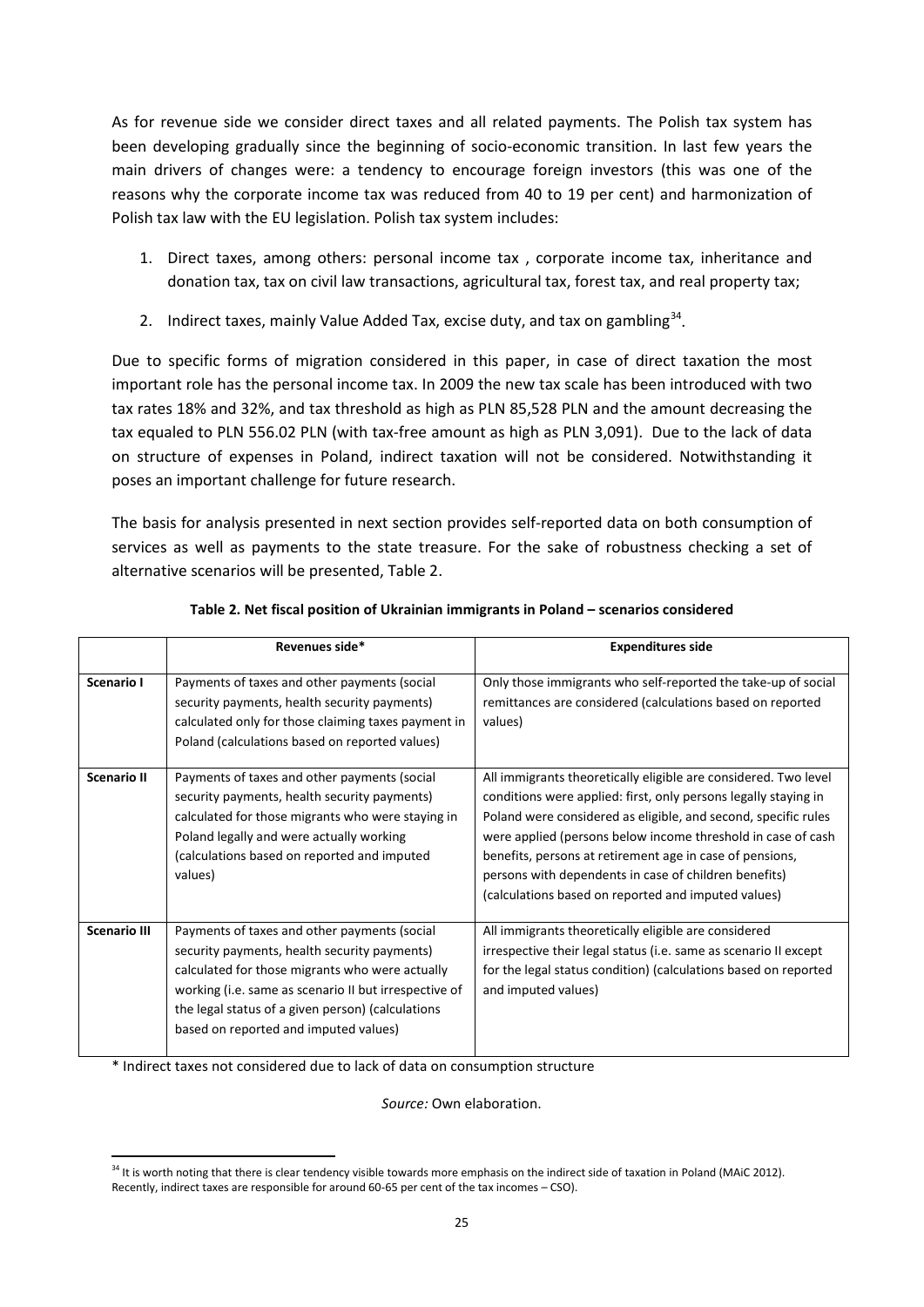Scenarios considered differ particularly with respect to the source of information (self-reported or imputed). Thus, Scenario II with imputation based on the full set of information available is to be treated as the most reliable. Scenario III assumes additionally that all immigrants are legalized and in that sense it can be useful for policy considerations.

In order to provide a comparison between immigrants and the natives the EU-SILC data has been used to obtain the information on the net fiscal position of Polish citizens. As suggested above the data on the native population utilized in section V is not fully comparable with the RDS data because they refer to all households members surveyed (or precisely: persons aged 16 and over) and not to self-selected representatives of Ukrainian households. In this case only reported values has been used to calculate annual contributions and benefits obtained. On the revenue side payment of taxes, social security payments and health security payments have been considered. The expenditure side included all kind of social benefits (unemployment benefits, pensions, sickness benefits, disability benefits or education-related allowances) as well as costs of the health care and education calculated on the basis of the OECD data (OECD 2012a, OECD 2012b). The sample complied only those persons who reported both incomes, contributions and benefits and was as high as 8733.

#### V. RESULTS AND DISCUSSION

Results presented and discussed below represent the first step towards understanding fiscal impacts of immigration to Poland. Outcomes should not be generalized to the total immigrant population because of two facts. First, data used refer to one particular immigrant group which – even if important in quantitative terms – does not reflect the whole complexity of recent immigration to Poland. Second, we limit the analysis to static approach only and analyze fiscal position of immigrants as for 2012. Thus, dynamic approach to this issue still poses a challenge for future research and will be discussed shortly in the very end part of this section.

Main outcomes of analysis described methodologically in the previous section are presented below, Figure 6.



\* categories to be treated with caution due to low sample size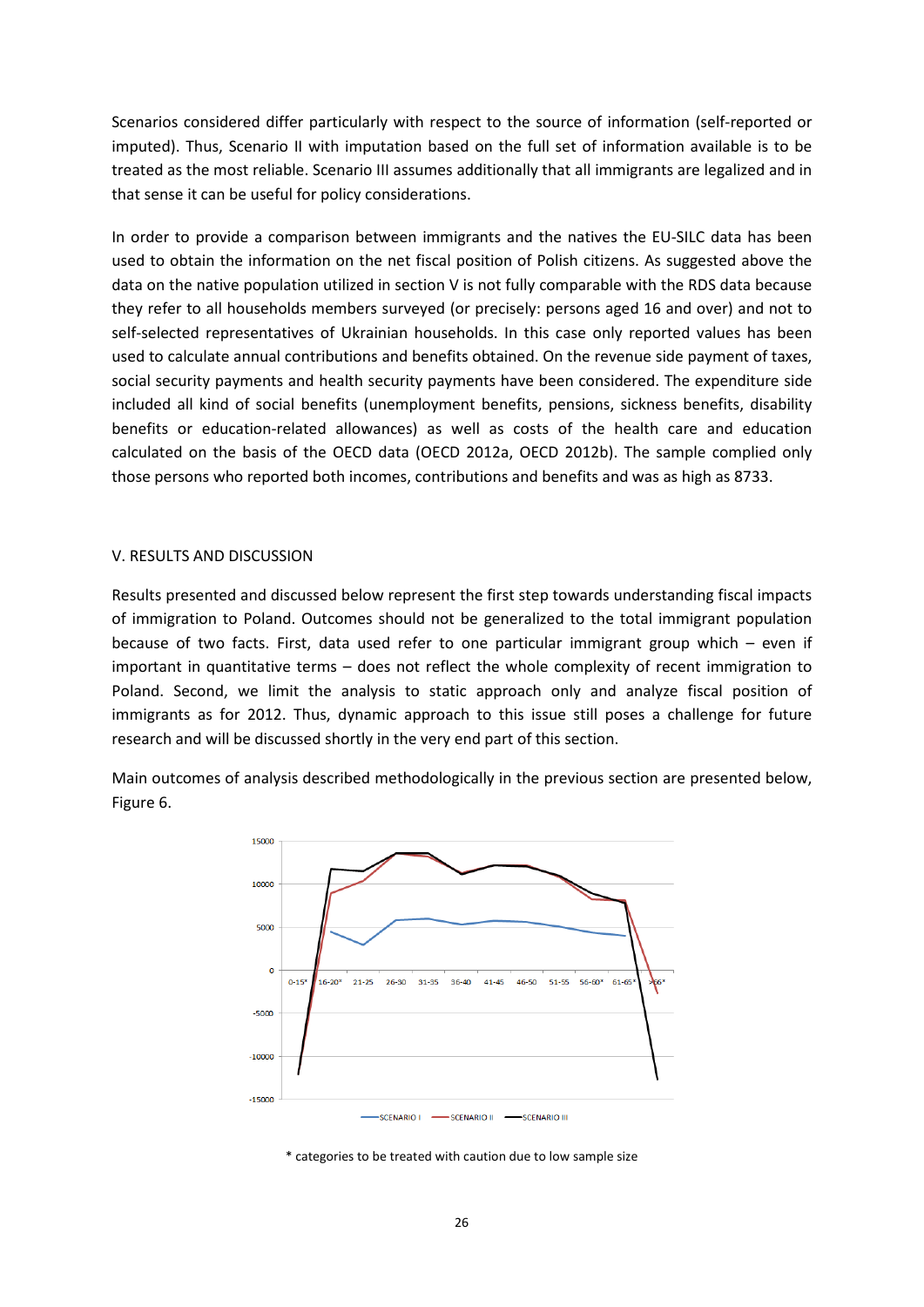#### **Figure 6. Net fiscal position of Ukrainian migrants in Poland, by age groups, in PLN (annually)**

*Source:* Own elaboration based on RDS/CMR/2012 data.

Figure 6 presents outcomes of three scenarios considered by age of immigrants. The first scenario is based on self-reported values with respect to both revenues as well as benefits (no imputation). For this reason it is rather conservative in terms of both fiscal sides considered. According to the data presented, presence of Ukrainian immigrants in Poland brings clearly positive effects for the state budget independent of age. This is not surprising considering the fact that original sample did not include persons aged less than 15 years and more than 66 years. This is why in order to properly assess the fiscal impacts of Ukrainian immigration it is necessary to refer to Scenario II. Nevertheless, it is worth noting that with regard to Scenario I the curve depicting net fiscal position is unexpectedly flat.

The second scenario considered includes imputed values for dependents and elderly present in Poland, but also for those who claimed legal work but not necessarily payment of taxes (or refused to answer this question). In this case picture changes remarkably with clearly negative values for persons aged < 15 and > 66. In the latter case, however, negative values are relatively low due to low value of pensions imputed. Shape of the curve is similar to reported in many other studies looking at fiscal impacts of immigration (Auerbach and Oreopoulos 1999; Storesletten 2000; OECD 2013), but importantly the net fiscal contribution of immigrants lasts relatively long (until 65 years of age). Additionally, the overall fiscal impact of immigration is unequivocally positive (both due to ratio of people in productive and not productive age as well as due to relatively high positive net revenues in case of persons aged 16-65).

Last but not least, Scenario III assumes legalization of the Ukrainian immigrants in Poland with important effects on the revenue and expenditure side. Complementary to Figure 6, Figure 7 presents differences between scenarios under analysis.



\* categories to be treated with caution due to low sample size

### **Figure 7. Comparison of scenarios: scenario III vs. scenario II (left panel) and scenario III vs. scenario I (right panel), by age groups, in PLN (annually)**

*Source:* Own elaboration based on RDS/CMR/2012 data.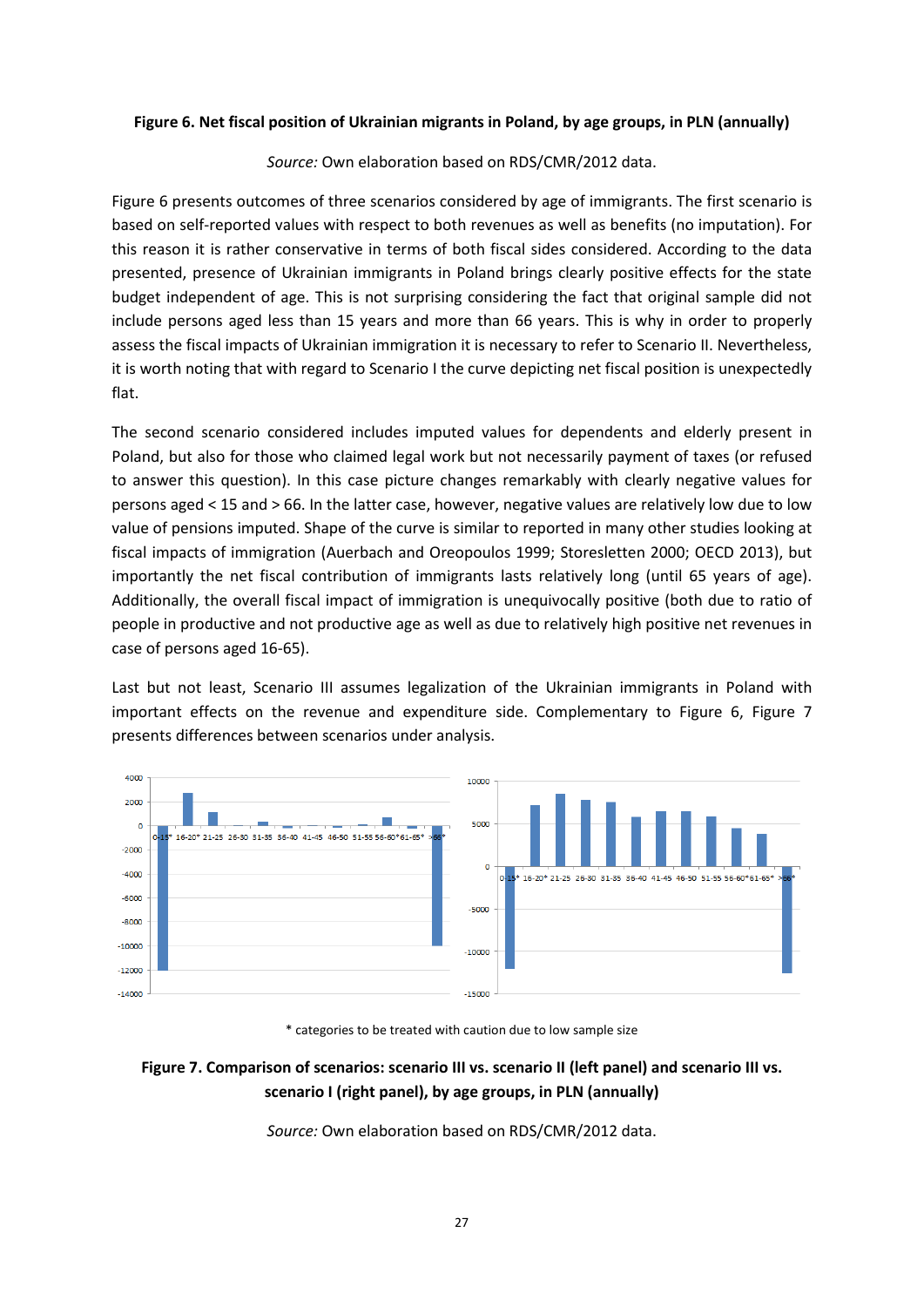Interestingly, due to the fact that already large share of Ukrainian immigrants in Poland work (quasi) legally, differences between Scenario II and III are not impressive and follow mainly from inclusion of dependents / elderly and pension costs for persons staying legally in Poland (but with clearly negative impact on the aggregated outcome). Far more interesting seems the comparison between Scenario III and I. Similarly to the previous case, Figure 7 (right panel) reveals negative differences in case of youngest and oldest age groups. Notwithstanding, huge differences are noted in case of other age groups. As a consequence, complete legalization of immigrants from Ukraine in Poland is expected to significantly increase the tax base and extend the revenue side. This observation has important policy implications. Even if recent changes in Polish migration policy managed to increase the share of Ukrainians staying in Poland legally<sup>[35](#page-26-0)</sup>, there is still a space for introducing measures preventing them from being employed in the shadow economy (with no taxed or only partially taxed earnings).

Another interesting issue commonly discussed in empirical studies refers to the comparison between net fiscal position of immigrants and native-born, Figure 8. From the data presented below it follows that Ukrainian immigrants not only do make a positive contribution to the Polish public finances but it is higher than in case of the native-born. This holds true in case of all scenarios considered, however, in case of the Scenario I (only reported values considered) the figures for age groups 31-60 are similar and the differences in case of younger and older age brackets result from obvious differences in age composition of Ukrainian immigrants and the native population as discussed above.



\* categories to be treated with caution due to low sample size

### **Figure 8. Net fiscal position of Ukrainian migrants in Poland, by age groups and Polish citizens, in PLN (annually)**

*Source:* Own elaboration based on RDS/CMR/2012 data and 2012 EU-SILC data.

<sup>&</sup>lt;sup>35</sup> In the survey legality of stay in Poland was controlled by documents reported by given persons entitled to stay as well as direct question on that issue.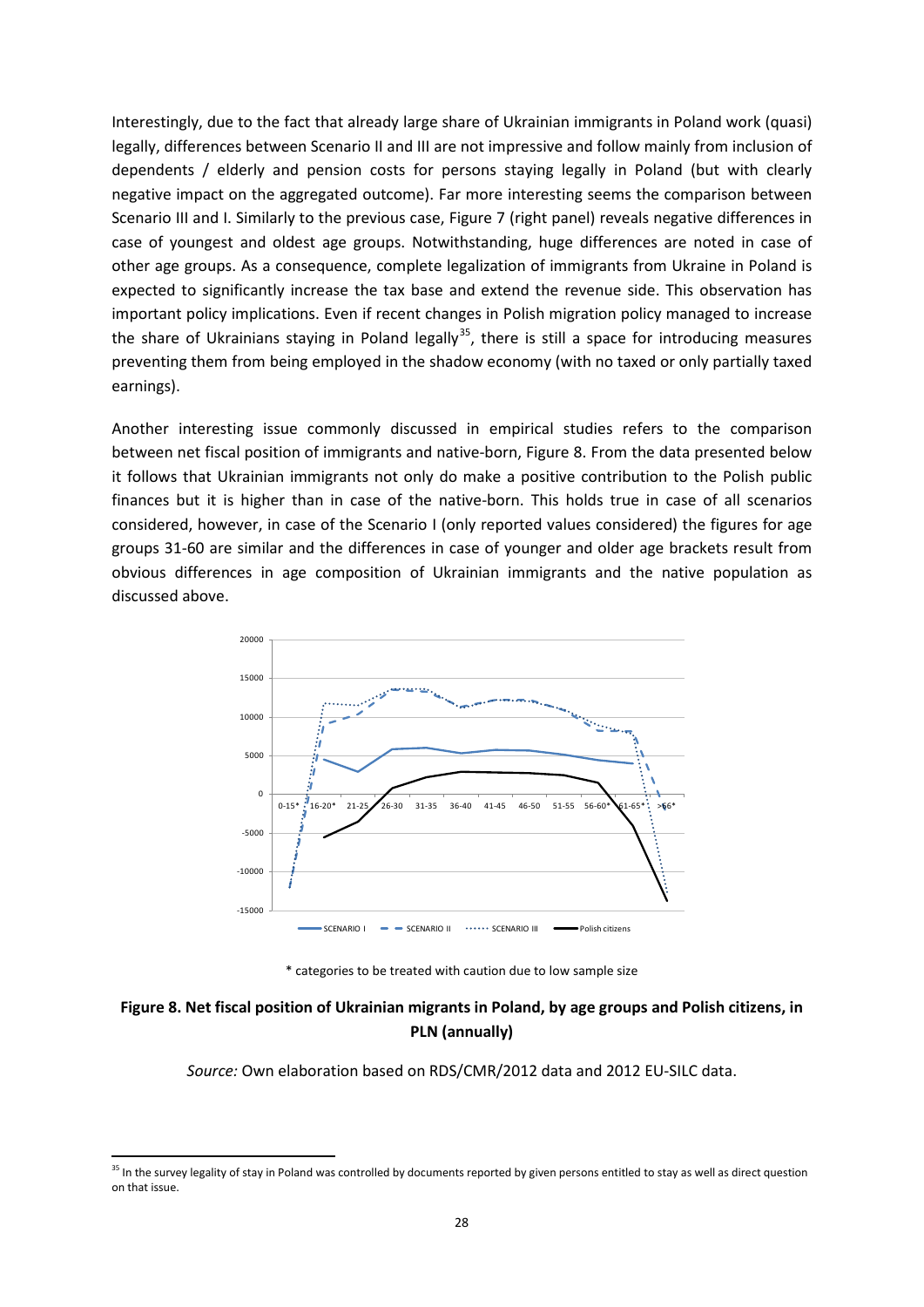Generally, presented results show that Ukrainian immigrants in Poland are unambiguously net fiscal contributors. With respect to this, all scenarios considered provide similar results (with only small differences resulting from inclusion/exclusion of dependents and elderly). This kind of picture is remarkably different from empirical evidence presented in section II, or at least large part of it. To disentangle this difference one needs to refer to previous discussion on factors influencing net fiscal position (Section II and Figure 2) and main structural characteristics of Ukrainian immigrants in Poland (Section III and IV, and Table 1):

#### *1) Importance of socio-demographic characteristics.*

From the empirical evidence it follows that age, gender and education can explain to large extent the net fiscal position of immigrants (and particularly the difference between immigrants and natives). Polish experience challenges this outcome. Ukrainian immigrants in Poland are generally young, but – particularly in case of women – not as young as expected, Table 1. Impact of both age and gender on fiscal position is not unequivocal, Figure 8.



\* categories to be treated with caution due to low sample size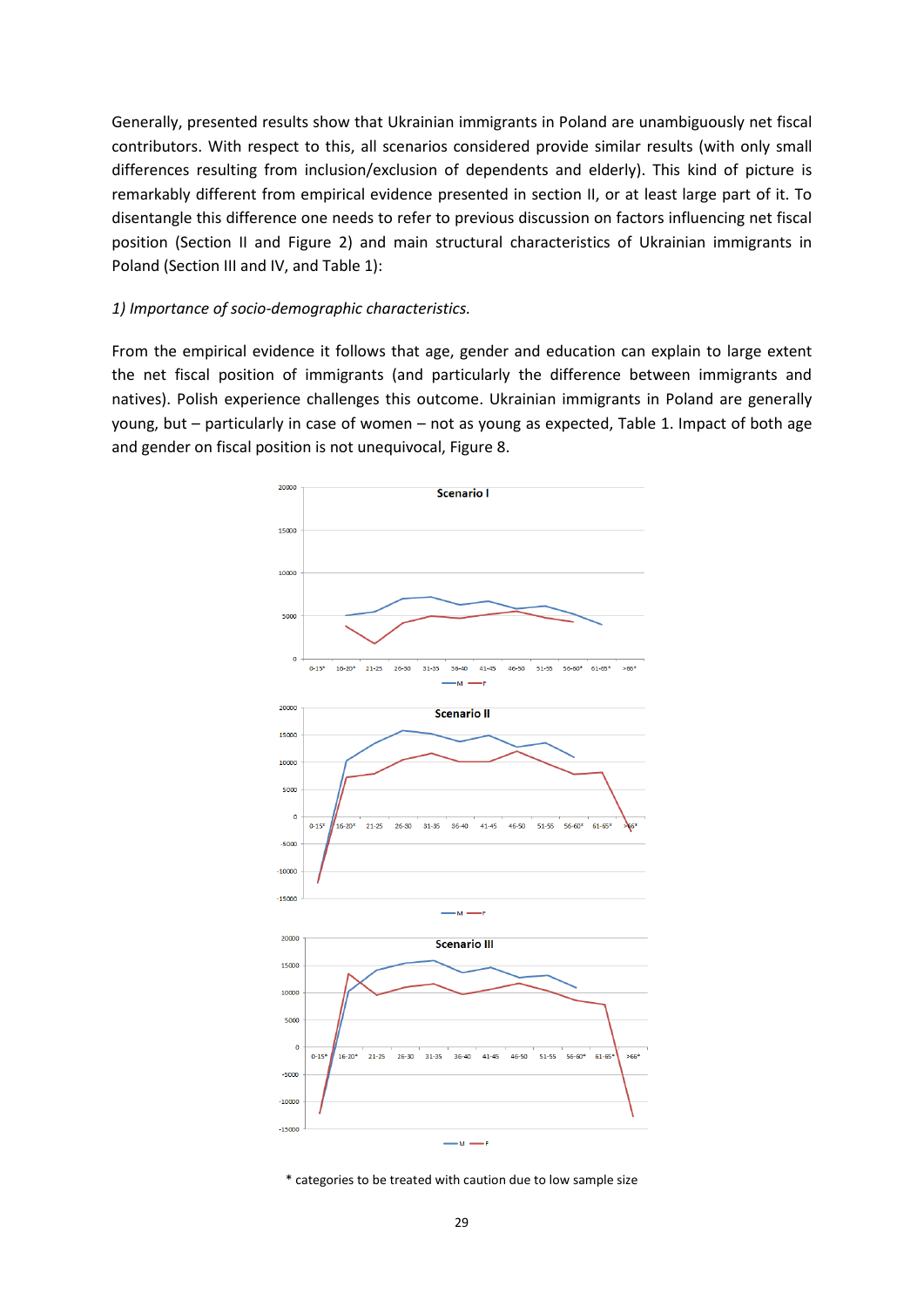# **Figure 9. Net fiscal position of Ukrainian migrants in Poland, by age groups and sex, in PLN (annually)**

*Source:* Own elaboration based on RDS/CMR/2012 data.

Figure 9 shows that the distribution of net fiscal position by age is relatively flat. Additionally, differences between men and women are strikingly small. This picture is to a large extent the outcome of particular income position of both genders, Figure 10.



\* categories to be treated with caution due to low sample size

#### **Figure 10. Average monthly net income of Ukrainian migrants in Poland, by age groups, in PLN**

#### *Source:* Own elaboration based on RDS/CMR/2012 data.

Figure 10 shows the income distribution by age for the total and with respect to gender. The average income is relatively low as for standards in Warsaw area (according to Sedlak & Sedlak 2013 the median net income equaled around 3,883 PLN), but similar to the average income for persons employed in Polish economy (2,763 PLN for men and 2,072 PLN for women as compared to 2,290 PLN – CSO data) and significantly higher than the minimum wage (in 2012 around 1,000 PLN net). As expected the highest income was noted for persons aged 26-40 but remains relatively high also for older persons. This is particularly true for women due to their specific forms of engagement in the Polish labor market (see Section III). For the same reasons, income gap between men and women diminishes with age. Even more interesting seems the effect of education on the net fiscal position, Figure 11.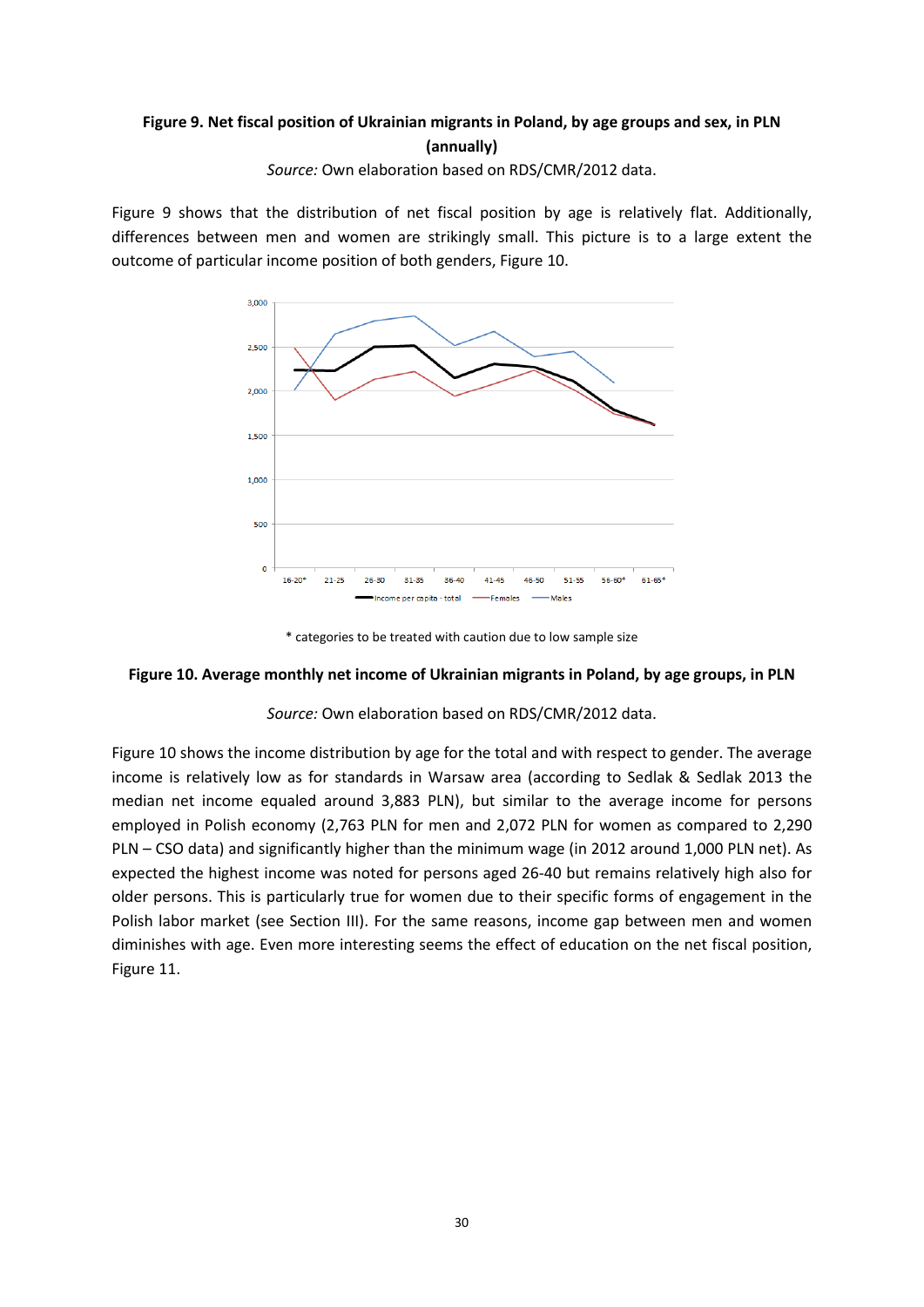

**Figure 11. Net fiscal position of Ukrainian migrants in Poland, by age groups and level of education, in PLN (annually)**

#### *Source:* Own elaboration based on RDS/CMR/2012 data.

Picture presented above is interesting in the context of large body of literature on labor market absorption of immigrants. Income curves of persons with primary and higher levels of education are very close. Additionally, while the net position of women is similar irrespective the level of education, better educated men are  $-$  on average  $-$  able to earn more and this is why their fiscal position is more favorable. Thus, net income and net fiscal position of Ukrainian immigrants in Poland is hardly a function of their socio-demographics but rather particular forms of labor market incorporation.

#### *2) Type of migration.*

What makes the Polish case very unique – and politically interesting – is the type of migration observed. From the Table 1 it follows that Ukrainian immigrants in Poland are not only to be presented in terms of typical labor migration, but present also low or extreme low level of benefits up-take. Additionally, according to migrants themselves their stay in Poland is predominantly temporary. Around 16 percent of migrants stated an intention to stay for more than 3 years (but not permanently), another 15 percent wanted to settle in Poland. It is commonly acknowledged that immigrants tend to often change their plans but there is no mistake in perceiving Ukrainian immigration to Poland as predominantly temporary phenomenon.

Thus Ukrainian immigration to Poland seems to be "very attractive" from the political point of view. Immigrants represent source of net state income in the short-term and will hardly burden state budget in the future. If we assume that temporary migration schemes will last for next years or decades, this type of migration may present a relief to the Polish pension system as well. Note that with respect to the type of migration Ukrainians are quite similar to A8 immigrants in the UK (with some differences respecting settlement plans). Thus this is not coincidence that Dustmann *et al.* (2011) reported unequivocal positive net fiscal position of A8 immigrants in this country.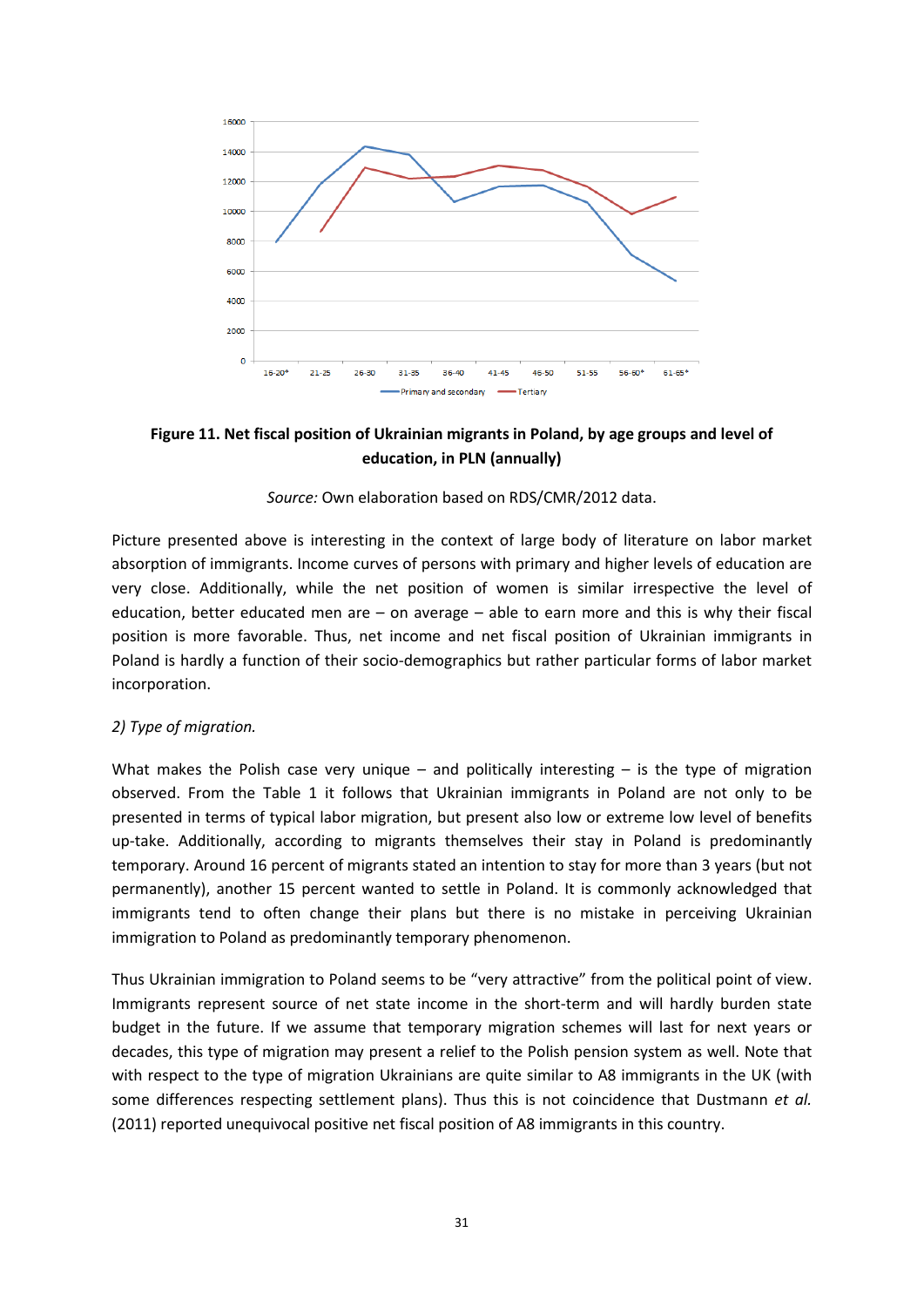#### *3) Institutional background.*

Last but not least, analysis presented brings a few important lessons in terms of institutional design being commonly emphasized as one of the main factors responsible for labor market incorporation and net fiscal position of immigrants. First, simplified procedure streamlined many immigrants into legal forms of employment or, at least, gave them a chance to stay in Poland legally. A lot needs to be done in terms of the tax base but important step forward was made already. Second, Polish welfare system is not perceived as generous nor friendly one (particularly for foreigners). As a consequence structure of incoming migrants to Poland is quite specific as for European standards. Numbers of refugees or asylum seekers are low or very low (roughly few thousands applications annually in recent years with only a dozen statuses granted), so is the number of incoming family members. In this paper we focus on Ukrainian immigrants but also other important immigrant groups – Vietnamese, Belarusians, and Chinese – are coming to Poland not attracted by its welfare system but rather work opportunities or chances to start their own business. We should not underestimate this factor while assessing net fiscal position of immigrants.

Analysis presented misses one important point to be assessed empirically in the future. It refers to analysis of long-term consequences of presence of immigrants in form of dynamic assessment. We plan to execute this kind of analysis in the future but one needs to be aware of many problems related. Except for obvious methodological and technical difficulties described already in Section II, it will be necessary to look carefully at migration strategies and the Polish pension system. Ukrainian immigration in Poland is so far predominantly temporary phenomenon. Application of Generational Accounting (or similar approaches) would demand clear assumptions concerning future of Ukrainians in Poland and all forecasts seem highly implausible at recent state of knowledge. Second, Polish pension system is under constant discussion and a clear vision of the future of the system is apparently lacking (the same refers to the health system). This makes every dynamic exercise even more challenging.

#### VI. CONCLUDING REMARKS

Due to the scale of immigration to well developed economies as well as commonly acknowledged welfare crisis in many countries around the globe, immigration impacts on the welfare system of host countries are considered as one of the most important and difficult issues in general debate on migration. For this reason it seems critical to assess the fiscal impacts of immigration and to answer the question about factors responsible for given fiscal position of immigrants. As shown in this paper, answering these questions is not trivial in neither theoretical nor empirical terms. Most of theoretical models at hand suffer from simplistic assumptions shaping seriously the final outcomes. Empirical studies provide mixed results. Notwithstanding, it is possible to make a general assessment.

Aggregate fiscal impacts of immigration are small (in GDP terms) and their sign depends on structure of incoming migrants and structural conditions in a given country. Immigrants tend to have a less favorable net fiscal position than natives but it is not necessarily due to higher dependency on welfare but rather due to lower taxation and social security contribution (as functions of generally lower incomes). Moreover, most of this gap disappears when controlling for socio-demographic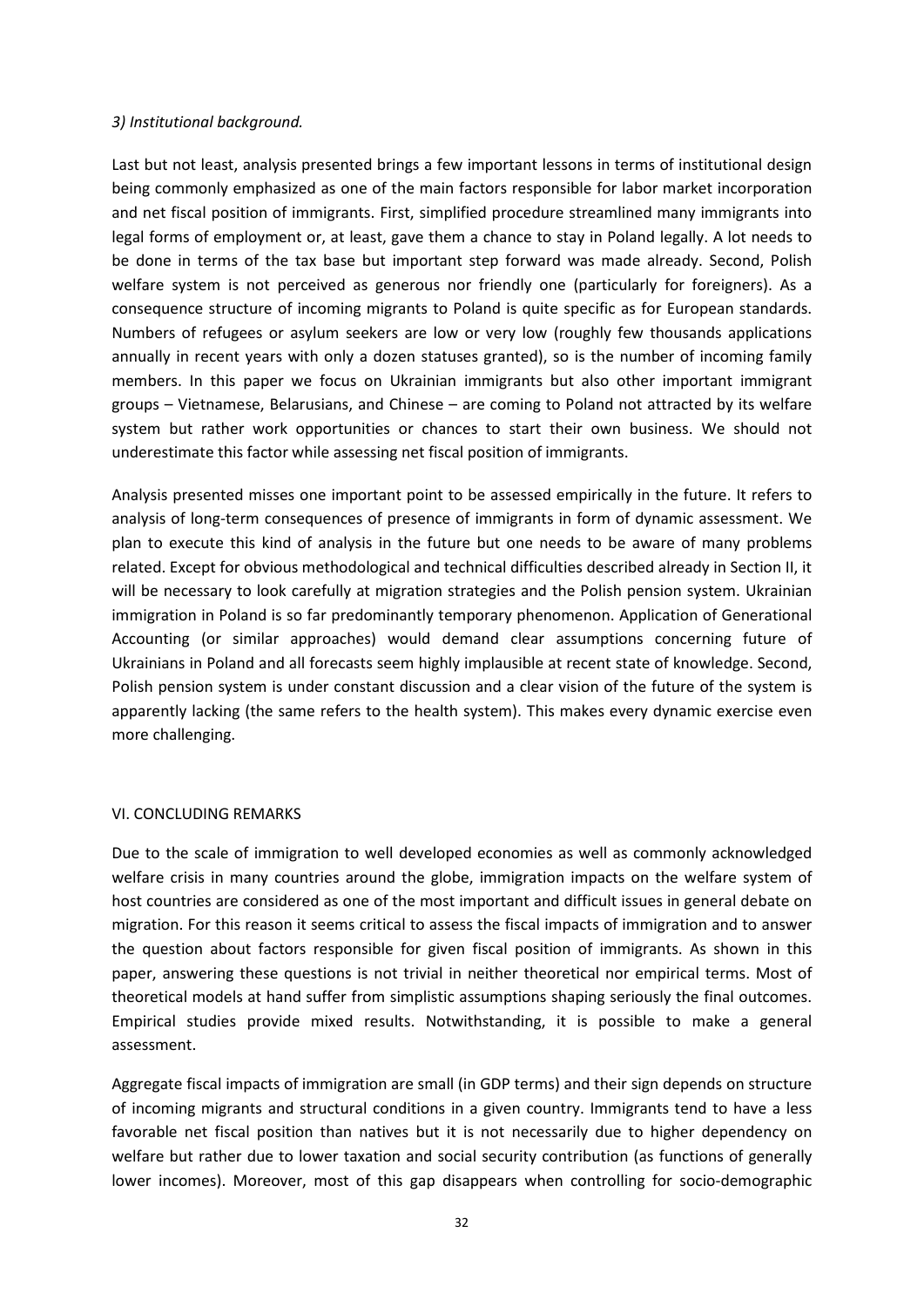characteristics and, particularly, labor market status. Empirical literature reveals that the net fiscal position of immigrants depends to some extent on their socio-demographics, but importance of those factors (particularly: level of education) seems to be overestimated. Instead, what really matters is the institutional framework at destination and structure (type) of migration. Notwithstanding, immigrants generate relatively large – although transitory – contribution to the pension systems and this contribution could not be offset by – generally – higher dependency on social transfers. This is why most of the dynamic approaches looking at the phenomenon in the longterm perspective provide far more positive picture than static ones (see also Kaczmarczyk and Rapoport 2014).

Presented empirical analysis – the very first attempt to assess fiscal impacts of migration into Poland – shows that Ukrainian immigrants in Poland are unambiguously net fiscal contributors. All scenarios considered – from the baseline one to the one assuming full legalization of immigrants staying in the country – provide similar results. Such a positive outcome is due to a few factors. First, generally positive assessment of fiscal position of Ukrainian immigrants in Poland is a result of favorable characteristics of incoming immigrants: immigrants are relatively young and on average well educated. Second, very low share of persons who claim up-take of social benefits results from particular migration strategies in work. Most of Ukrainian immigrants in Poland are to be described in terms of temporary labor migrants. This feature, however, to a large extent is a function of modes of labor market incorporation (as well as demand on foreign labor) and structural characteristics of the Polish welfare state.

Situation of Poland as emigration-immigration country is specific but still outcomes of the analysis presented allow to draw a few important policy lessons. First, in future many European countries will need more immigrants to sustain their welfare systems. The inflow of those "new immigrants", however, has to be more selective to maximise positive impacts of immigration. Our study shows clearly that type of migration does matter immensely. Labor migrants or target earners tend to integrate easily and bring serious benefits in terms of taxes and related payments. On the other hand, family members or refugees tend to assimilate into welfare. Assimilation out of welfare is still feasible but it is a long process and demands well-tailored labor-market policies. This is important for these categories of immigrants are inescapable. Second, explanation should go beyond the traditionally considered factors with level of education as the most prominent example (with low skilled workers assumed to be net burden in fiscal terms). Many studies, including ours as well as studies on A8 immigrants in the UK, show that what really matters is the "labor market value", strongly dependent on the host labor market and its structure, and largely irrespective skill level of incoming immigrants. Third, the process of labor market incorporation depends not only on the socio-demographic characteristics of immigrants but also on labor market and welfare institution in the host economy. The structural framework is responsible for attracting particular types of immigrants but also creates incentives or disincentives to integrate, with particular consequences in fiscal terms but also with respect to the well-being of immigrants.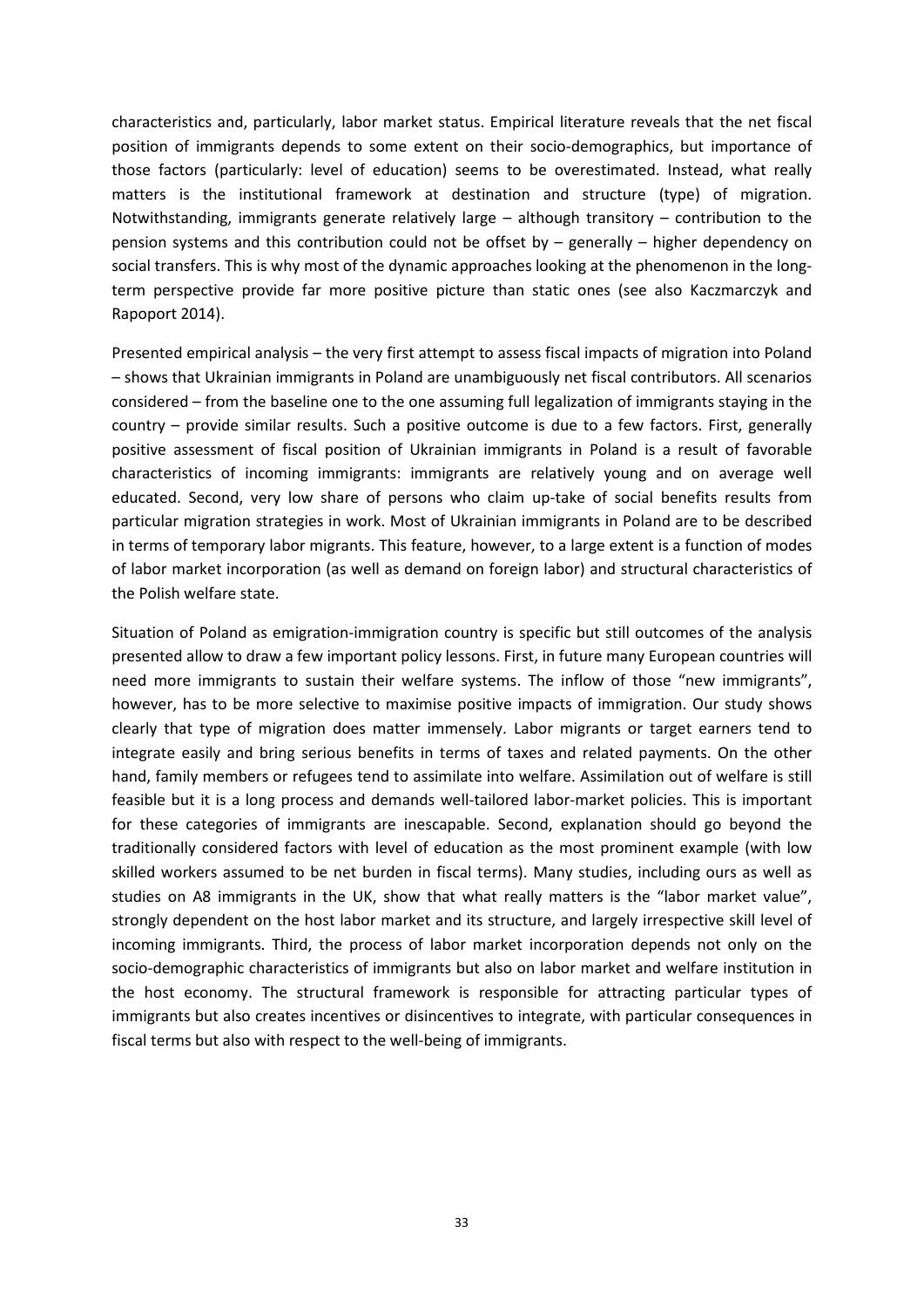#### REFERENCES

Akbari, Ather S. 1989. The Benefits of Immigrants to Canada: Evidence on Tax and Public Services. *Canadian Public Policy* 15(4): 424-435.

Andrén, Daniela and Thomas Andrén. 2012. Never give up? The persistence of welfare participation in Sweden. *Discussion Papers 5*, Central European Labour Studies Institute (CELSI).

Auerbach, Alan J. and Philip Oreopoulos. 1999. The Fiscal Impact of U.S. Immigration: A Generational Accounting Perspective. Paper presented at the NBER Tax Policy and the Economy conference.

Barrett, Alan and Bertrand Maitre. 2011. Immigrant Welfare Receipt across Europe. *IZA Discussion Papers No. 5515*, Institute for the Study of Labor (IZA).

Barrett, Alan and Yvonne McCarthy. 2008. Immigrant and Welfare Programmes: Exploring the Interactions between Immigrant Characteristics, Immigrant Welfare and Welfare Policy. *Oxford Review of Economic Policy* 24(3): 543-560.

Berry R. Albert and Ronald Soligo. 1969. Some Welfare Aspects of International Migration. *Journal of Political Economics* 77(5): 778-794.

Bird, Edward J., Kayser, Hilke, Frick, Joachim R. and Gert G. Wagner. 1999. The Immigrant Welfare Effect: Take-Up or Eligibility? *IZA Discussion Paper* 66.

Blume, Kraen and Mette Verner. 2007. Welfare dependency among Danish immigrants. *European Journal of Political Economy* 23(2): 453–471.

Boeri, Tito, Hanson, Gordon and Barry McCormick (eds.). 2002. *Immigration Policy and the Welfare System*. Oxford: Oxford University Press.

Boeri, Tito. 2010. Immigration to the Land of Redistribution. *Economica* 77(308): 651-687.

Bonin, Holger, Raffelhauschen Bernd and Jan Walliser. 2000. Can Immigration Alleviate the Demographic Burden. *FinanzArchiv* 57(1).

Bonin, Holger. 2002. Eine fiskalische Gesamtbilanz der Zuwanderung nach Deutschland. *IZA Discussion Paper No. 516.* Institute for the Study of Labor (IZA).

Bonin, Holger. 2006. Der Finanzierungsbeitrag der Auslaender ze den deutschen Staatsfinanzen: Eine Bilanz fuer 2004. *IZA Discussion Paper No. 2444.* Institute for the Study of Labor (IZA).

Borjas, George J. 1987. Self-selection and the earnings of immigrants. *American Economic Review* 77: 531-553.

Borjas, George J. 1994. The Economics of Immigration. *Journal of Economic Literature* 32: 1667–1717.

Borjas, George J. 1999. Immigration and welfare magnets. *Journal of Labour Economics* 17: 607-637.

Borjas, George J. and Lynette Hilton. 1996. Immigration and the Welfare State: Immigrant Participation in Means- Tested Entitlement Programs. *The Quarterly Journal of Economics* 112(2): 575-604.

Borjas, George J. and Stephen J. Trejo. 1991. Immigrant Participation in the Welfare System. *NBER Working Papers 3423.*

Borjas, George J. and Stephen J. Trejo. 1993. National origin and immigrant welfare recipiency. *Journal of Public Economics* 50(3): 325-344.

Brücker, Herbert, Epstein, Gil S., McCormick, Barry, Saint-Paul, Gilles, Venturini, Alessandra, and Klaus Zimmermann. 2002. Managing Migration in the European Welfare State. In: Boeri, Tito, Hanson, Gordon and Barry McCormick (eds.). *Immigration Policy and the Welfare System*. Oxford: Oxford University Press.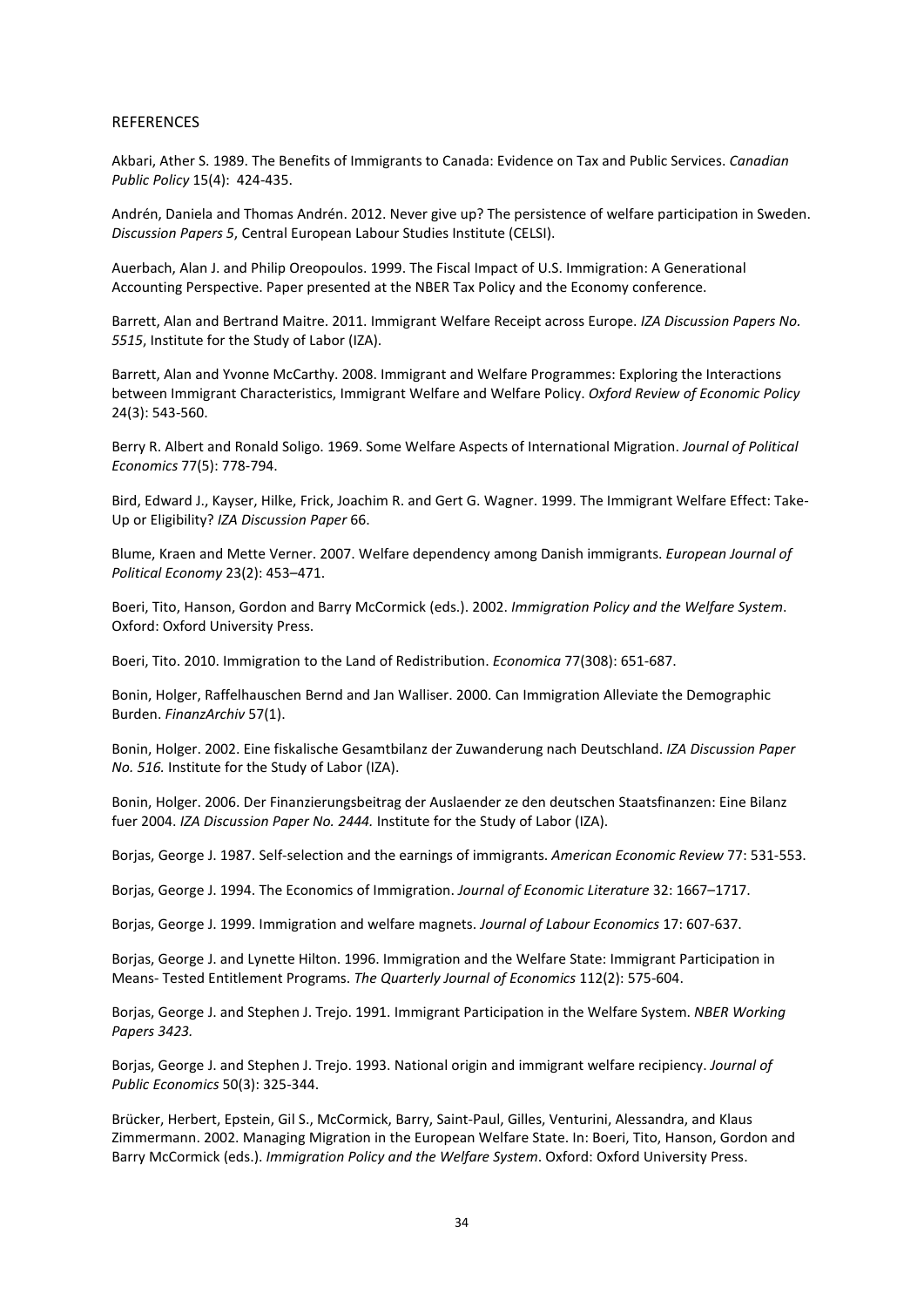Castronova, Edward J., Kayser, Hilke, Frick, Joachim and Gert G. Wagner. 2001. Immigrants, Natives and Social Assistance: Comparable Take-Up Under Comparable Circumstances. *International Migration Review* 35(3): 726-748.

Chand, Sheetal and Martin Paldam. 2004. The economics of immigration into a Nordic welfare state - and a comparison to an immigration state and a guest worker state. *Economics Working Papers 2004-4*, School of Economics and Management, University of Aarhus.

Chojnicki, Xavier and Lionel Ragot. 2011. Impacts of Immigration on Aging Welfare-State. An Applied General Equilibrium Model for France. *CEPII WP* No 2011-13.

Chojnicki, Xavier. 2004. The economie impact of immigration for the host countries. *Brussels Economic Review* 47(1): 9-28.

Coleman, David and Robert Rowthorn. 2004. The Economic Effects of Immigration into the United Kingdom. *Population and Development Review* 30(4): 579-624.

Collado, Dolores, Iturbe-Ormaetxe, Inigo, and Guadelupe Valera. 2004. Quantifying the Impact of Immigration on the Spanish Welfare State. *International Tax and Public Finance* 11: 335-353.

DeVoretz, Don. 2006. Immigration Policy: Methods of Economic Assessment. *International Migration Review* 40(2): 390-418.

Djajic, Slobodan and Michael S. Michael. 2009. Temporary Migration Policies and Welfare of the Host and Source Countries: A Game-Theoretic Approach. *CESifo Working Paper* No. 2811.

Djajic, Slobodan. 1997. Emigration and welfare in an economy with foreign capital. *Journal of Development Economics* 56(1998): 433-445.

Djajic, Slobodan. 2009. On the welfare implications of temporary and permanent immigration. *Bank i Kredyt* 40(5): 49-60.

Dustmann, Christian, Frattini, Tommaso and Caroline Halls. 2010. Assessing the Fiscal Costs and Benefits of A8 Migration to the UK. *Fiscal Studies* 31(1): 1-41.

Duszczyk, Maciej, Góra, Marek and Pawel Kaczmarczyk. 2013. *Costs and Benefits of Labour Mobility between the EU and the Eastern Partnership Partner Countries. Country Report – Poland*. Bonn: IZA.

Ekberg, Jan. 1999. Immigration and the public sector: Income effects for the native population in Sweden. *Journal of Population Economics* 12: 411-430.

Fihel, Agnieszka, Górny,Agata, Grzymała-Kazłowska, Aleksandra, Kępińska, Ewa and Aneta Piekut. 2007. Od zbiorowości do społeczności: rola migrantów osiedleńczych w tworzeniu się społeczności imigranckich w Polsce. [From Settlement Towards Community: the Role of Settlement Migrants in the Formation of Migrant Communities in Poland.] CMR Working Papers, Nr 27/(85). Warsaw: CMR.

Fihel, Agnieszka, Kaczmarczyk, Pawel, and Renata Stefanska. 2013. Recent Trends in International Migration in Poland. Central and Eastern European Migration Review 1(1): 69-90.

Freeman, Gary. P. 1986. Migration and the Political Economy of the Welfare State. *Annals of the American Academy of Political and Social Science* 485: 51-63.

Fuest, Clemens and Marcel Thum. 1999. Welfare Effects of Immigration in a Dual Labor Market. *CESifo Working Paper* No. 215.

Gaston, Noel and Gulasekaran Rajaguru. 2013. International migration and the welfare state revisited. *European Journal of Political Economy* 29: 90–101.

Górny, Agata and Sabina Toruńczyk-Ruiz. 2011. Integration of migrants from the perspective of social ties and neighbour relations. *CMR Working Paper*, Nr 48(106). Warsaw: CMR.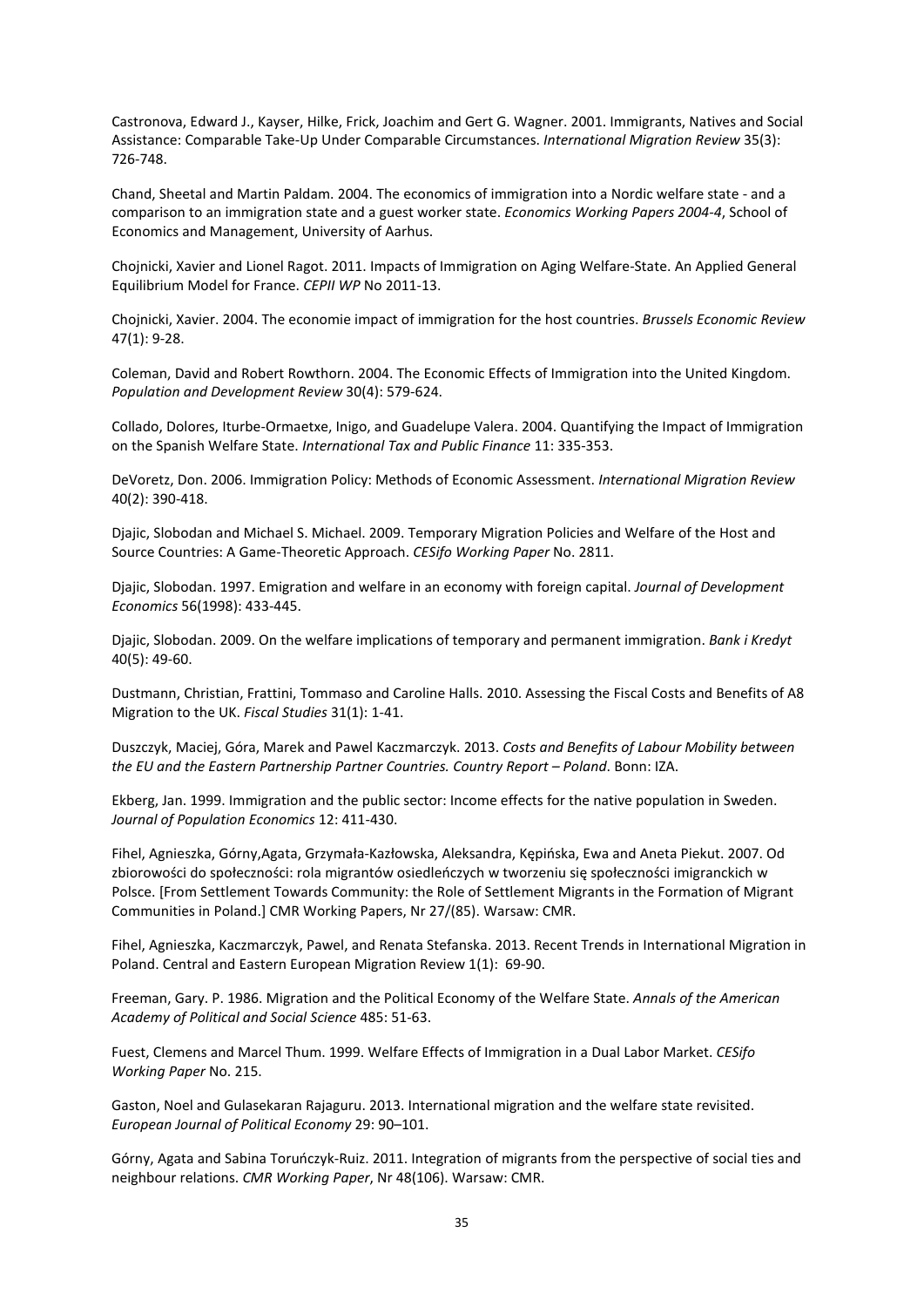Górny, Agata, Kindler, Marta, Piekut, Aneta, Stefańska, Renata and Monika Szulecka. 2010. Wybrane aspekty integracji imigrantów: w poszukiwaniu mechanizmów sprzyjających dalszemu napływowi cudzoziemców do Polski. In: Górny A., I. Grabowska-Lusińska, M. Lesinska, M. Okólski. *Transformacja nieoczywista. Polska jako kraj imigracji*. Warsaw: Wydawnictwa Uniwersytetu Warszawskiego. pp.188-231.

Gott, Ceri and Karl Johnston. 2002. *The Migrant Population in the UK: Fiscal Effects*. London: Home Office.

Griswold, Daniel. 2012. Immigration and the Welfare State. *Cato Journal* 32(1): 159-174.

Hansen, Jorgen and Magnus Lofstrom. 2003. Immigrant Assimilation and Welfare Participation: Do Immigrants Assimilate Into or Out of Welfare? *The Journal of Human Resources* 38(1): 74-98.

Hansen, Jorgen and Magnus Lofstrom. 2009. The dynamics of immigrant welfare and labor market behaviour. *Journal of Population Economics* 22: 941-970.

Heckatorn, Douglas D. 1997. "Respondent-Driven Sampling: A New Approach to the Study of Hidden Populations." *Social Problems* 44(2): 11-34.

Heckatorn, Douglas D. 1997. Respondent-Driven Sampling: A New Approach to the Study of Hidden Populations. *Social Problems* 44(2): 11-34.

Huddle, Donald. 1993. *The Costs of Immigration*. Houston: Rice University (mimeo).

Kaczmarczyk, Pawel and Hillel Rapoport. 2014. Stereotype 4: Migrants undermine our welfare systems. In: Fargues, Philippe (ed.) *Is What We Hear About Migration Really True? Questioning Eight Stereotypes*. Florence: EUI, pp. 33-42.

Kaczmarczyk, Pawel *et al*. 2015. Recent Trends in International Migration in Poland The 2014 SOPEMI Report. Warsaw: CMR UW (unpublished manuscript).

Kaczmarczyk, Pawel. 2013. Are immigrants a burden for the state budget? Review paper. *RSCAS EUI Working Papers* 2013/79. Florence: European University Institute.

Kaczmarczyk, Pawel. 2010. Poakcesyjne migracje Polaków - próba bilansu. *Studia Migracyjne - Przegląd Polonijny* 4: 5-36.

Kaczmarczyk Paweł. 2008. Cudzoziemscy pracownicy w Polsce - skala, struktura, znaczenie dla polskiego rynku pracy. In: (ed.) P. Kaczmarczyk i M. Okólski. *Polityka migracyjna jako instrument promocji zatrudnienia i ograniczania bezrobocia.* Warsaw: CMR. s.50-75.

Krugman, Paul. 1991. *Geography and Trade.* Cambridge: Cambridge University Press.

Lee, Ronald and Timothy Miller. 1998. The current fiscal impact of immigrants: Beyond the immigrant household. In J. Smith and B. Edmonston (eds.) *The Immigration Debate.* Washington D.C.: National Academy Press.

Lee, Ronald and Timothy Miller. 2000. Immigration, Social Security, and Broader Fiscal Impacts. *American Economic Review* 90(2): 350–354.

MAiC. 2012. *Polska 2030. Trzecia fala nowoczesnosci. Dlugookresowa Strategia Rozwoju Kraju.* Warsaw: Ministerstwo Administracji i Cyfryzacji.

Michael, Michael S. 2003. International migration, income taxes and transfers: a welfare analysis. *Journal of Development Economics* 72(2003): 401-411.

Michael, Michael S. 2011. Welfare Effects of Immigration Policies in the Presence of Skilled, Unskilled Labor and Capital Mobility. *Review of Development Economics* 15(4): 651-663.

Michael, Michael S. and Panos Hatzipanayotou. 2000. Welfare Effects of Migration in Societies with Indirect Taxes, Income Transfers and Public Goods Provision, *CESifo Working Paper* No. 347.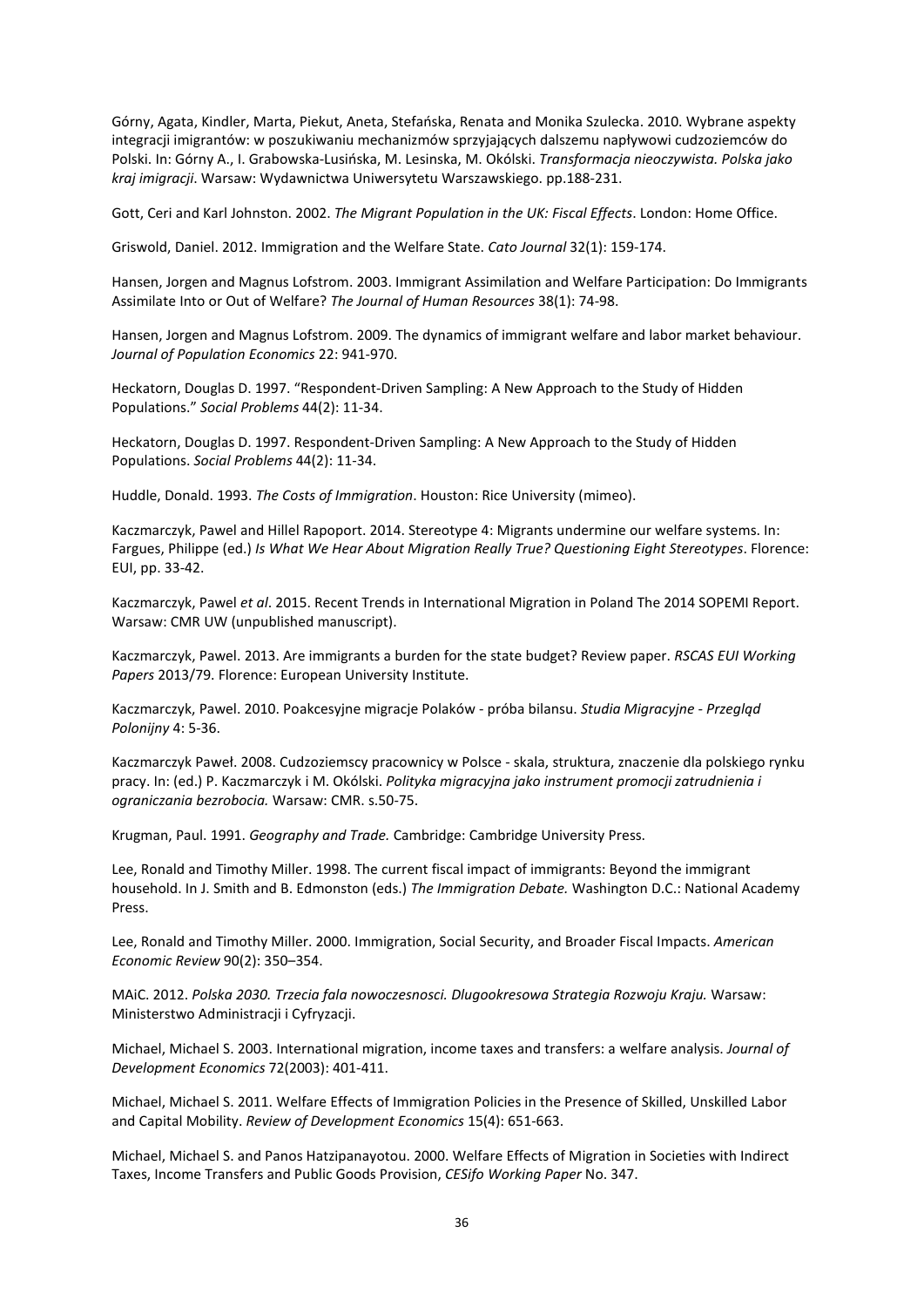Michael, Michael S. and Panos Hatzipanayotou. 2005. Migration, Tied Foreign Aid and the Welfare State. *CESifo Working Paper* No. 1497.

Monso, Olivier. 2002. L'immigration: quels effets sur les finances publiques? *Revue Française d'Économie* 23(2)

Nannestad, Peter. 2004. Immigration as a challenge to the Danish welfare state? *European Journal of Political Economy* 20: 755-767.

Nannestad, Peter. 2007. Immigration and Welfare States: A Survey of 15 Years of Research. *European Journal of Political Economy* 23(2): 512-532.

Napierała, Joanna and Agata Górny. 2011. Badania migrantów jako przedstawicieli populacji "ukrytych" - dobór próby sterowany przez respondentów (Respondent Driven Sampling). In: Kaczmarczyk P. (ed.). Mobilność i migracje w dobie transformacji, wyzwania metodologiczne. Warsaw: Wydawnictwo Naukowe Scholar. pp.155- 194.

OECD. 2012a. *Education at aGlance. OECD Indicators.* Paris: OECD.

OECD. 2012b. *Health at a Glance.* Paris: OECD.

OECD. 2013. The fiscal impact of immigration in OECD countries. In: OECD. *International Migration Outlook.* Paris: OECD.

Okólski, Marek. 2012. Transition from emigration to immigration: Is it the destiny of modern European countries? In: Okólski M. (ed.). *European Immigrations: Trends, Structures and Policy Implications*. Amsterdam: Amsterdam University Press. pp.23-44.

Paniagua, Toni A. 2009. *Burden or resource? The Positive Impact of Immigration on the Italian Welfare State.* University of North Carolina, Chapel Hill (mimeo).

Passel, Jeffrey and Rebecca L. Clark. 1994. *How Much Do Immigrants Really Cost? A Reappraisal of Huddle's "The Costs of Immigrants".* Washington D.C.: Urban Institute.

Pellizzari, Michele. 2011. The Use of Welfare by Migrants in Italy. *IZA Discussion Papers No. 5613*, Institute for the Study of Labor (IZA).

Piore, Michael. 1980. *Birds of Passage: Migrant Labor and Industrial Societies*. Cambridge: Cambrdige University Press.

Riphahn, Regina T. 2004. Immigrant Participation in Social Assistance Programs: Evidence from German Guestworkers. *Applied Economics Quaterly* 50(4): 329-362.

Riphahn, Regina, Sander, Monika and Christoph Wunder. 2010. The Welfare Use of Immigrants and Natives in Germany: The Case of Turkish Immigrants. *LASER Discussion Papers - Paper No. 44.*

Roodenburg, Hans, Euwals, Rob and Harry ter Rele. 2003. *Immigration and the Dutch Economy.* The Hague: CPB Netherlands Bureau for Economic Policy Analysis.

Rowthorn, Robert. 2008. The fiscal impact of immigration on the advanced economies. *Oxford Review of Economic Policy* 24(3): 560-580.

Sciortino, Giuseppe. 2004. Immigration in a Mediterranean Welfare State: The Italian Experience in Comparative Perspective. *Journal of Comparative Policy Analysis* 6(2): 111 – 129.

Sedlak & Sedlak. 2013. Wynagrodzenia w Warszawie w 2012 roku. Warsaw: Sedlak & Sedlak.

Simon, Julian. 1984. Immigrants, Taxes and Welfare in the United States. *Population and Development Review* 10(1): 55-69.

Simon, Julian. 1989. *The Economic Consequences of Immigration*. Boston: Basil Blackwell.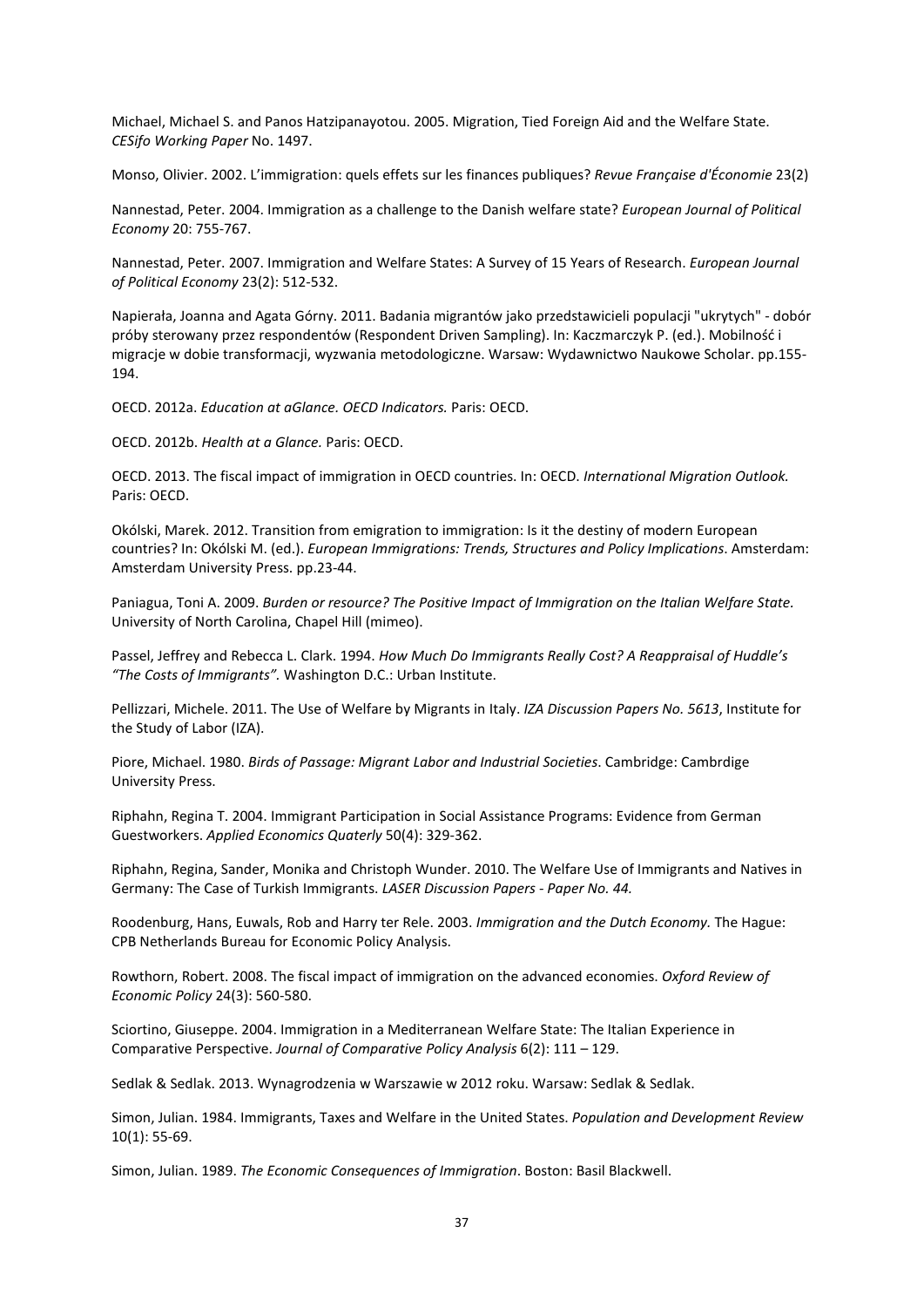Sinn, Hans-Werner. 2002. EU Enlargement and the future of the welfare state. *Scottish Journal of Political Economy* 49(1): 104-115.

Smith, James and Barry Edmonston (Eds). 1997. *The New Americans: Economic, Demographic, and Fiscal Effects of Immigration.* Washington: National Research Council.

Sriskandarajah, Dhananjayan, Cooley, Laurence and Howard Reed. 2005. Paying their way. The fiscal contribution of immigrants in the UK. London: IPPR.

Storesletten, Kjetil. 2000. Sustaining Fiscal Policy through Immigration. *Journal of Political Economy* 108(2): 300–323.

Storesletten, Kjetil. 2002. Fiscal Implications of Immigration – A Net Present Value Calculation. IIES Seminar Papers 701. Stockholm: IIES.

Thompson, Steven, and George Seber. 1996. *Adaptive Sampling*. New York: Wiley.

Turk, Philip, and John Borkowski. 2005. "A Review of Adaptive Cluster Sampling 1990-2003." *Environmental and Ecological Statistics* 12: 55-94.

Wadensjö, Eskil and Helena Orrje. 2002. *Immigration and the Public Sector in Denmark*. Aarhus: Aarhus University Press.

Wadensjö, Eskil. 2007. Immigration and net transfers within the public sector in Denmark. *European Journal of Political Economy* 23(2): 472–485.

Wellisch, Dietmar and Uwe Waltz. 1998. Why do rich countries prefer free trade over free migration? The role of the modern state, *European Economic Review* 42: 1595-1612.

Wellish, Dietman and David E. Wildasin. 1996. Decentralized income redistribution and immigration, *European Economic Review* 40: 187-217.

Wildasin, David E. 1994. Income Redistribution and Migration, *Canadian Journal of Economics* 27(3): 637-656.

Wong, Kar-Yui. 1985. The economic analysis of international migration: a generalization, *Canadian Journal of Economics* 19: 356-62.

Wong, Kar-Yui. 1995. *International Trade in Goods and Factor Mobility*. Cambridge: Cambridge University Press.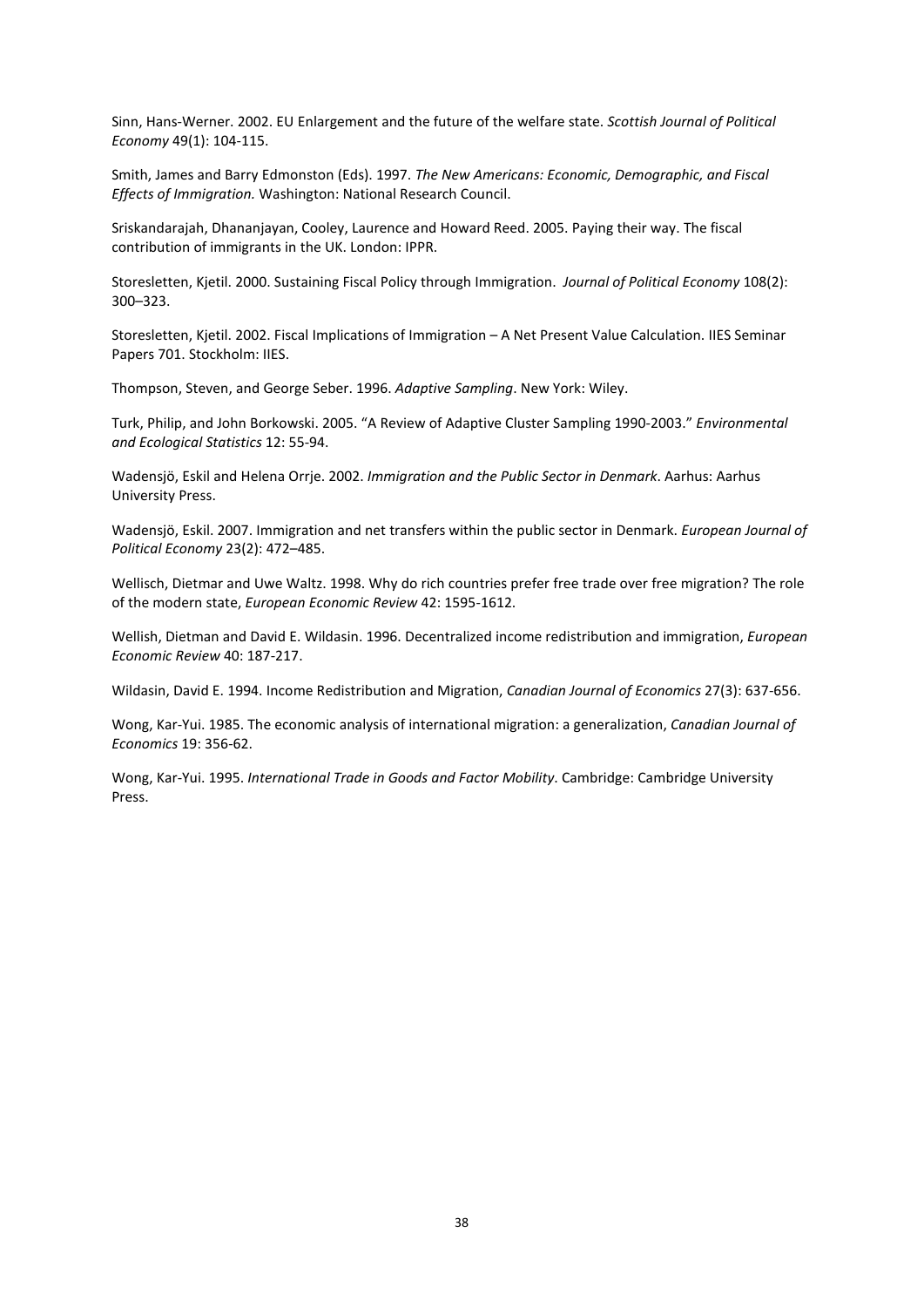#### ANNEX

# **Table 1a. Fiscal impacts of immigration – outcomes of selected empirical studies**

| Author(s)                            | Country     | <b>Summary of main outcomes</b>                                                                                                                                           |  |
|--------------------------------------|-------------|---------------------------------------------------------------------------------------------------------------------------------------------------------------------------|--|
| <b>Simon 1984</b>                    | US.         | Positive fiscal impacts of immigration; Tax contribution of immigrants can be higher than of<br>natives                                                                   |  |
| Akbari 1989                          | Canada      | Positive fiscal impacts of immigration; Immigrants who resided in Canada up to 35 are<br>assessed as net contributors                                                     |  |
| Borjas and Trejo 1991                | US.         | Higher shares of welfare participation in the case of immigrants; Increase in welfare                                                                                     |  |
| Borjas and Trejo 1993                | <b>US</b>   | consumption of immigrants attributed to change in ethnic mix<br>Higher shares of welfare participation in the case of immigrants; Structural characteristics of           |  |
| Huddle 1993                          | US          | immigrants explain 2/3 of the variance of welfare use rate<br>Net fiscal impact of immigration: -0.4 percent of GDP; flat rate of taxation and displacement               |  |
|                                      | US          | effect assumed<br>Net fiscal impact of immigration: - 0.2 percent of GDP                                                                                                  |  |
| Borjas 1994<br>Passel and Clark 1994 | US          | Fiscal impacts of immigration: 0.4 percent of GDP                                                                                                                         |  |
| Borjas and Hilton 1996               | US          | Overrepresentation of immigrants among welfare users; network effect confirmed; generally,<br>negative impact on the fiscal situation                                     |  |
| Lee and Miller 1998                  | <b>US</b>   | Positive impact: 0.35 percent of GDP; costs of public goods not considered                                                                                                |  |
| Lee and Miller 2000                  | US          | Positive impact; Effect of increase the number of immigrants by 100 thousand annually: 0.4<br>percent of tax revenue                                                      |  |
| Brücker et al. 2002                  | EU          | Positive impact; Immigrants generate relatively large but transitory contribution to the<br>pension system; Differences between countries noted                           |  |
| Boeri 2010                           | EU          | No unequivocal outcome; No residual welfare dependency when controlling for observables;<br>Selective immigration policy recommended                                      |  |
| Barrett and Maitre 2011              | EU          | Mixed results; Significant changes between Scandinavian countries and the rest of the EU                                                                                  |  |
| <b>OECD 2013</b>                     | OECD        | Mixed results for OECD countries; generally net fiscal position is small in terms of GDP with<br>labor market status as the single most important explanatory variable    |  |
| Bird et al. 1999                     | Germany     | Negative impact; Immigrants more often rely on welfare (than natives); welfare usage to be<br>explain by their structural characteristics and not immigrant status itself |  |
| Castronova et al. 2001               | Germany     | Negative impact; Immigrants more often rely on welfare (than natives); welfare usage to be<br>explain by their structural characteristics and not immigrant status itself |  |
| <b>Sinn 2000</b>                     | Germany     | Negative impact; Post-accession migration presented as a threat to EU welfare systems                                                                                     |  |
| Riphan 2004                          | Germany     | Negative impact; Strong assimilation effects confirmed                                                                                                                    |  |
| Büchel and Frick 2004                | Germany/UK  | Strong dependency on welfare in case of Germany; much less in the UK - negative effects for<br>Germany, positive for the UK                                               |  |
| Riphahn et al. 2010                  | Germany     | Negative impact; High welfare dependence found for Turkish immigrants; They disappear<br>though while controlling for structural characteristics                          |  |
| Weber and Straubhaar<br>1999         | Switzerland | Positive impact; 0.2 percent of GDP                                                                                                                                       |  |
| Gott and Johsnton 2002               | UK          | Positive impact; 0.27 percent of GDP                                                                                                                                      |  |
| Sriskandarajah et al.<br>2005        | UK          | Net fiscal position of immigrants is positive, higher for newcomers and stable even in time of<br>budget deficit                                                          |  |
| Rowthorn 2008                        | UK          | 0.6 billion GBP (small but positive), differences between skill levels assumed                                                                                            |  |
| Dustmann et al. 2010                 | UK          | Fiscal position of A8 immigrants assessed as very positive as compared to natives                                                                                         |  |
| <b>Barrett and McCarthy</b><br>2008  | Ireland     | Positive impact; Immigrants found to be less likely than natives in welfare receipt                                                                                       |  |
| Wadensjö 1999                        | Denmark     | Mixed results; Net fiscal contribution assessed as positive in case of immigrants from Western<br>countries, negative for those coming from less developed ones           |  |
| Nannestad 2004                       | Denmark     | Negative impact; Immigrants from non-Western countries found to be net beneficiaries                                                                                      |  |
| Blume and Werner 2007                | Denmark     | Negative impact; Significant relationship between welfare dependence and country of origin                                                                                |  |
| Wadensjö 2007                        | Denmark     | Positive impact; Effects much smaller (but positive) for non-Western migrants, differences<br>between levels of government                                                |  |
| Ekberg 1999                          | Sweden      | Mixed results: positive contribution in 1950s-1970s, negative later on (attributable to worse<br>situation of immigrants on the labor market                              |  |
| Hansen and Lofstrom<br>2003          | Sweden      | Negative impact; It is possible for immigrants to assimilate out of the welfare but it is a long<br>process                                                               |  |
| Andren 2007                          | Sweden      | Negative impact; Strong dependence on welfare shown (in case of immigrants)                                                                                               |  |
| Hansen and Lofstrom                  | Sweden      | Much higher welfare dependency in case of immigrants; significant differences between                                                                                     |  |
| 2009                                 |             | particular groups (with refugees being "trapped" in welfare dependency)                                                                                                   |  |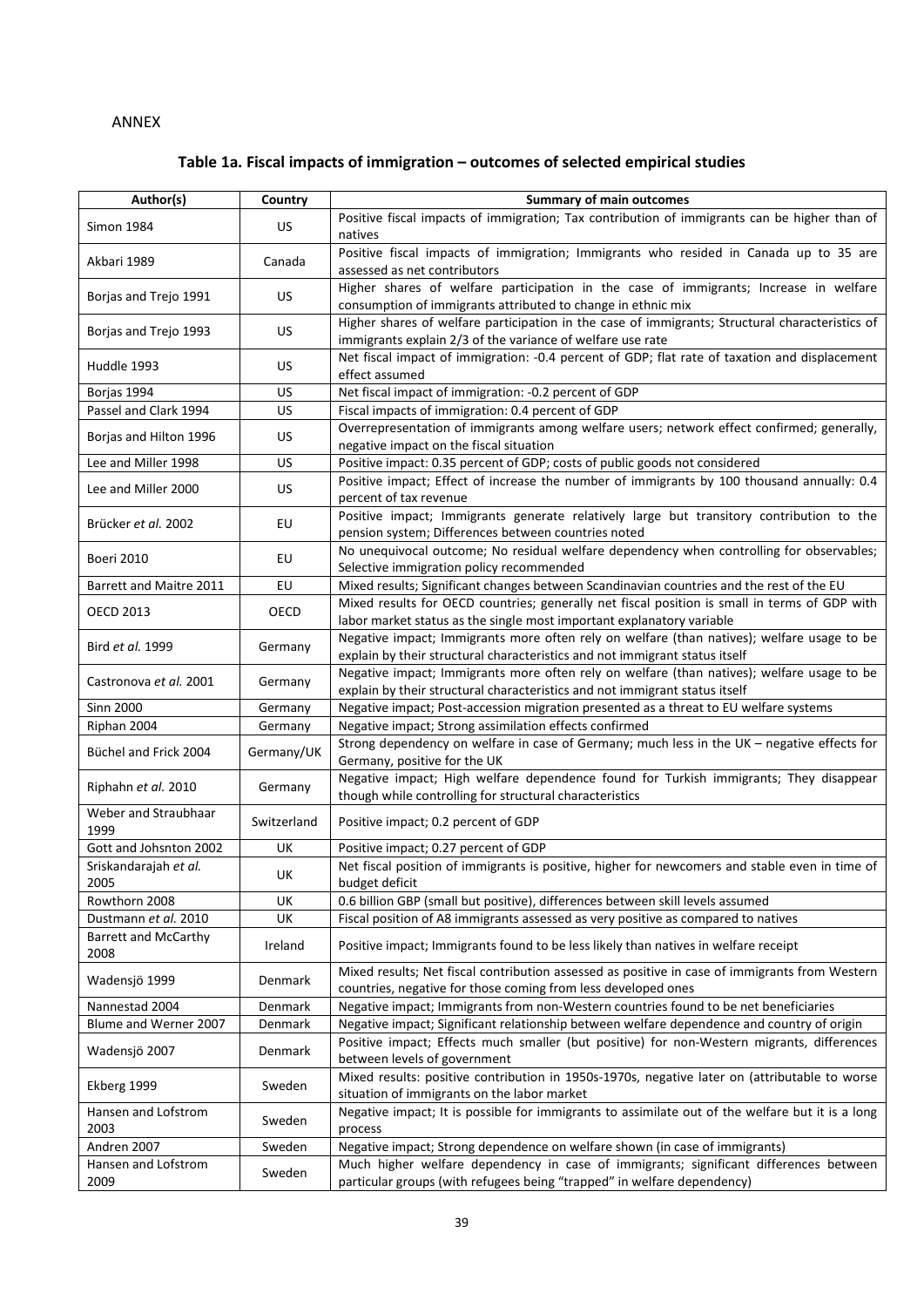| Andren and Andren 2012                | Sweden      | Negative impact; Strong dependence on welfare shown (in case of immigrants)                        |
|---------------------------------------|-------------|----------------------------------------------------------------------------------------------------|
| Sciortino 2004                        | Italy       | Negative impact; Interactions between welfare system and other systems (labor market) do           |
|                                       |             | matter                                                                                             |
| Paniagua 2009                         | Italy       | Positive impact; Importance of various modes of labor market participation stressed                |
| Pellizzari 2011                       | Italy       | Negative impact; Higher welfare dependency among non-European immigrants observed (but             |
|                                       |             | not when controlled for observable characteristics)                                                |
| Auerbach and<br>US<br>Oreopoulos 1999 |             | Mixed results; Massive change in immigration policy (halting all migration) has only small         |
|                                       |             | effect on the US treasury                                                                          |
| Storesletten 2000                     |             | Positive impact; Targeted immigration policy as partial solution of budgetary problems; All        |
|                                       | <b>US</b>   | efficient naturalization actions are expected to improve fiscal position of the US                 |
| Smith and Edmonston                   | US          | Positive impact; Immigrants and their descendants create net fiscal gains, they are very high      |
| 1997                                  |             | for highly skilled ones; Outcomes are very sensitive to the income position of immigrants          |
|                                       | Germany     | Positive outcomes due to favorable age structure of immigrants (in 1996 used as base year);        |
| <b>Bonin 2002</b>                     |             | even better outcomes expected in case of targeted immigration policy                               |
| <b>Bonin 2006</b>                     | Germany     | Positive net effects both in terms of static as well as dynamic assessment                         |
| Chojnicki and Ragot 2011              | France      | Positive impact; Selective immigration policies were expected to reduce the tax burden             |
|                                       |             | resulting from ageing by 50 percent by 2050                                                        |
| <b>Monso 2008</b>                     | France      | Impact difficult to assess but small or negligible (short term positive impacts are offset by long |
|                                       |             | term costs)                                                                                        |
| Rodenburg et al. 2003                 | Netherlands | Fiscal impact of immigration depends on structural characteristics, it is negative for non-        |
|                                       |             | Western immigrants                                                                                 |
| Storesletten 2002                     | Sweden      | Negative impact; But: outcomes very sensitive to assumptions and age structure of                  |
|                                       |             | newcomers; if the 1990 age structure is applied significant losses are expected                    |
| Collado et al. 2004                   | Spain       | Positive impact; Immigration as a significant factor improving fiscal position of Spain            |

*Source: Own elaboration*